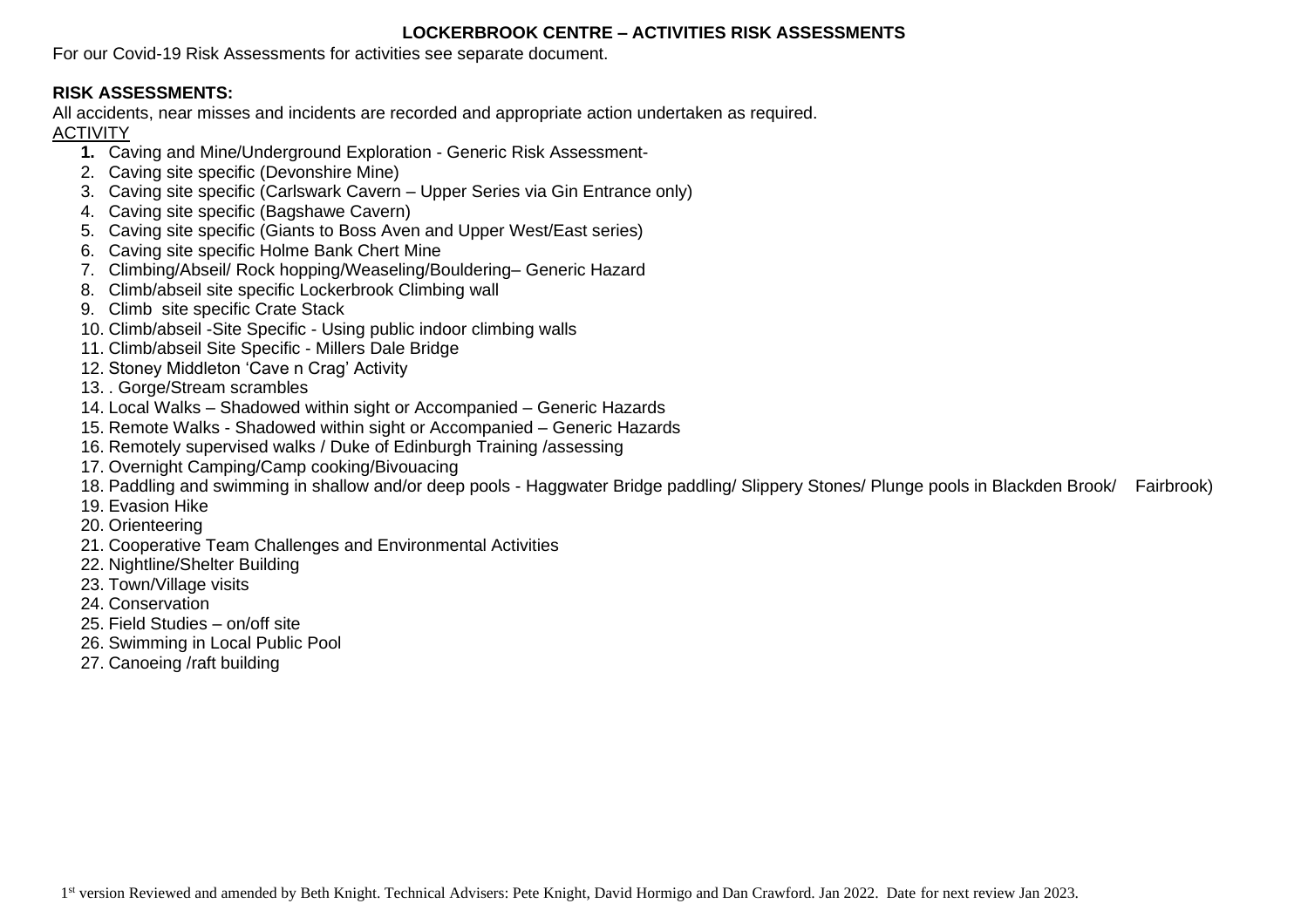### **LOCKERBROOK CENTRE – RISK ASSESSMENT ACTIVITY 1. Caving and Mine/Underground Exploration - Generic Risk Assessment- page 1 of 3**

| <b>HAZARD</b>                                                                                      | <b>RISK</b>                     | <b>PEOPLE</b><br><b>AT RISK</b> | <b>CONTROL MEASURES</b>                                                                                                                                                                                                                                                                                                                                                                                                                                                                                                                                                                                                                                                                                                                                                                                                                                                                       | <b>COMMENTS/</b><br><b>ACTIONS</b>                                                       | <b>RESIDU</b><br><b>AL RISK</b><br><b>RATING</b> | <b>FUTURE</b><br><b>ACTION</b> |
|----------------------------------------------------------------------------------------------------|---------------------------------|---------------------------------|-----------------------------------------------------------------------------------------------------------------------------------------------------------------------------------------------------------------------------------------------------------------------------------------------------------------------------------------------------------------------------------------------------------------------------------------------------------------------------------------------------------------------------------------------------------------------------------------------------------------------------------------------------------------------------------------------------------------------------------------------------------------------------------------------------------------------------------------------------------------------------------------------|------------------------------------------------------------------------------------------|--------------------------------------------------|--------------------------------|
| Avoidable<br>objective<br>dangers<br>/unsuitable<br>route for<br>ability of<br>group               | Disabling<br>or fatal<br>injury | Participants<br>/staff          | Leader holds in date and valid BCA award for the environment<br>that they are leading in (e.g. caves and / or mines). Leader has<br>up to date local knowledge/advice on cave/mine from PICA<br>/Derbyshire Cave Association etc.) or CIC holders. Route has<br>been specifically risk assessed and the leader will have the<br>venue on their list of approved caves/mines as part of their Local<br>Cave and Mine Leader Assessment (LCMLA) logbook page<br>(unless CIC holder).<br>Mine sites only to be visited with current up-to-date mines<br>inspection reports and following approved routes, as supplied by<br>PICA.<br>Any changes/new hazards/areas or concern, to any cave or<br>mine site to be reported to PICA, and use of that venue to be<br>suspended if necessary. Leader to continually assess risk during<br>activity<br>Ability/experience of group taken into account | Written site specific risk<br>assessment (and<br>operating procedures if<br>appropriate) | Low                                              |                                |
| Fall from<br>height,<br>objects<br>falling from<br>above,<br>holes in<br>floor, trips<br>and slips | Disabling<br>or fatal<br>injury | Participants<br>/staff          | Leader and other adults 'spot' participants appropriately under<br>supervision of the instructor.<br>Leader uses ropework as covered by their Cave or Mine Leader<br>Award remit<br>Participants involved in spotting are trained appropriately<br>Group size and ratios suitable for venue<br>Helmets and suitable footwear worn<br>Proper briefing of participants, behaviour monitored and<br>vigilance of all staff during activity                                                                                                                                                                                                                                                                                                                                                                                                                                                       |                                                                                          | Low                                              |                                |
| Flooding                                                                                           | Drowning                        | Participants<br>staff           | Knowledge of system<br>Observation of weather several days before trip and forecast on<br>the day                                                                                                                                                                                                                                                                                                                                                                                                                                                                                                                                                                                                                                                                                                                                                                                             |                                                                                          | Low                                              |                                |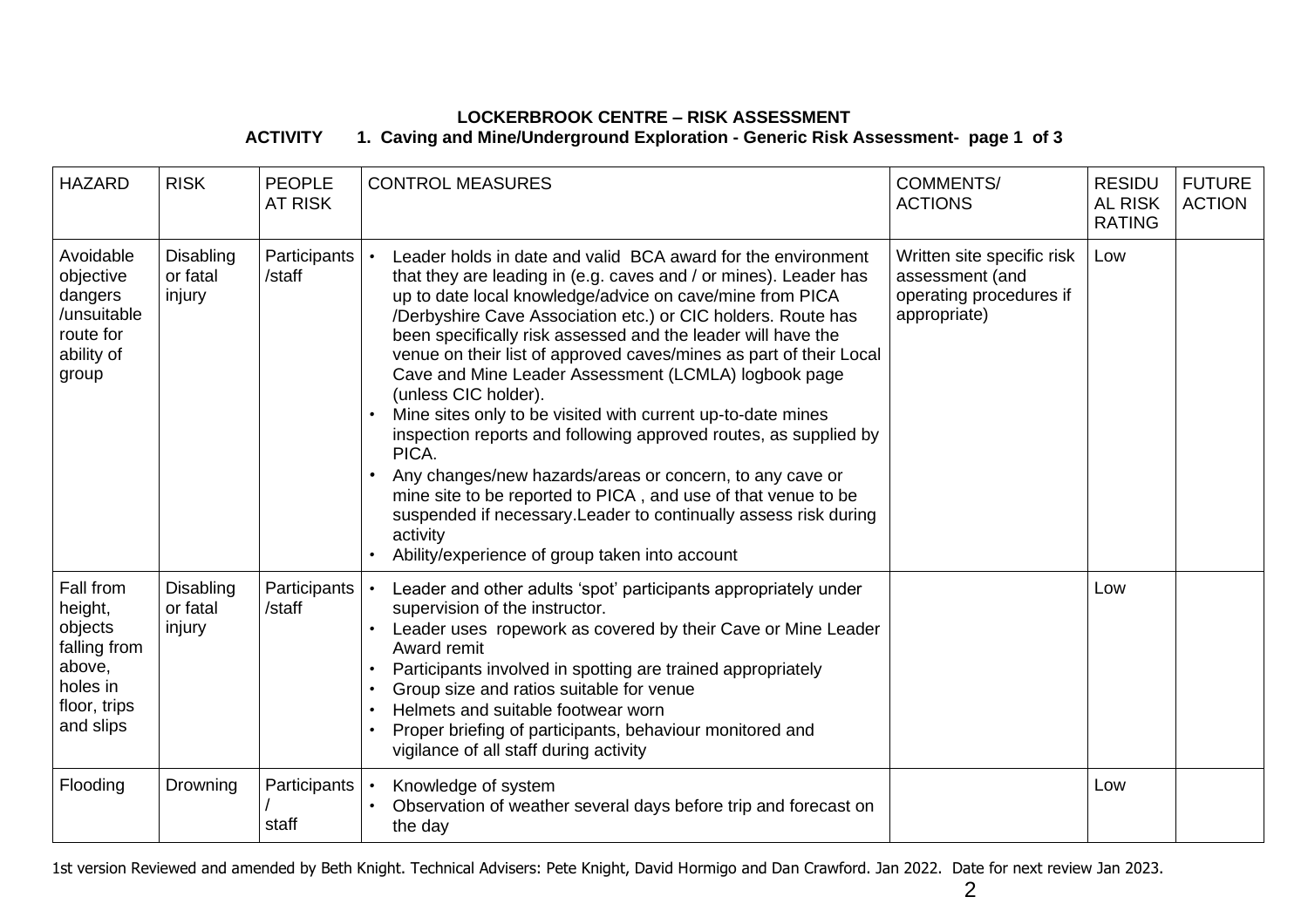| <b>HAZARD</b>                                             | <b>RISK</b>                                            | <b>PEOPLE</b><br><b>AT RISK</b> | <b>CONTROL MEASURES</b>                                                                                                                                                                                                                                                                                                         | <b>COMMENTS/</b><br><b>ACTIONS</b>                                                                                                                                                                       | <b>RESIDU</b><br><b>AL RISK</b><br><b>RATING</b> | <b>FUTURE</b><br><b>ACTION</b> |
|-----------------------------------------------------------|--------------------------------------------------------|---------------------------------|---------------------------------------------------------------------------------------------------------------------------------------------------------------------------------------------------------------------------------------------------------------------------------------------------------------------------------|----------------------------------------------------------------------------------------------------------------------------------------------------------------------------------------------------------|--------------------------------------------------|--------------------------------|
| Pollution<br>Slow<br>moving<br>water                      | <b>Illness</b><br>(Radon,<br>Weil's<br>disease<br>etc) | Participants<br>/Staff          | Leader to brief participants appropriately and when deemed<br>necessary<br>Parents sent information if appropriate for sites used.<br>Participants to inform staff of any cuts and if deemed necessary,<br>covered before trip.                                                                                                 | Information to parents                                                                                                                                                                                   | Low                                              |                                |
| Loss/<br>overdue /<br>no contact<br>from group            | Stranding,<br>exposure,<br>exhaustion                  | Participants<br>/Staff          | Overdue group procedure in place at center or with remote surface<br>contact. Details of trip location, route, group details and call out<br>time left with surface contact.<br>Surface contact aware of when and how to contact cave rescue in<br>the event that the group do not return or make contact by an<br>agreed time. | Overdue procedure in<br>place at Lockerbrook<br>centre.<br>Overdue procedure in<br>place with remote<br>contact if no one<br>available at the centre.                                                    | Low                                              |                                |
| Deep water,<br>flooded<br>passages                        | Drowning                                               | Participants<br>/staff          | Use of appropriate caves/mines to ability of group<br>Briefing of group (e.g. near sumps)<br>Suitable equipment/clothing/emergency equipment is carried<br>Avoid entering /diving any sumps                                                                                                                                     | Generally not advisable<br>to enter deep water with<br>groups. Unusually may<br>be appropriate for small<br>group with prior caving<br>experience to wade<br>deep water - seek<br>advice from CIC holder | Low                                              |                                |
| Cold<br>temperature<br>s (including<br>surface<br>hazard) | <b>Disabling</b><br>or fatal<br>injury                 | Participants<br>/staff          | Adequate insulation and protective clothing worn and<br>emergency equipment is carried<br>Check weather forecast/account of surface water temperature if<br>active stream cave<br>Ability to change plans if weather inappropriate                                                                                              | Kit list to participants<br>/parents; kit checked<br>before departure                                                                                                                                    | Low                                              |                                |

### **LOCKERBROOK CENTRE ACTIVITY 1 (continued) Caving and Mine/Underground Exploration - Generic Risk Assessment- Page 3 of 3**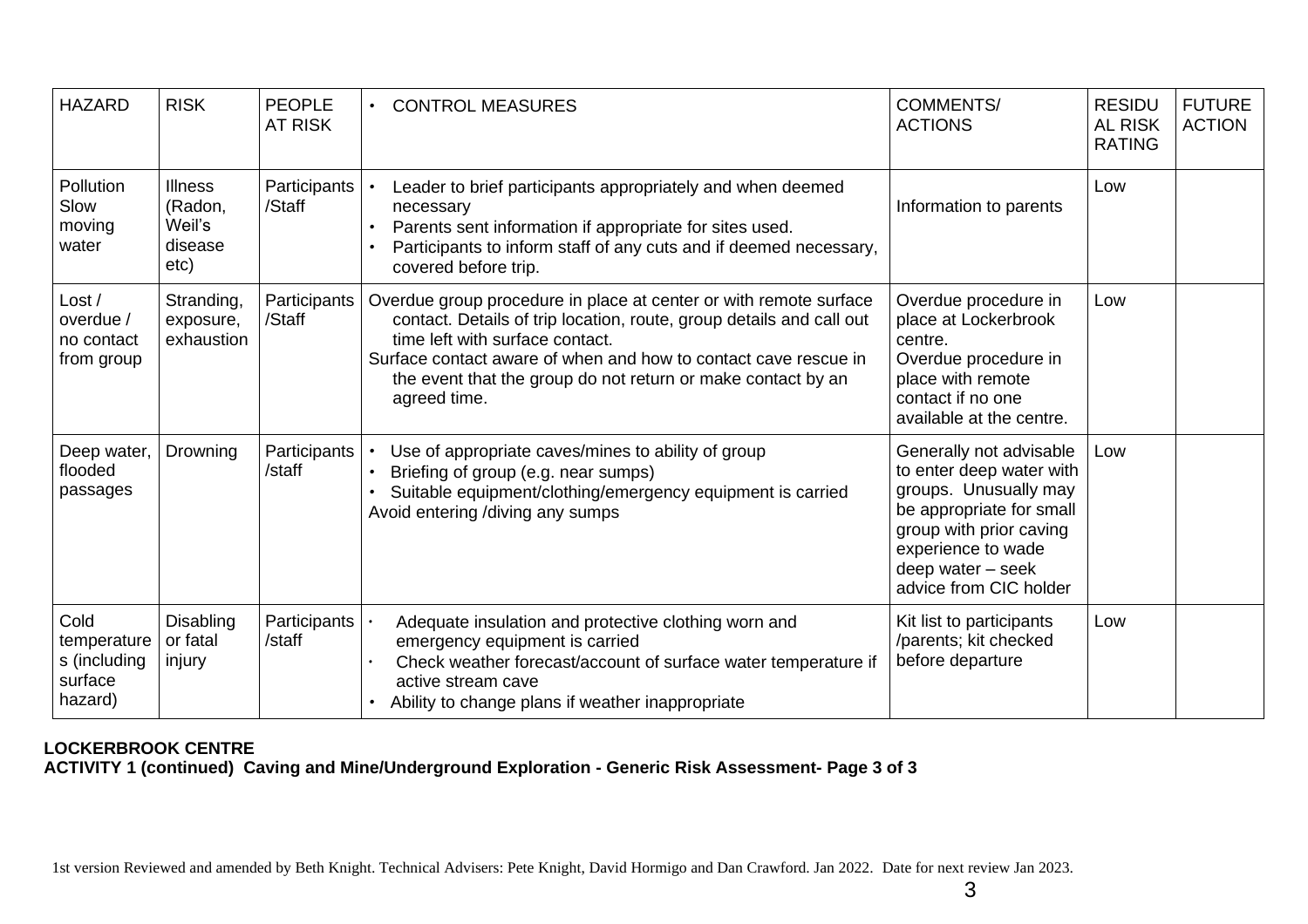| <b>HAZARD</b>            | <b>RISK</b>                                | <b>PEOPLE</b><br><b>AT RISK</b> | <b>CONTROL MEASURES</b>                                                                                                                                                                                                                                                                                                                                                                                                                                | <b>COMMENTS/</b><br><b>ACTIONS</b>                                                                                        | <b>RESIDUA</b><br><b>L RISK</b><br><b>RATING</b> | <b>FUTURE</b><br><b>ACTION</b> |
|--------------------------|--------------------------------------------|---------------------------------|--------------------------------------------------------------------------------------------------------------------------------------------------------------------------------------------------------------------------------------------------------------------------------------------------------------------------------------------------------------------------------------------------------------------------------------------------------|---------------------------------------------------------------------------------------------------------------------------|--------------------------------------------------|--------------------------------|
| Illness or<br>injury     | Disabling or<br>fatal injury<br>or illness | Participants<br>/staff          | Group leader first aid trained<br>Information about existing medical conditions known by<br>staff. In-date medication must be provided by the<br>participant, although it may be appropriate for the<br>instructor or group leader to carry it. Participants without<br>required medication (e.g. asthma inhaler) should not be<br>permitted to participate.<br>Accident/emergency procedures known by leaders<br>First aid equipment carried by party | Medical information is sent to<br>participants/parents and made<br>available to centre staff<br><b>Medication carried</b> | Low                                              |                                |
| Mud in<br>eyes           | Eye injury                                 | Participants<br>/staff          | Participants briefed not to throw or splash mud/muddy<br>water.<br>Eyewash and eyepads carried                                                                                                                                                                                                                                                                                                                                                         |                                                                                                                           |                                                  |                                |
| Radon                    | Cancer                                     | Instructor                      | Instructor to record trip location, route and duration of<br>underground trip.<br>Centre manager to input data into PICA Radon<br>spreadsheet<br>Instructor to refer to site specific risk assessments                                                                                                                                                                                                                                                 | act on advice coming from<br><b>PICA</b>                                                                                  | Unknown                                          |                                |
| <b>Bad Air</b>           | Death/<br>Injury                           | All                             | Leaders to be aware of the potential for bad air, and to<br>remove themselves and the group from that area of the<br>cave/mine if encountered. Only make use of known sites<br>with a history of good airflow.                                                                                                                                                                                                                                         |                                                                                                                           | Low                                              |                                |
| <b>Traffic</b><br>hazard | Injury                                     | Participants<br>/staff          | Participants briefed about traffic hazards (car parks and<br>roads) and supervised appropriately                                                                                                                                                                                                                                                                                                                                                       |                                                                                                                           | Low                                              |                                |
| Pollution<br>illness     | <b>Illness</b>                             | Participants<br>/staff          | Provision of gloves/protective clothing<br>• ensure all wash hands before eating                                                                                                                                                                                                                                                                                                                                                                       | information given to leaders<br>about Weils disease and<br>Toxocariasis                                                   | Low                                              |                                |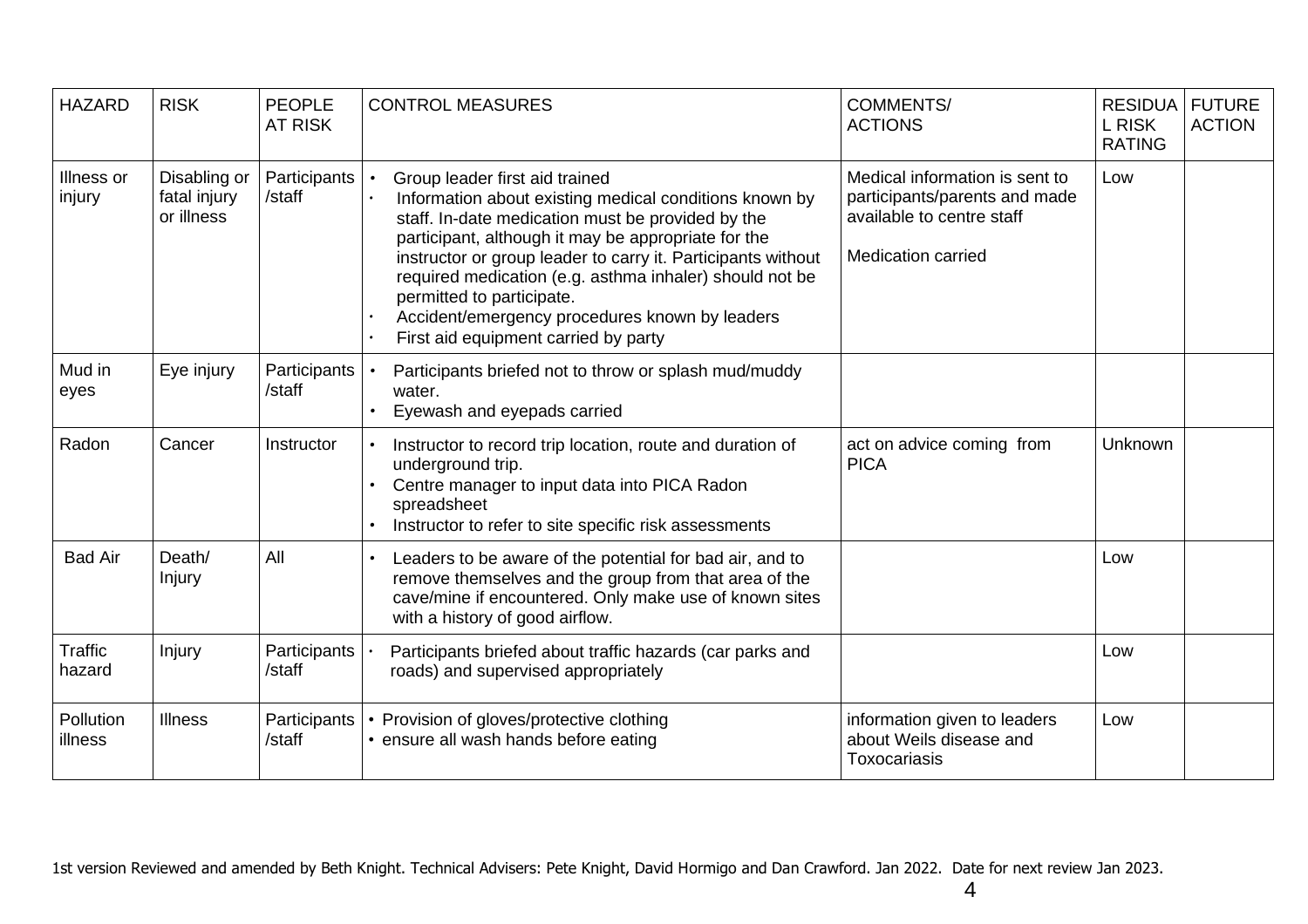2. Caving / Mine site specific (Devonshire Mine)

| HAZARD/<br><b>ACTIVITY</b> | <b>RISK</b> | PERSONS AT<br><b>RISK</b> | <b>CONTROL MEASURES</b>                                                            | <b>COMMENTS -</b><br><b>ACTIONS</b> | <b>RESIDUAL</b><br><b>RISK</b><br><b>RATING</b> | <b>FUTURE</b><br><b>ACTION</b> |
|----------------------------|-------------|---------------------------|------------------------------------------------------------------------------------|-------------------------------------|-------------------------------------------------|--------------------------------|
| As for<br>generic<br>plus: |             |                           |                                                                                    |                                     |                                                 |                                |
| Dust in eyes               | Injury      | All                       | Brief group not to throw dust. Eye wash available in First<br>Aid kits.            |                                     | Low                                             |                                |
| Radon                      | Cancer      | Instructor                | Low health risk, can be used year round<br>Record trip duration and route as usual | As per advice from<br><b>PICA</b>   | <b>Unknown</b>                                  |                                |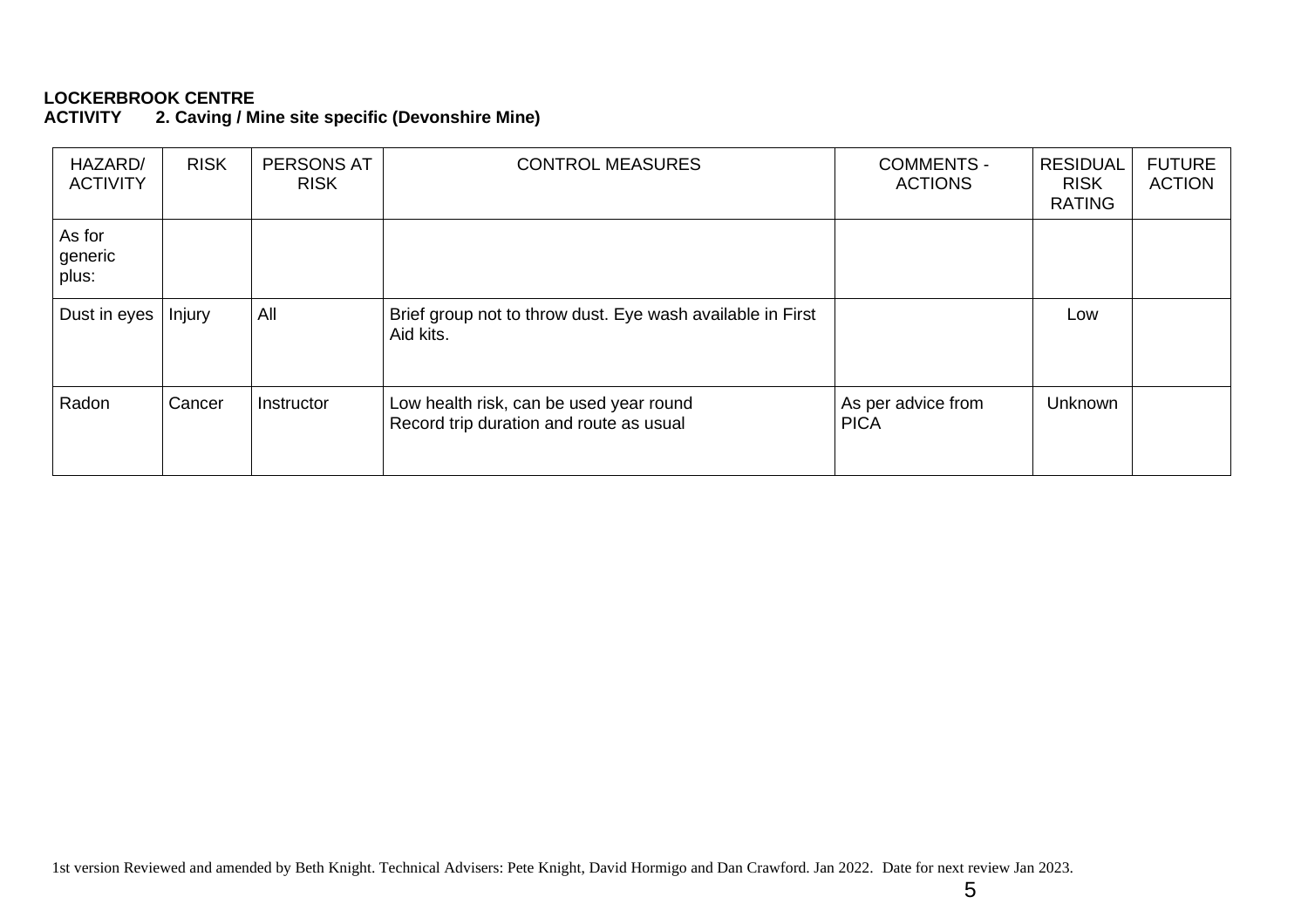### **LOCKERBOOK CENTRE ACTIVITY 3. Caving / Mine Site Specific (Carlswark Cavern – Upper Series via Gin Entrance only)**

| HAZARD/<br><b>ACTIVITY</b>                                                  | <b>RISK</b>          | <b>PERSONS</b><br><b>AT RISK</b> | <b>CONTROL MEASURES</b>                                                                                                                                                              | <b>COMMENTS -</b><br><b>ACTIONS</b> | <b>RESIDU</b><br><b>AL RISK</b><br><b>RATING</b> | <b>FUTURE</b><br><b>ACTION</b> |
|-----------------------------------------------------------------------------|----------------------|----------------------------------|--------------------------------------------------------------------------------------------------------------------------------------------------------------------------------------|-------------------------------------|--------------------------------------------------|--------------------------------|
| As for generic<br>risk assessment<br>plus:                                  |                      |                                  |                                                                                                                                                                                      |                                     |                                                  |                                |
| Falling - area<br>near Gin<br>entrance                                      | Falling              | All                              | Leadership - thorough brief/group control                                                                                                                                            |                                     | Low                                              |                                |
| Gin entrance                                                                | Falling              | All                              | Leader to demonstrate method used to climb down<br>entrance series spotting students appropriately. The use<br>of a rope may be more appropriate with certain ages and<br>abilities. |                                     | Low                                              |                                |
| Falling rock $-$<br>stacked deads at<br>entrance and on<br>right in passage | Injury               | All                              | Leadership – thorough brief of group not to disturb                                                                                                                                  |                                     | Low                                              |                                |
| Flooding - Big<br>Dig Area                                                  | Cold Injury<br>Drown | All                              | If water to depth of inlaid piping do not proceed (but see<br>below for Radon advice)                                                                                                |                                     | Low                                              |                                |
| Radon                                                                       | Cancer               | Instructor                       | Low health risk from Gin Entrance to Noughts and<br>Crosses, can be used year round<br>Record trip duration and route as usual                                                       | As per advice from<br><b>PICA</b>   | <b>Unknown</b>                                   |                                |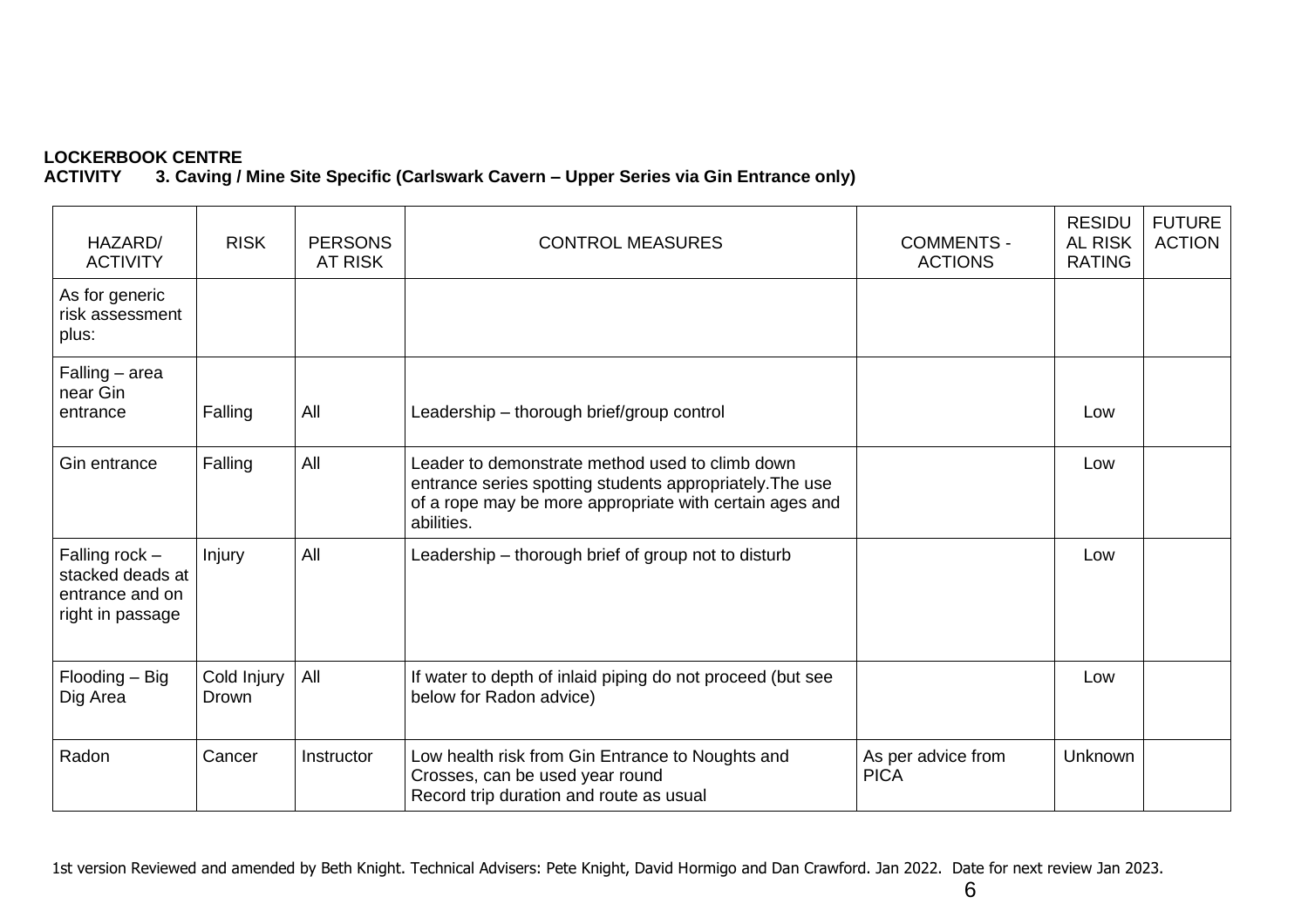# LOCKERBROOK CENTRE<br>ACTIVITY 4. Caving / M

**ACTIVITY 4. Caving / Mine – Site Specific (Bagshawe Cavern)**

| HAZARD/<br><b>ACTIVITY</b>                    | <b>RISK</b>   | <b>PERSONS</b><br><b>AT RISK</b> | <b>CONTROL MEASURES</b>                                                                                   | <b>COMMENTS - ACTIONS</b>                                                                                                                            | <b>RESIDUAL</b><br><b>RISK</b><br><b>RATING</b> | <b>FUTURE</b><br><b>ACTION</b> |
|-----------------------------------------------|---------------|----------------------------------|-----------------------------------------------------------------------------------------------------------|------------------------------------------------------------------------------------------------------------------------------------------------------|-------------------------------------------------|--------------------------------|
| As for generic<br>risk<br>assessment<br>plus: |               |                                  |                                                                                                           |                                                                                                                                                      |                                                 |                                |
| flooding                                      | Entrapment    | All                              | Be aware of specific flooding pattern - water<br>levels at Dungeon and prior<br>conditions/forecast       |                                                                                                                                                      | Low                                             |                                |
| Collapse,<br>instability                      | injury /death | All                              | Only use approved group routes according<br>to Conservation Plan.                                         | Monitor any signs of<br>movement in crawl at 'cave<br>of worms'.<br>See Eldon Pothole Club<br>website for John Taylor's<br><b>Conservation Audit</b> | Low                                             |                                |
| Bad air                                       | Death /injury | All                              | Instructors aware of issue and RA<br>continually                                                          | Instructors to ask for current<br>updates and act on advice<br>from PICA if alerted                                                                  | low                                             |                                |
| Radon                                         | Cancer        | Instructor                       | High health risk<br>Instructor not to exceed 2 trips per month<br>Record trip duration and route as usual | As per advice from PICA                                                                                                                              | <b>Unknown</b>                                  |                                |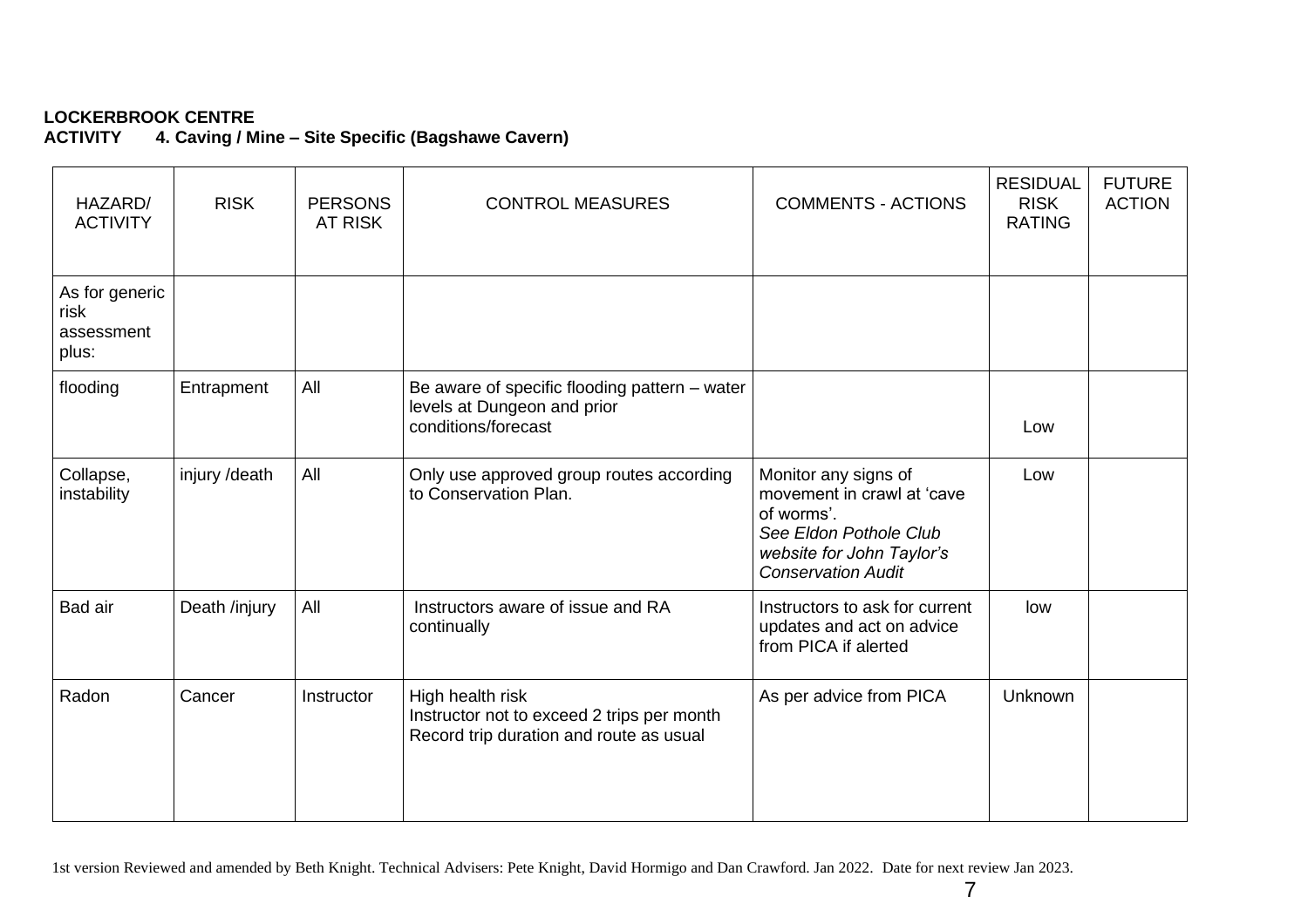# **LOCKERBROOK CENTRE<br>ACTIVITY 5. Caving Site Speci**

# **5. Caving Site Specific (Giants to Boss Aven and Upper West/East series)**

| HAZARD/<br><b>ACTIVITY</b>                 | <b>RISK</b> | PERSONS AT<br><b>RISK</b> | <b>CONTROL MEASURES</b>                                                                                               | <b>COMMENTS - ACTIONS</b> | <b>RESIDUA</b><br>L RISK<br><b>RATING</b> | <b>FUTURE</b><br><b>ACTION</b> |
|--------------------------------------------|-------------|---------------------------|-----------------------------------------------------------------------------------------------------------------------|---------------------------|-------------------------------------------|--------------------------------|
| As for generic<br>risk assessment<br>plus: |             |                           |                                                                                                                       |                           |                                           |                                |
| Dry stone<br>walling/barbed<br>wire        | Slip        | All                       | Keep to path/leadership                                                                                               |                           | Low                                       |                                |
| Descent path                               | Slip        | All                       | Leadership – care in wet                                                                                              |                           | Low                                       |                                |
| Ascent to Upper<br><b>Series</b>           | Falling     | All                       | Lifeline must be used for participants on<br>ascent and descent.<br>Spot past drop.<br>Appropriate use of assistants. |                           | Low                                       |                                |
| Radon                                      | Cancer      | Instructor                | High health risk<br>Instructor not to exceed 2 trips per month<br>Record trip duration and route as usual             | As per advice from PICA   | Unknown                                   |                                |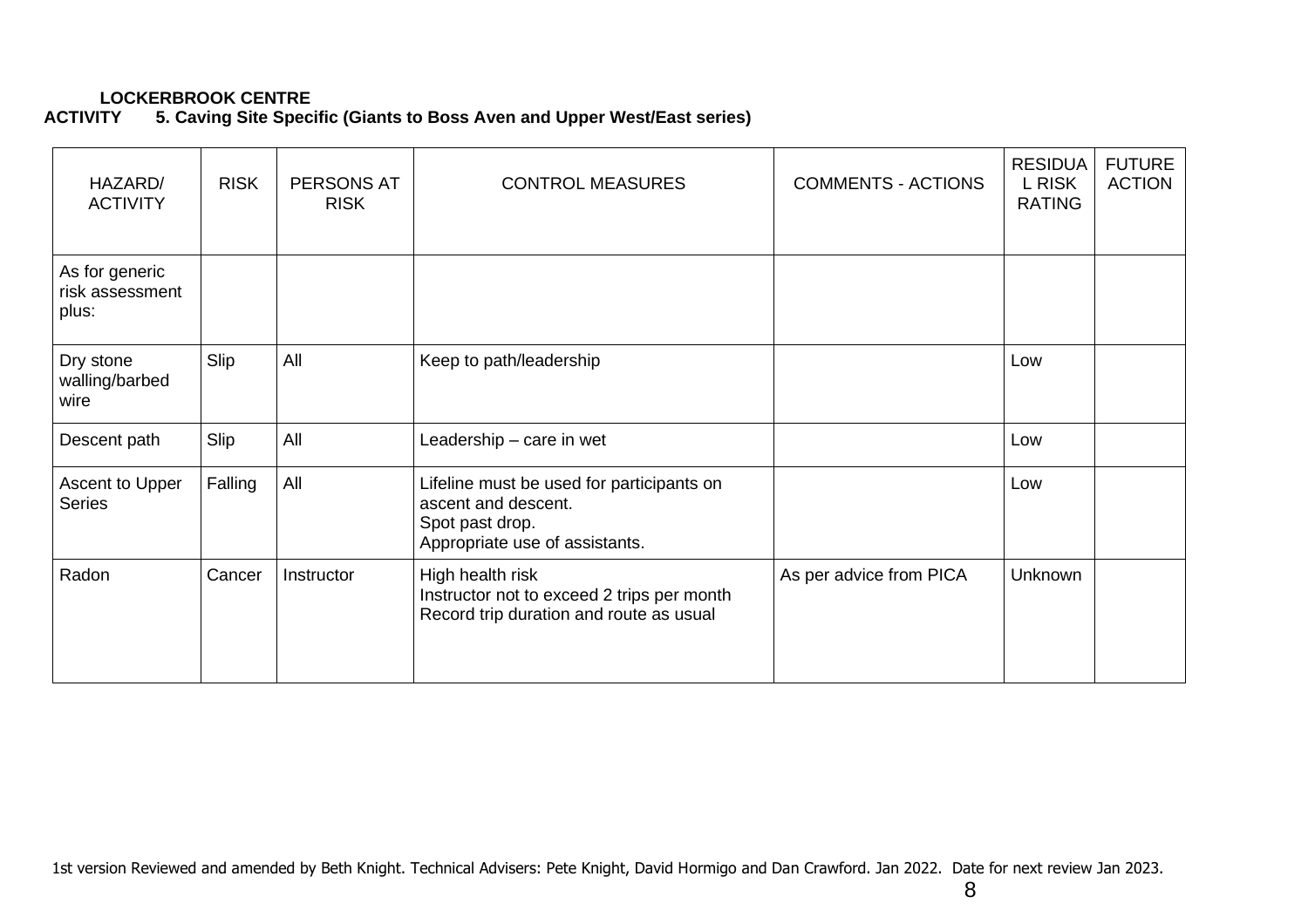# LOCKERBROOK CENTRE<br>ACTIVITY 6.. Caving / N

**ACTIVITY 6.. Caving / Mine- Site Specific - Holme Bank Chert Mine** 

| HAZARD/<br><b>ACTIVITY</b>                    | <b>RISK</b>      | PERSONS AT<br><b>RISK</b> | <b>CONTROL MEASURES</b>                                                            | <b>COMMENTS - ACTIONS</b>                            | <b>RESIDUAL</b><br><b>RISK</b><br><b>RATING</b> | <b>FUTURE</b><br><b>ACTION</b> |
|-----------------------------------------------|------------------|---------------------------|------------------------------------------------------------------------------------|------------------------------------------------------|-------------------------------------------------|--------------------------------|
| As for generic<br>risk<br>assessment<br>plus: |                  |                           |                                                                                    | Refer to latest PICA mines<br>inspection report      |                                                 |                                |
| Collapse at<br>'working face'                 | Injury<br>death  | All                       | Do not go beneath undermined 'working<br>face'                                     | Use only the current PICA<br>mines inspection route. | Low                                             |                                |
| Old machinery<br>/pipework                    | Injury/de<br>ath | all                       | Good group briefing/control                                                        | As above                                             | Low-med                                         |                                |
| Radon                                         | Cancer           | Instructor                | Low health risk, can be used year round<br>Record trip duration and route as usual | As per advice from PICA                              | Unknown                                         |                                |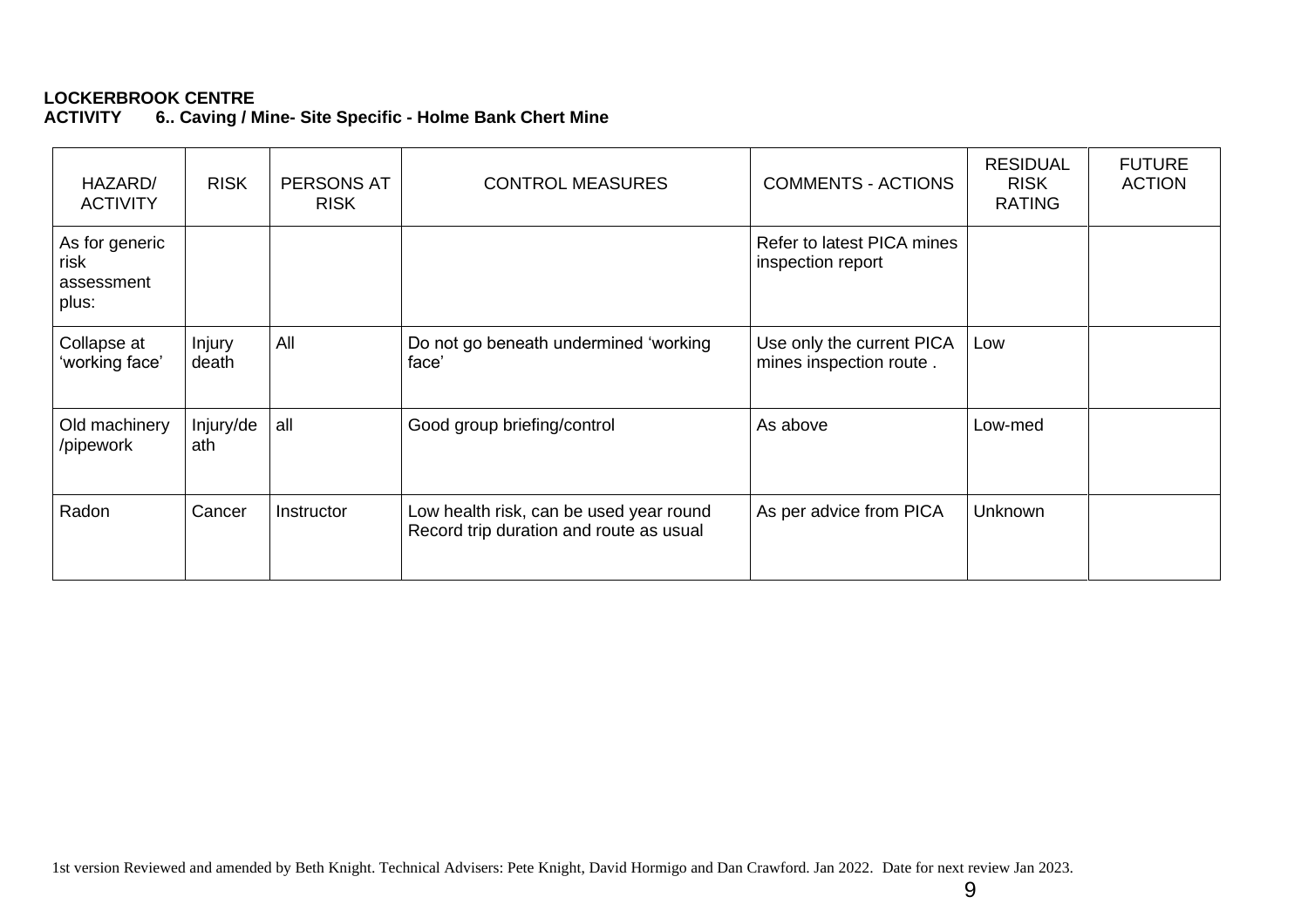# LOCKERBROOK CENTRE<br>ACTIVITY 7. Climbina/A

**ACTIVITY 7. Climbing/Abseil/ Rock hopping/Weaseling/Bouldering– Generic Hazards. Page 1 of 2**

| <b>HAZARD</b>                                                                        | <b>RISK</b>                  | <b>PEOPLE AT</b><br><b>RISK</b>                     | <b>CONTROL MEASURES</b>                                                                                                                                                                                                                                                                                                                                                                                                                                                                           | COMMENTS/<br><b>ACTIONS</b>                                                               | <b>RESIDUAL</b><br><b>RISK</b><br><b>RATING</b> | <b>FUTURE</b><br><b>ACTION</b> |
|--------------------------------------------------------------------------------------|------------------------------|-----------------------------------------------------|---------------------------------------------------------------------------------------------------------------------------------------------------------------------------------------------------------------------------------------------------------------------------------------------------------------------------------------------------------------------------------------------------------------------------------------------------------------------------------------------------|-------------------------------------------------------------------------------------------|-------------------------------------------------|--------------------------------|
| General                                                                              | Various<br>injuries          | all                                                 | Competent instructor with a combination of experience,<br>qualification (detailed in the Codes of Practice) and<br>training suitable for the activity (includes First Aid)<br>Clear briefings & supervision<br>• Participant: staff ratios appropriate for groups' needs<br>and venue selected                                                                                                                                                                                                    | See Codes of<br>Practice for details<br>of the minimum<br>MT qualification to<br>be held. | Low                                             |                                |
| Avoidable<br>objective<br>dangers/<br>unsuitable<br>location for<br>ability of group | Disabling or<br>fatal injury | Participants,<br>staff                              | • Choice of venue is suitable for ability and nature of<br>group<br>instructor is experienced and/or has knowledge of the<br>venue and its suitability for the session                                                                                                                                                                                                                                                                                                                            |                                                                                           | Low                                             |                                |
| Equipment<br>failure<br>/inappropriate<br>use of<br>equipment                        | Disabling or<br>fatal injury | Participants,<br>staff                              | Regular checks/before use checks/regular replacement<br>cycles and logs maintained in accordance to Mountain<br>Training UIAA recommendations<br>Qualified supervision as above<br>Instruction/monitoring us of equipment                                                                                                                                                                                                                                                                         | Codes of Practice.<br>Equipment log file                                                  | Low                                             |                                |
| Fall from<br>height, objects<br>falling from<br>above, trips<br>and slips            | Disabling or<br>fatal injury | Participants,<br>staff, other<br>people at<br>venue | Qualified supervision as above, instructors working<br>within remit of qualification and own capabilities.<br>Group size and ratios suitable. Appropriate specialist<br>climbing equipment used (ropes, helmets, harnesses)<br>Spotting by leader/ brief to pupils<br>Proper briefing of participants, behaviour monitored<br>and managed appropriately, vigilance of all staff during<br>activity<br>Helmets worn whilst at base of rock face as well as<br>whilst climbing/scrambling/abseiling |                                                                                           | Low                                             |                                |

# **LOCKERBROOK CENTRE**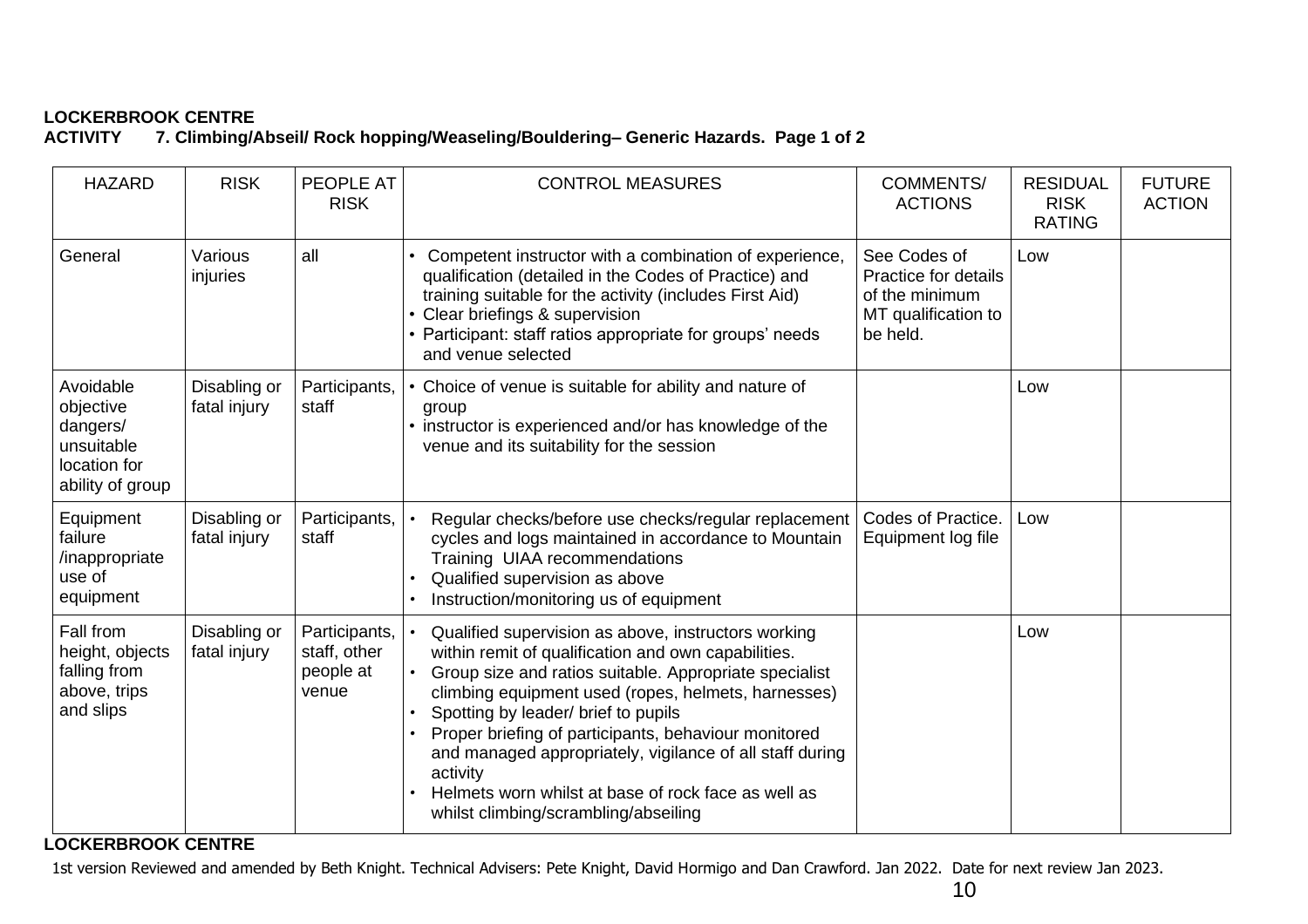| <b>HAZARD</b>                                                       | <b>RISK</b>                                | <b>PEOPLE AT</b><br><b>RISK</b> | <b>CONTROL MEASURES</b>                                                                                                                                                                                                                                                             | <b>COMMENTS/</b><br><b>ACTIONS</b>                                                                                                          | <b>RESIDUAL</b><br><b>RISK</b><br><b>RATING</b> | <b>FUTURE</b><br><b>ACTION</b> |
|---------------------------------------------------------------------|--------------------------------------------|---------------------------------|-------------------------------------------------------------------------------------------------------------------------------------------------------------------------------------------------------------------------------------------------------------------------------------|---------------------------------------------------------------------------------------------------------------------------------------------|-------------------------------------------------|--------------------------------|
| Entrapment<br>when<br>weaselling/going<br>between rocks/in<br>holes | getting<br>stuck/<br>panicking             | Participants,<br>staff          | instructor to have prior knowledge/experience of venue<br>and the suitability for access of holes/gaps, etc.                                                                                                                                                                        |                                                                                                                                             | Low                                             |                                |
| Exposure to<br>environment -<br>heat, cold, rain,<br>wind, etc      | Disabling or<br>fatal injury               | Participants,<br>staff          | Adequate protective clothing and equipment worn by<br>staff/participants<br>Check weather forecast<br>Ability to change plans if weather inappropriate                                                                                                                              | Kit list to<br>participants/<br>parents; kit<br>checked before<br>departure                                                                 | Low                                             |                                |
| Illness or injury                                                   | Disabling or<br>fatal injury<br>or illness | Participants,<br>staff          | Group leader first aid trained<br>For offsite venues mobile phone carried and venue<br>and eta left at centre<br>Information about existing medical conditions known<br>by staff<br>Accident/emergency procedures known by leaders<br>First aid equipment carried/available for use | Medical consent<br>forms sent to<br>and filled in by<br>participants<br>/parents<br>Obtained and<br>viewed before<br>commencing<br>activity | Low                                             |                                |
| Pollution/<br>infection                                             | illness                                    | Participants,<br>staff          | Pupils briefed re hygiene,<br>• Avoid polluted areas                                                                                                                                                                                                                                |                                                                                                                                             | low                                             |                                |
| Traffic car parks<br>and roads                                      | Injury/death                               | all                             | Staff/participants briefed and supervised where<br>necessary                                                                                                                                                                                                                        |                                                                                                                                             | Low                                             |                                |

**ACTIVITY 7. Climbing/Abseil/ Rock hopping/Weaseling/Bouldering– Generic Hazards Page 2 of 2**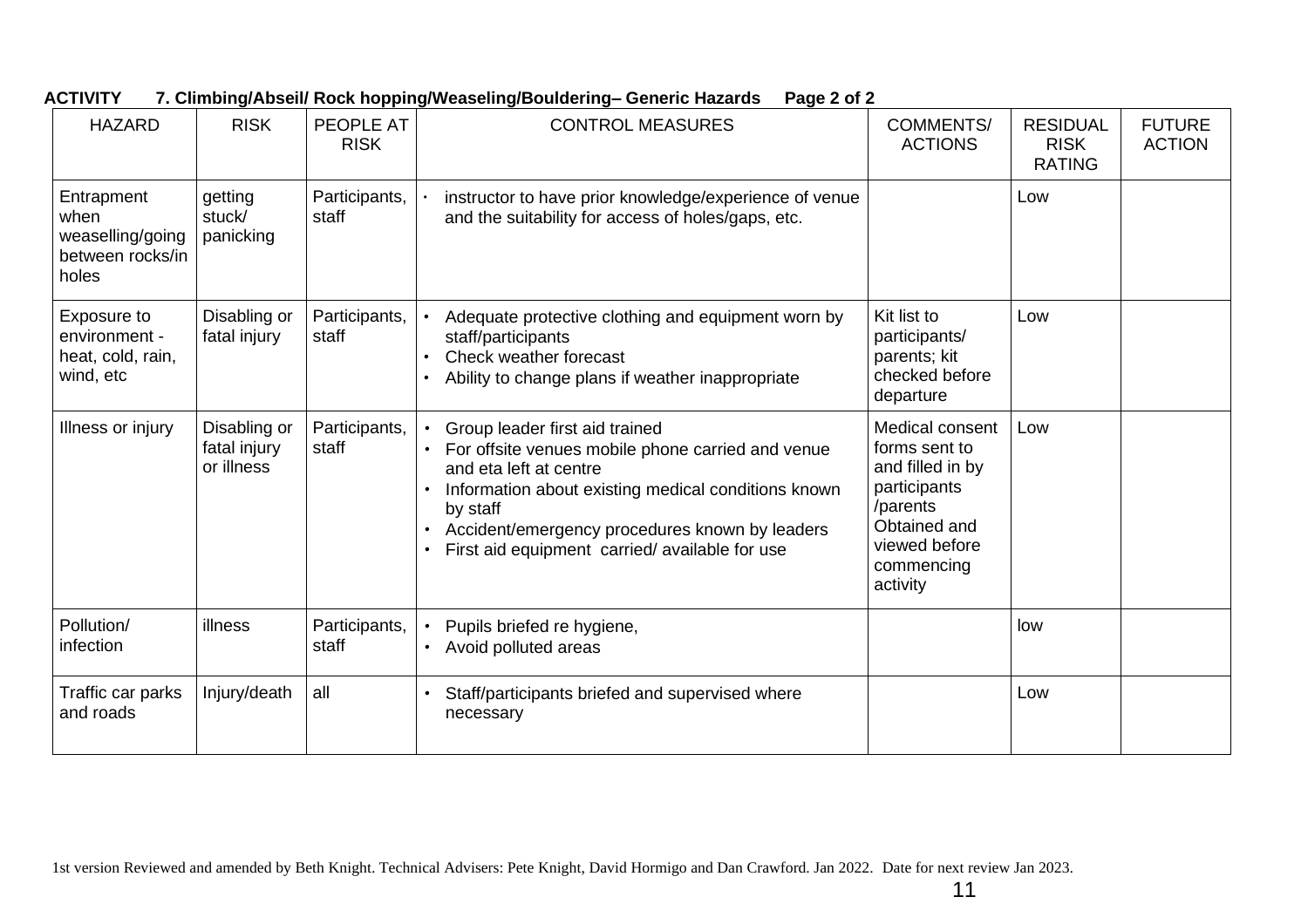8. Climb/abseil - Site Specific - Lockerbrook Climbing wall

| HAZARD/<br><b>ACTIVITY</b>                                          | <b>RISK</b> | PERSONS AT RISK               | <b>CONTROL MEASURES</b>                                                                                                                                                                             | <b>COMMENTS -</b><br><b>ACTIONS</b>                                                                                                                                                                                                                               | <b>RESIDUAL</b><br><b>RISK</b><br><b>RATING</b> | <b>FUTURE</b><br><b>ACTION</b> |
|---------------------------------------------------------------------|-------------|-------------------------------|-----------------------------------------------------------------------------------------------------------------------------------------------------------------------------------------------------|-------------------------------------------------------------------------------------------------------------------------------------------------------------------------------------------------------------------------------------------------------------------|-------------------------------------------------|--------------------------------|
| As for generic<br>climb/Abseil risk<br>assessment plus:             |             |                               |                                                                                                                                                                                                     |                                                                                                                                                                                                                                                                   |                                                 |                                |
| <b>Equipment failure</b><br>anchor/krab.<br>loose climbing<br>holds | Injury      | Participants/<br><b>Staff</b> | Leader checks technical kit before/during and<br>after use.<br>Anchor krabs are visually checked termly<br>Annual anchor/bolt load testing done by<br>approved person<br>Holds tightened when loose | Annual anchor<br>testing carried out<br>and report made by<br>approved/ certified<br>person<br>Structural report of<br>building regards<br>anchors required as<br>per recommendation<br>from structural<br>engineer (every 5<br>years. Next one due<br>2022/2023) | Low                                             |                                |
| window glass<br>breakage                                            | injury      | participants/staff            | Ensure wooden boards are placed over<br>windows before start of session.                                                                                                                            |                                                                                                                                                                                                                                                                   | Low                                             |                                |

### **LOCKERBROOK CENTRE**

**ACTIVITY 9. Climbing - Site Specific - Lockerbrook Crate Stack**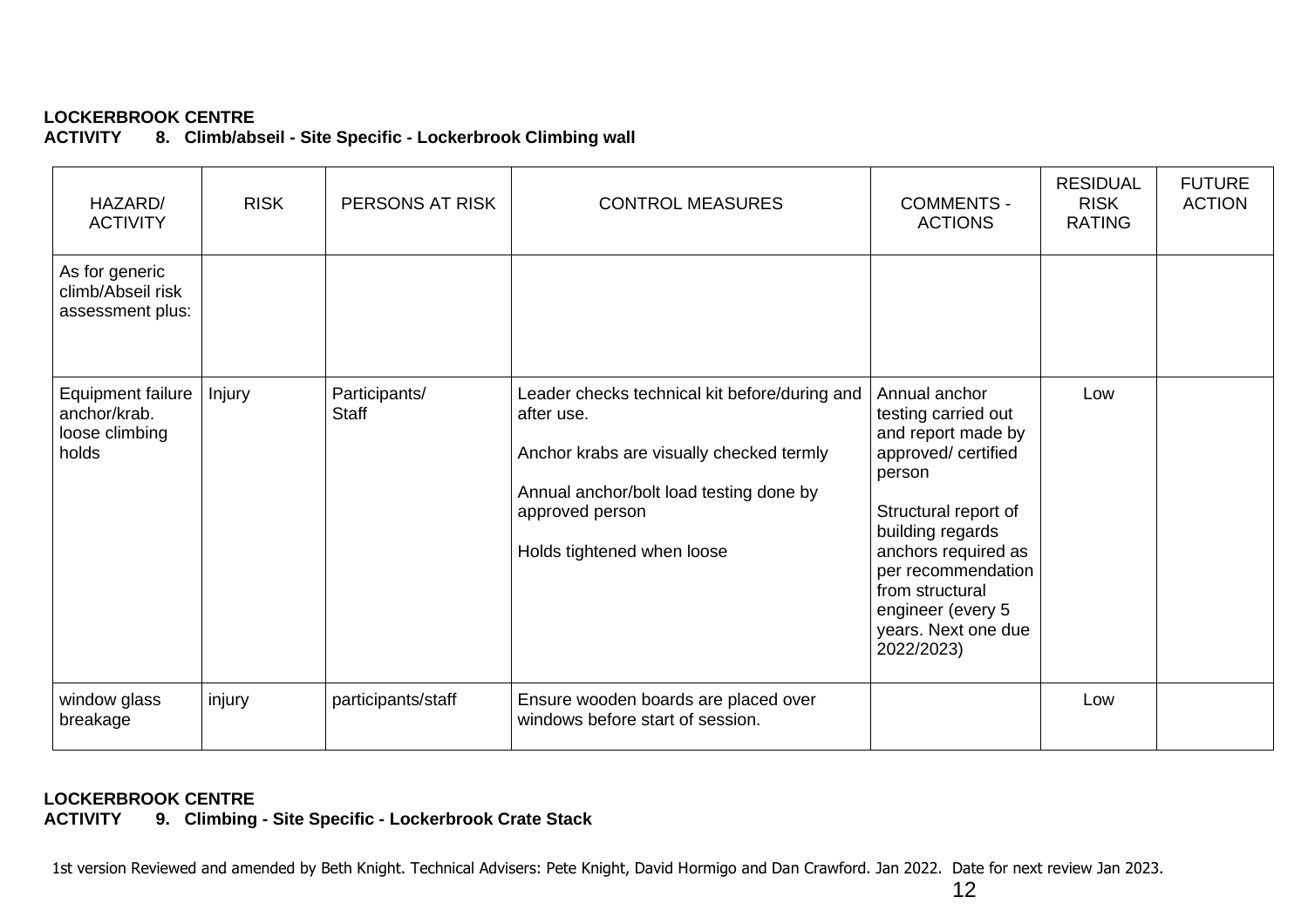| HAZARD/<br><b>ACTIVITY</b>                                                | <b>RISK</b> | <b>PERSONS</b><br><b>AT RISK</b> | <b>CONTROL MEASURES</b>                                                                                                                                                                                                                                                                                                                                                                                                        | <b>COMMENTS - ACTIONS</b>                                                                                       | <b>RESIDUAL</b><br><b>RISK</b><br><b>RATING</b> | <b>FUTURE</b><br><b>ACTION</b> |
|---------------------------------------------------------------------------|-------------|----------------------------------|--------------------------------------------------------------------------------------------------------------------------------------------------------------------------------------------------------------------------------------------------------------------------------------------------------------------------------------------------------------------------------------------------------------------------------|-----------------------------------------------------------------------------------------------------------------|-------------------------------------------------|--------------------------------|
| As for generic<br>climb/Abseil risk<br>assessment<br>plus:                |             |                                  |                                                                                                                                                                                                                                                                                                                                                                                                                                | Site specific training given to<br>staff new to venue                                                           | Low                                             |                                |
| Equipment<br>failure<br>Tree, anchors,<br>wires /maillons                 | Injury      | Participants/<br>Staff           | Regular visual termly checks and before/during<br>use checks.                                                                                                                                                                                                                                                                                                                                                                  | Site inspected by external<br>auditor for safety of venue on<br>annual basis or when and if<br>deemed necessary | Low                                             |                                |
| Falling off/<br>through platform/<br>Falling off crates<br>Crates falling | Injury      | All / visitors                   | Regular checks and maintenance of platform<br>structure<br>Participants briefed about platform hazards<br>and leader to monitor and make<br>recommendations for safe usage when and if<br>appropriate<br>Brief for safe use of hoist device and use only<br>if group is deemed safe to use it and/or adult is<br>present to supervise its use<br>Maintain vigilance of other centre users in<br>vicinity. Use 'boundary' rope. | New planks and supporting<br>horizontal struts fitted on<br>Platform Dec 2017.<br>Remaining structure good.     | Low                                             |                                |
| Improper use of<br>belay                                                  | injury      | participants/<br>staff           | Ensure indirect belay methods used at belay<br>point<br>· Instructors ensure safe belay practice                                                                                                                                                                                                                                                                                                                               |                                                                                                                 | Low                                             |                                |

#### **LOCKERBROOK CENTRE ACTIVITY 10. Climb/abseil -Site Specific - Using public indoor climbing walls**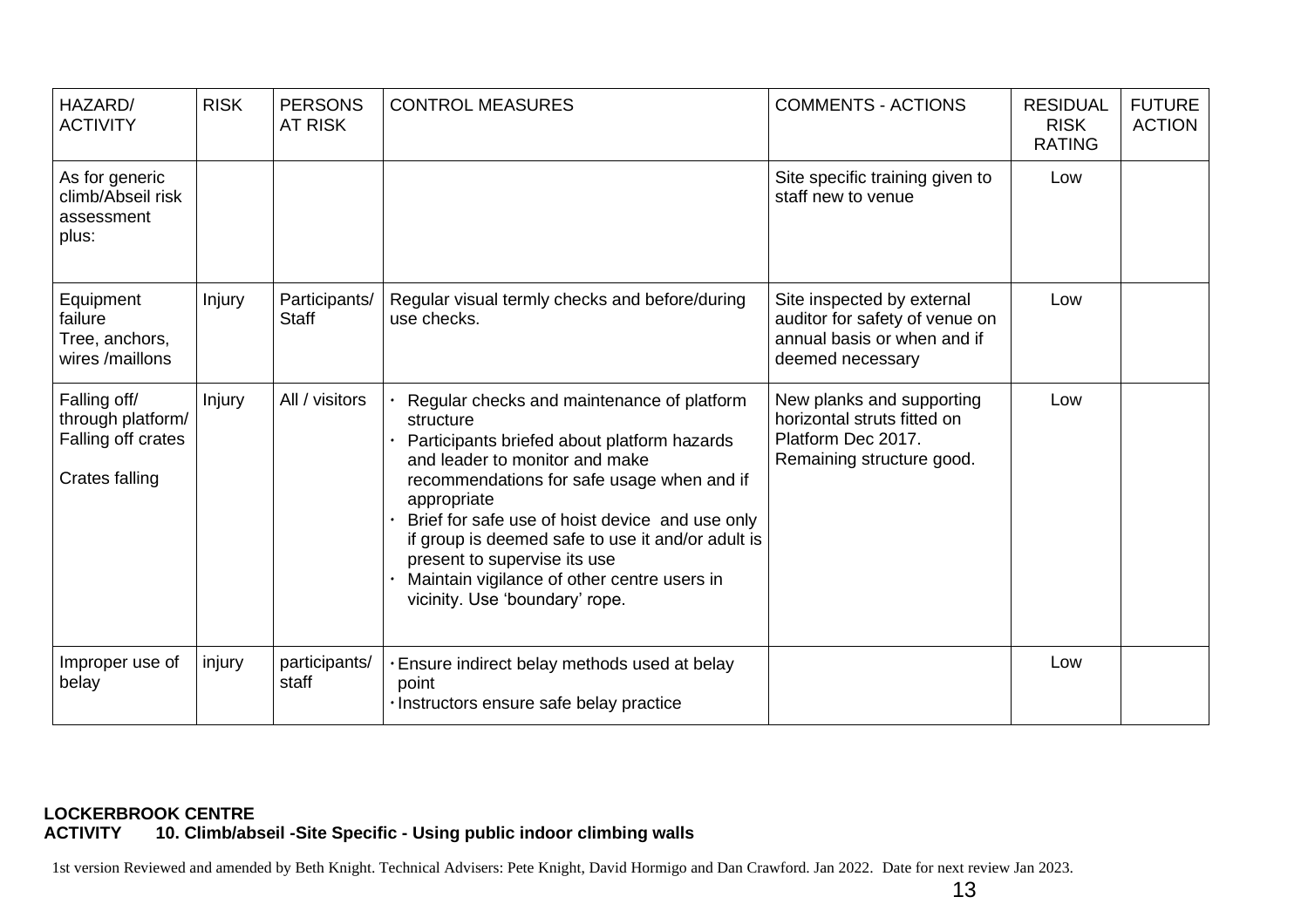| <b>HAZARD</b>                                                                  | <b>RISK</b>                  | PEOPLE AT RISK                                   | <b>CONTROL MEASURES</b>                                                                                                                                                                                          | <b>COMMENTS/</b><br><b>ACTIONS</b>                                                                            | <b>RESIDUAL</b><br><b>RISK</b><br><b>RATING</b> | <b>FUTURE</b><br><b>ACTION</b> |
|--------------------------------------------------------------------------------|------------------------------|--------------------------------------------------|------------------------------------------------------------------------------------------------------------------------------------------------------------------------------------------------------------------|---------------------------------------------------------------------------------------------------------------|-------------------------------------------------|--------------------------------|
| As for generic<br>climb/Abseil risk<br>assessment plus:                        |                              |                                                  |                                                                                                                                                                                                                  |                                                                                                               |                                                 |                                |
| Use of unsuitable<br>part of facility for<br>ability of group                  | Disabling or<br>fatal injury | Participants, staff                              | Location is known to and specifically<br>assessed by leader<br>Progression appropriate to group and part<br>of session                                                                                           | Warm up activities or<br>easy<br>routes/problems prior<br>to more difficult<br>routes or powerful<br>problems | Low                                             |                                |
| participants<br>wandering off/getting<br>lost/left alone                       | anxiety, injury              | participants                                     | Participants made familiar with venue and<br>facilities<br>Participants suitably managed/supervised<br>appropriately for the venue and group                                                                     | Assistants briefed<br>appropriately with<br>regard to supervision                                             | Low                                             |                                |
| Bouldering areas -<br>walking beneath<br>sections where<br>others are climbing | Disabling or<br>fatal injury | Participants, staff,<br>other people at<br>venue | Participants briefed about site and activity<br>dangers<br>Particular areas of potential danger<br>highlighted - made out-of-bounds except<br>when specifically supervised<br>High level of vigilance maintained |                                                                                                               | Low                                             |                                |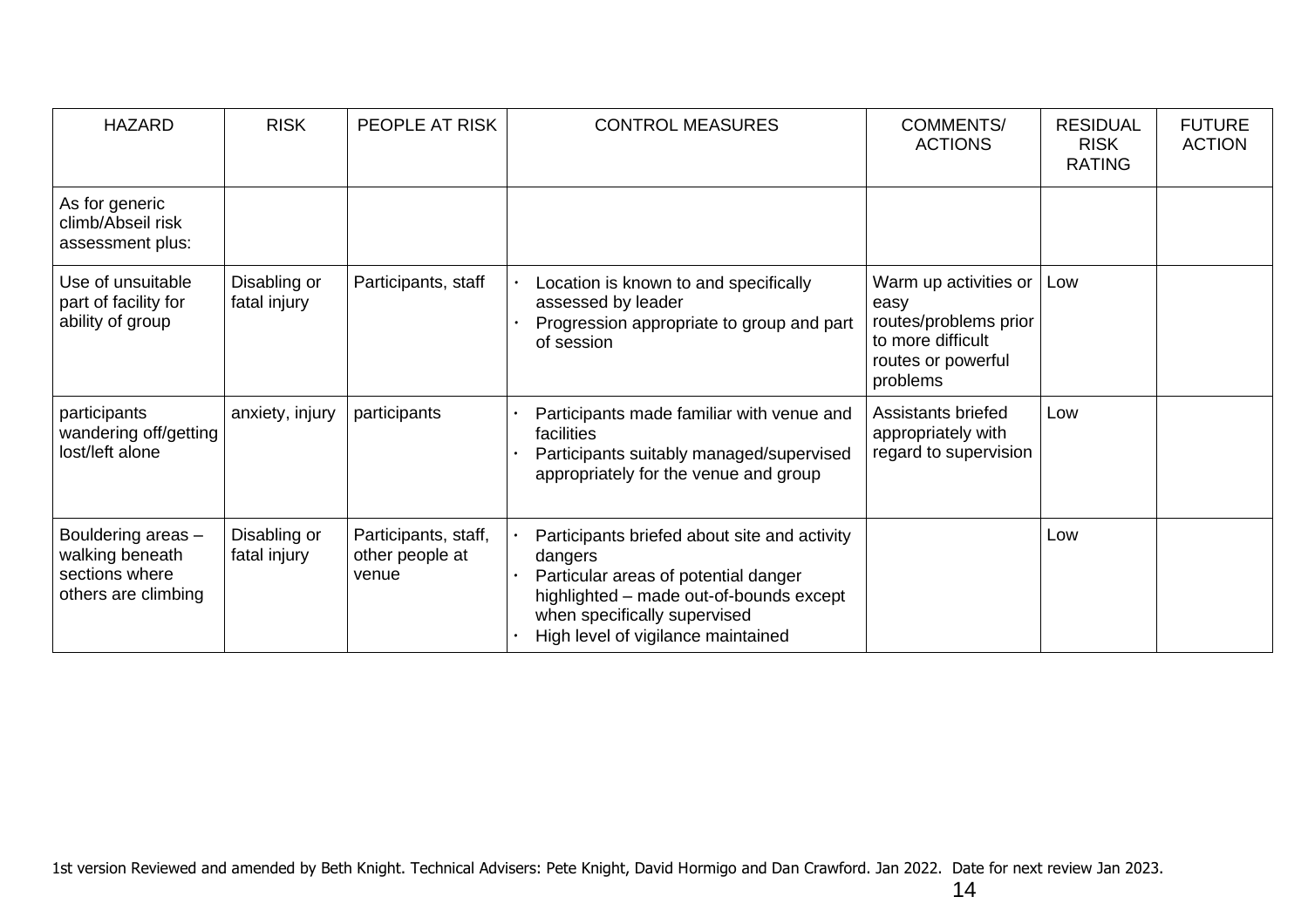#### **LOCKERBROOK CENTRE** 11. Climb/abseil Site Specific - Millers Dale Bridge 1 of 2

| HAZARD/<br><b>ACTIVITY</b>                                  | <b>RISK</b>                  | <b>PERSONS</b><br><b>AT RISK</b> | <b>CONTROL MEASURES</b>                                                                                                                                                                                                                                                                                                                                                                                                      | <b>COMMENTS -</b><br><b>ACTIONS</b>                                                                  | <b>RESIDUAL</b><br><b>RISK</b><br><b>RATING</b> | <b>FUTURE</b><br><b>ACTION</b> |
|-------------------------------------------------------------|------------------------------|----------------------------------|------------------------------------------------------------------------------------------------------------------------------------------------------------------------------------------------------------------------------------------------------------------------------------------------------------------------------------------------------------------------------------------------------------------------------|------------------------------------------------------------------------------------------------------|-------------------------------------------------|--------------------------------|
| Covid-19                                                    | Death,<br>serious<br>illness | All                              | Groups only be taken out in accordance with current government<br>guidance on social distancing, See Covid specific risk<br>assessment if applicable.                                                                                                                                                                                                                                                                        |                                                                                                      |                                                 |                                |
| As for generic<br>climb /abseil risk<br>assessment<br>plus: |                              |                                  |                                                                                                                                                                                                                                                                                                                                                                                                                              | See codes<br>of practice                                                                             |                                                 |                                |
| Risk of falling<br>due to wheel<br>chair gate being<br>open | Falling                      | All                              | Only those with previous experience of using the gate to use<br>Minimise time that gate is open. Ensure that gate is locked if<br>left unattended during the activity.<br>Ensure that a safe area is maintained around the gate when<br>it is open<br>Appropriate protection for instructors near edge of bridge<br>Be aware of dogs on the bridge when gate is open<br>Ensure that the gate is locked when leaving the site | Advise<br>that have<br>2 trained/<br>experience<br>d people<br>at top<br>whilst<br>operating<br>gate | Low                                             |                                |
| Risk of injury to<br>abseiler on edge<br>of bridge.         | Cuts/<br>bruises/<br>grazes  | Abseiler                         | Good & clear instruction<br>For more vulnerable users consider 'pulling' participant away<br>from brickwork edge                                                                                                                                                                                                                                                                                                             | Instructor<br>induction<br>training<br>required if<br>not familiar<br>with gate                      | Low                                             |                                |
| collision with<br>cyclists/walkers                          | injury                       | all                              | Group management on awareness of other user groups etc,<br>(e.g. ensure group stay near to 'abseil side' of bridge to avoid<br>cyclists, and keep off steps/path - use view platform instead)                                                                                                                                                                                                                                |                                                                                                      | Low                                             |                                |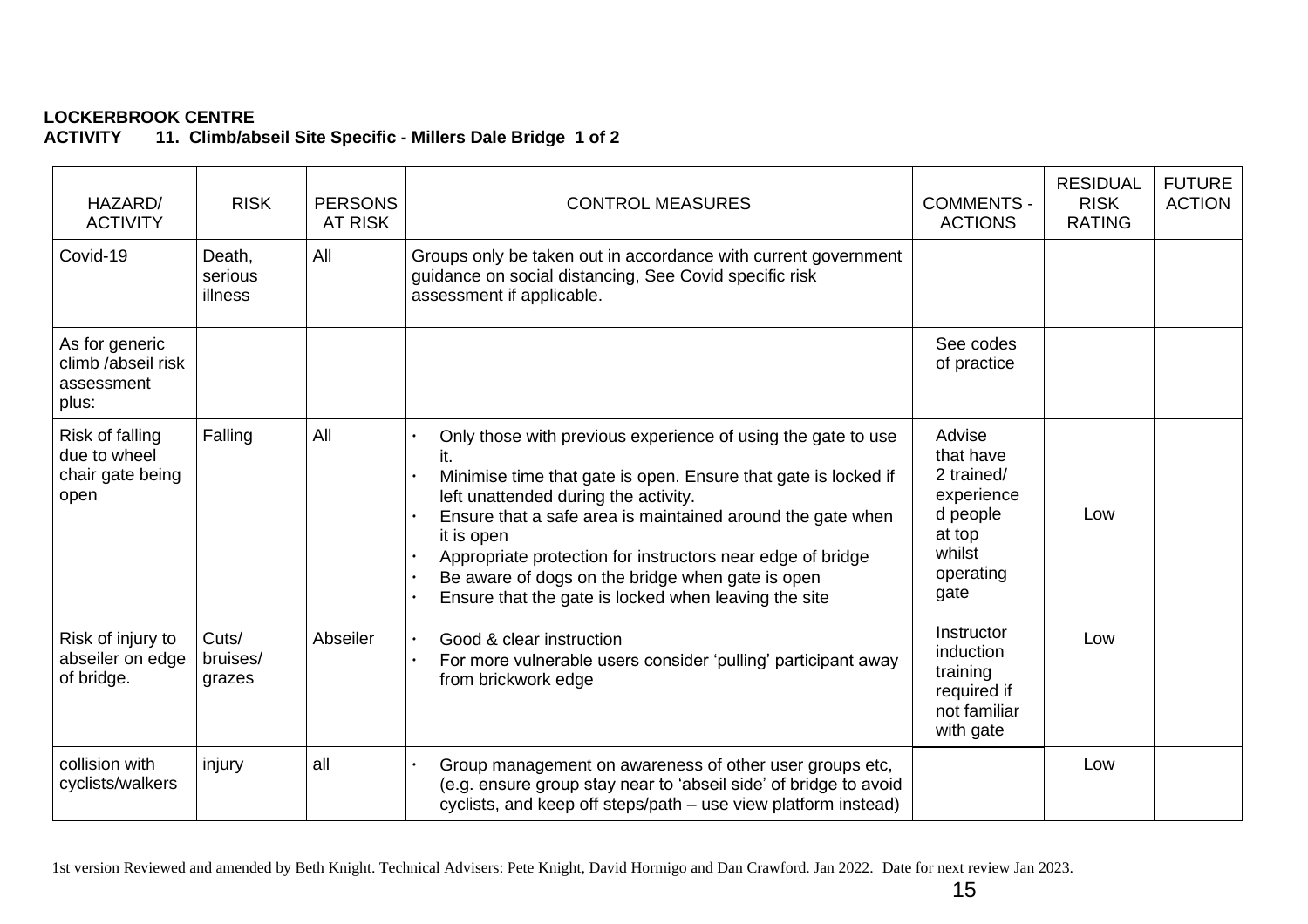| High river levels<br>river bank edge/<br>Steps/<br>falling down | Injuries<br>drowning<br>Hypothermia public | All and<br>general |  | check river levels, If high consider not using abseil over river<br>brief group and leaders about steps & river hazard and to<br>refrain them from walking/standing on the path & near the<br>river<br>Ensure another experienced adult is at the bottom to assist<br>abseiler to bank<br>Consider using quick release knot for rope at bottom //knife,<br>if deemed necessary to release rope from bank | Avoid<br>using site<br>over river if<br>assisting<br>adult has<br>had no<br>previous<br>experience<br>using it | Low |  |
|-----------------------------------------------------------------|--------------------------------------------|--------------------|--|----------------------------------------------------------------------------------------------------------------------------------------------------------------------------------------------------------------------------------------------------------------------------------------------------------------------------------------------------------------------------------------------------------|----------------------------------------------------------------------------------------------------------------|-----|--|
|-----------------------------------------------------------------|--------------------------------------------|--------------------|--|----------------------------------------------------------------------------------------------------------------------------------------------------------------------------------------------------------------------------------------------------------------------------------------------------------------------------------------------------------------------------------------------------------|----------------------------------------------------------------------------------------------------------------|-----|--|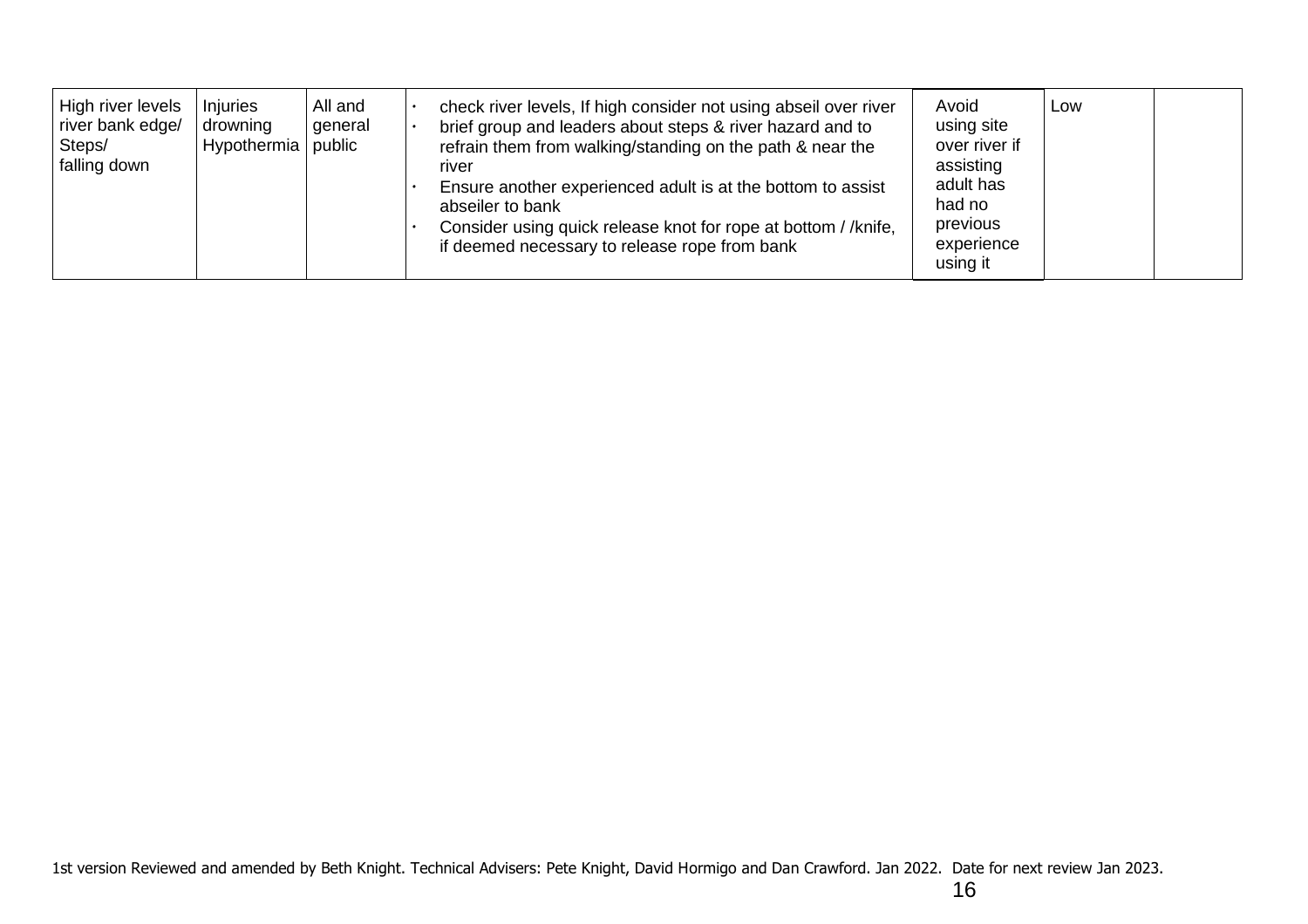#### **LOCKERBROOK CENTRE** 12. Stoney Middleton 'Cave n Crag' Activity

| <b>HAZARD/ ACTIVITY</b>                                                                        | <b>RISK</b>  | <b>PERSONS</b><br><b>AT RISK</b> | <b>CONTROL MEASURES</b>                                                                                                                                                         | <b>COMMENTS -</b><br><b>ACTIONS</b>                        | <b>RESIDUAL</b><br><b>RISK</b><br><b>RATING</b> | <b>FUTURE</b><br><b>ACTION</b> |
|------------------------------------------------------------------------------------------------|--------------|----------------------------------|---------------------------------------------------------------------------------------------------------------------------------------------------------------------------------|------------------------------------------------------------|-------------------------------------------------|--------------------------------|
| As for generic<br>climb/Abseil risk<br>assessment and cave<br>generic risk assessment<br>plus: |              |                                  | have regard for nature of the group,<br>any pre-existing medical conditions,<br>and continually risk assess throughout<br>activity                                              | Staff induction training<br>required if using new<br>sites |                                                 |                                |
| unsuitability of<br>activity/venue                                                             | injury       | All                              | • Qualified instructor Cave Leader and RCI<br>• instructor to be familiar with sites<br>• Ratio (instructor: student) suitable for<br>instructor to monitor and safeguard group | Site visit necessary<br>before activity                    | Low                                             |                                |
| Loose rock (Keyhole)                                                                           | Injury       | All                              | Check for movement of jammed block in<br>entrance                                                                                                                               |                                                            | Low                                             |                                |
| Loose rock above                                                                               | Injury       | Participants<br>and staff        | Provision to participants/staff of safety<br>equipment (helmets)                                                                                                                |                                                            | Low                                             |                                |
| Movement in exposed<br>situations                                                              | Falling      | Participants<br>and staff        | Supervision by qualified/experienced staff/<br>appropriate induction/provision of safety<br>equipment and first aid<br>equipment/communications carried                         |                                                            | Low                                             |                                |
| Movement in enclosed<br>spaces                                                                 | Injury/panic | Participants<br>and staff        | • Appropriate briefing to group<br>• awareness of participants medical/size<br>• provision of safety equipment                                                                  |                                                            | Low                                             |                                |
| Low or no natural light                                                                        | injury/panic | All                              | • use of headtorches /lighting where<br>appropriate                                                                                                                             |                                                            | Low                                             |                                |

# **LOCKERBROOK CENTRE**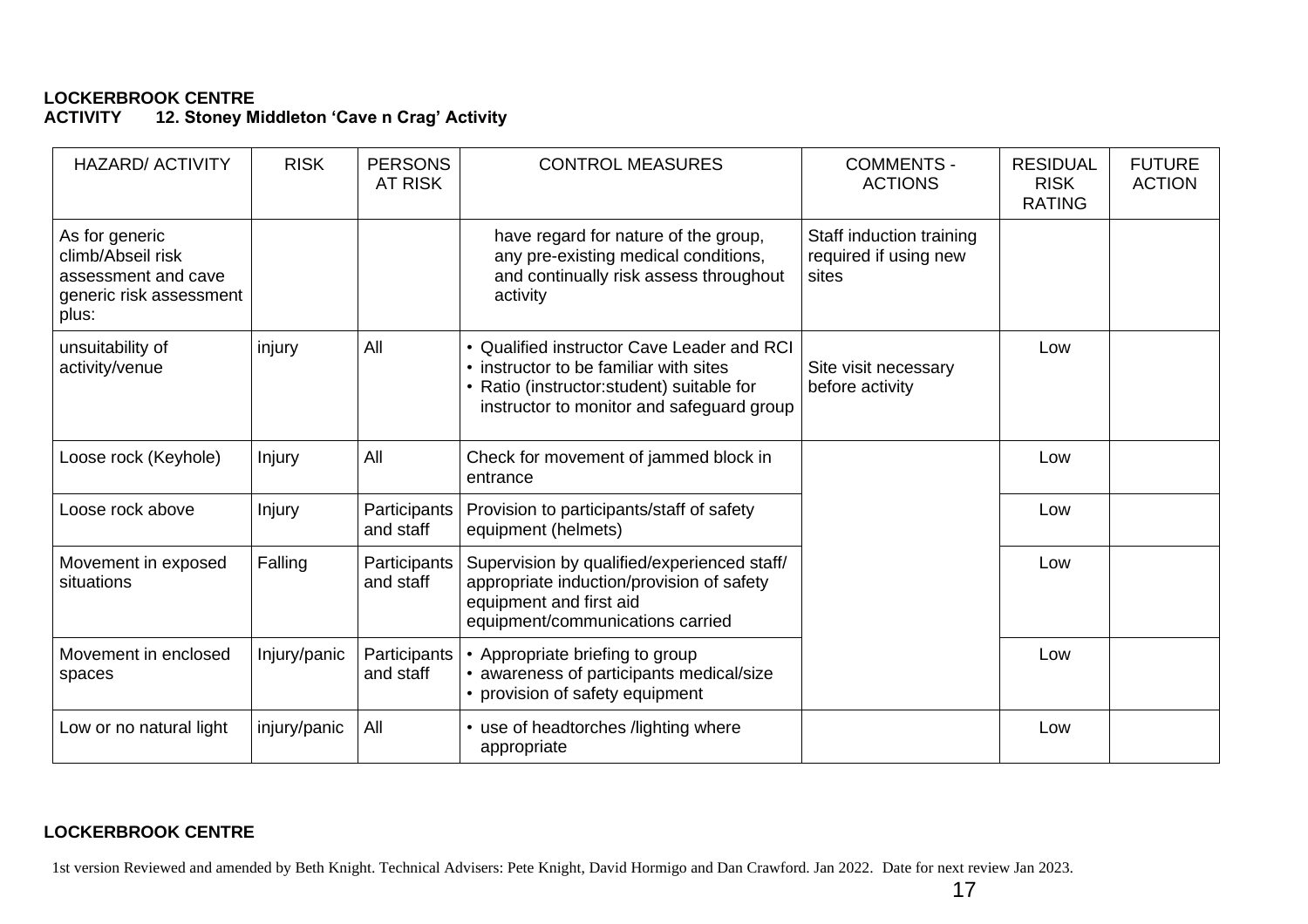| <b>ACTIVITY</b>                          |                          |                                  | 13. Gorge/Stream scrambles 1 of 2                                                                                                                                                                                                                                                                                                                                                                                                                                  |                                                                                                                                                                                 |                                                 |                                |
|------------------------------------------|--------------------------|----------------------------------|--------------------------------------------------------------------------------------------------------------------------------------------------------------------------------------------------------------------------------------------------------------------------------------------------------------------------------------------------------------------------------------------------------------------------------------------------------------------|---------------------------------------------------------------------------------------------------------------------------------------------------------------------------------|-------------------------------------------------|--------------------------------|
| <b>HAZARD</b>                            | <b>RISK</b>              | <b>PERSONS</b><br><b>AT RISK</b> | <b>CONTROL MEASURES</b>                                                                                                                                                                                                                                                                                                                                                                                                                                            | <b>COMMENTS /ACTIONS</b>                                                                                                                                                        | <b>RESIDUAL</b><br><b>RISK</b><br><b>RATING</b> | <b>FUTURE</b><br><b>ACTION</b> |
| General                                  | Various<br>injuries      | all                              | • Suitably qualified (inc First Aid) & experienced instructor<br>• Leaders required to be familiar with site<br>• Venue and eta arranged at centre before departure<br>• Participant: staff ratios appropriate for group and prevailing<br>conditions and venue<br>Clear briefings & supervision                                                                                                                                                                   | See<br>$\bullet$<br><b>Codes of Practice</b><br>• Instructors induction<br>training with new<br>sites                                                                           | Low                                             |                                |
| <b>Extreme</b><br>weather,<br>cold water | Cold<br>injury,<br>death | Participant<br>s, staff          | Seasonal (usually April - October) activity<br>consideration of forecast and prevailing conditions on day<br>suitable clothing and equipment<br>dry spare clothing and emergency equipment available                                                                                                                                                                                                                                                               |                                                                                                                                                                                 | Low                                             |                                |
| Deep<br>and/or fast<br>flowing<br>water  | Drowning<br>injury       | Participant<br>s, staff          | Each stream must be individually risk assessed by leader on<br>day.<br>Leader should be confident in individuals and group abilities and<br>activity adapted to suit their needs.<br>Leader to use non contact rescue method/- throw line/sling/pole<br>if when and where appropriate.<br>Weather forecast obtained and leader makes decision whether<br>or not to proceed or adapt activity on basis of weather forecast,<br>strength of water, conditions on day | See Codes of Practice<br>(see also guidance from<br><b>HSE/AAIAC combined</b><br>water/rock activities)<br>Ongoing risk<br>assessment by leader at<br>start and during activity | Low                                             |                                |
| Falls,<br>falling<br>rocks, cliffs       | injury                   | Participant<br>s, staff          | Close supervision by experienced staff<br>safeguard participants in appropriate manner. Use rope if<br>appropriate                                                                                                                                                                                                                                                                                                                                                 |                                                                                                                                                                                 | Low                                             |                                |
| Water<br>Quality<br>Pollution            | Infection,<br>illness    | Participant<br>s, staff          | Avoid if possible swallowing water<br>wash hands before eating<br>check possible sources of pollution en route and avoid when<br>necessary<br>Participants to inform staff of cuts and if necessary cover<br>wounds                                                                                                                                                                                                                                                | information supplied to<br>staff on Weils disease                                                                                                                               | Low                                             |                                |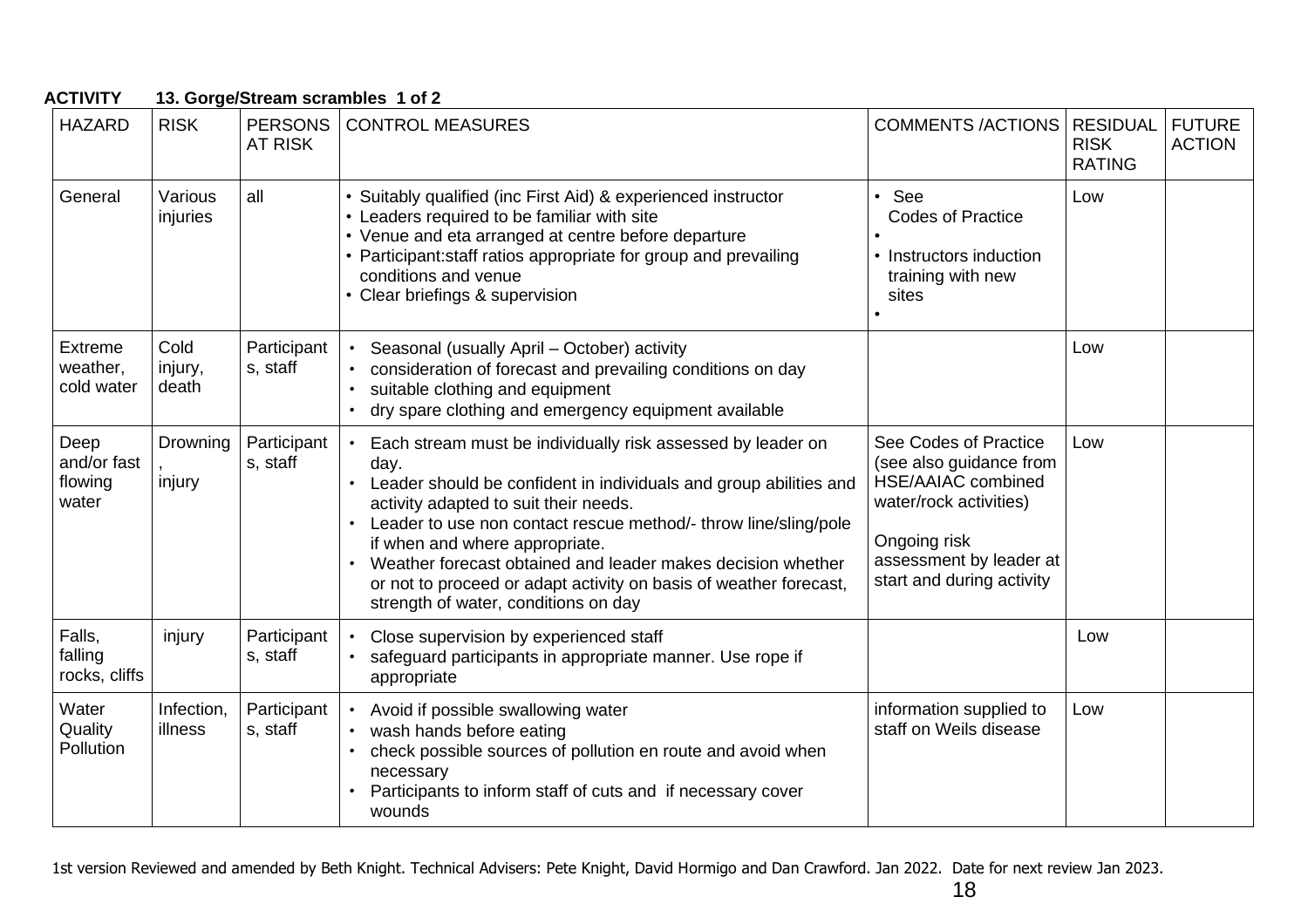| Traffic | Injury | All | Supervisors on road crossings | Low |  |
|---------|--------|-----|-------------------------------|-----|--|
| Hazaro  | /death |     |                               |     |  |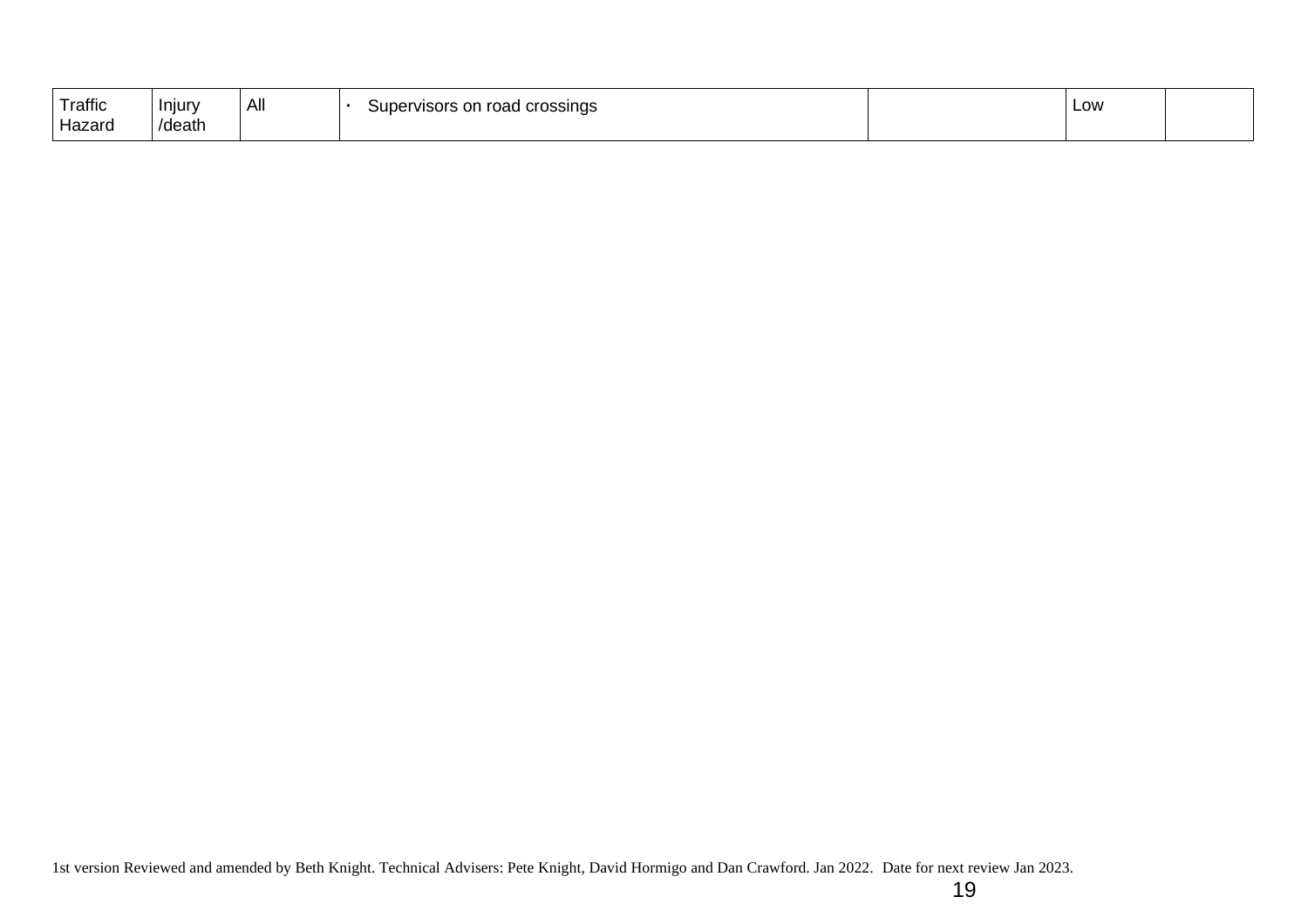**ACTIVITY 14. Local Walks within 30mins of help and below height of 600m – Accompanied/Shadowed within Sight – Generic Hazards Page 1 of 3**

| <b>HAZARD</b>                   | <b>RISK</b>                                    | <b>PERSON</b><br>S AT<br><b>RISK</b> | <b>CONTROL MEASURES</b>                                                                                                                                                                                                                                                                                                                                                                                                                                                                                                                                                                                                                                                                                                           | <b>COMMENTS/</b><br><b>ACTIONS</b>                                                                                                                                                                                                                                                                                                                                                             | RES.<br><b>RISK</b><br><b>RATING</b> | <b>FUTURE</b><br><b>ACTION</b> |
|---------------------------------|------------------------------------------------|--------------------------------------|-----------------------------------------------------------------------------------------------------------------------------------------------------------------------------------------------------------------------------------------------------------------------------------------------------------------------------------------------------------------------------------------------------------------------------------------------------------------------------------------------------------------------------------------------------------------------------------------------------------------------------------------------------------------------------------------------------------------------------------|------------------------------------------------------------------------------------------------------------------------------------------------------------------------------------------------------------------------------------------------------------------------------------------------------------------------------------------------------------------------------------------------|--------------------------------------|--------------------------------|
| General                         | Various<br>injuries,<br>illnesses              | all                                  | • Leader qualified (HML or ML summer or equivalent) or<br>experienced in walking in that terrain and in weather<br>conditions prevailing at the time<br>Leader familiar with leading groups of people walking<br>• Leader First Aid qualified<br>• Staff : participant ratios suitable for groups' needs and venue<br>chosen<br>Gain information about pre existing medical conditions and<br>ensure medication carried<br>• Venue/route, eta discussed and agreed with centre staff and<br>details left at centre<br>• Clear briefings & supervision to students<br>• Leader has phone or means of comms.and carries<br>emergency pack (first aid and shelter etc)<br>• Dynamic risk assessment on going throughout the activity | Code of Practice applies<br>Induction and guidance<br>offered as appropriate for<br>staff new to local walking<br>venues.<br>Leader is responsible for<br>understanding emergency<br>procedures<br>Information regards<br>medical issues known pre<br>activity e.g. via Medical /<br>consent forms. Information<br>should be made available<br>to walk leaders to refer to<br>before the walk. | Low                                  |                                |
| Extreme<br>weather              | Hypothermia all<br>Hyperthermi<br>а<br>Sunburn |                                      | • Leader to check weather forecast prior to activity & adapt<br>route or abandon walk if necessary if groups needs/abilities<br>and walking conditions deem this necessary.<br>Ensure participants have suitable & adequate clothing and<br>footwear and accessories/equipment to match expected<br>conditions                                                                                                                                                                                                                                                                                                                                                                                                                    |                                                                                                                                                                                                                                                                                                                                                                                                | Low                                  |                                |
| slips and<br>trips,<br>drowning | Various<br>injuries                            | all                                  | • Clear briefings and supervision<br>• Participants appropriately kitted out with suitable footwear<br>• Group to avoid water hazards/crossing rivers without bridges                                                                                                                                                                                                                                                                                                                                                                                                                                                                                                                                                             |                                                                                                                                                                                                                                                                                                                                                                                                | Low                                  |                                |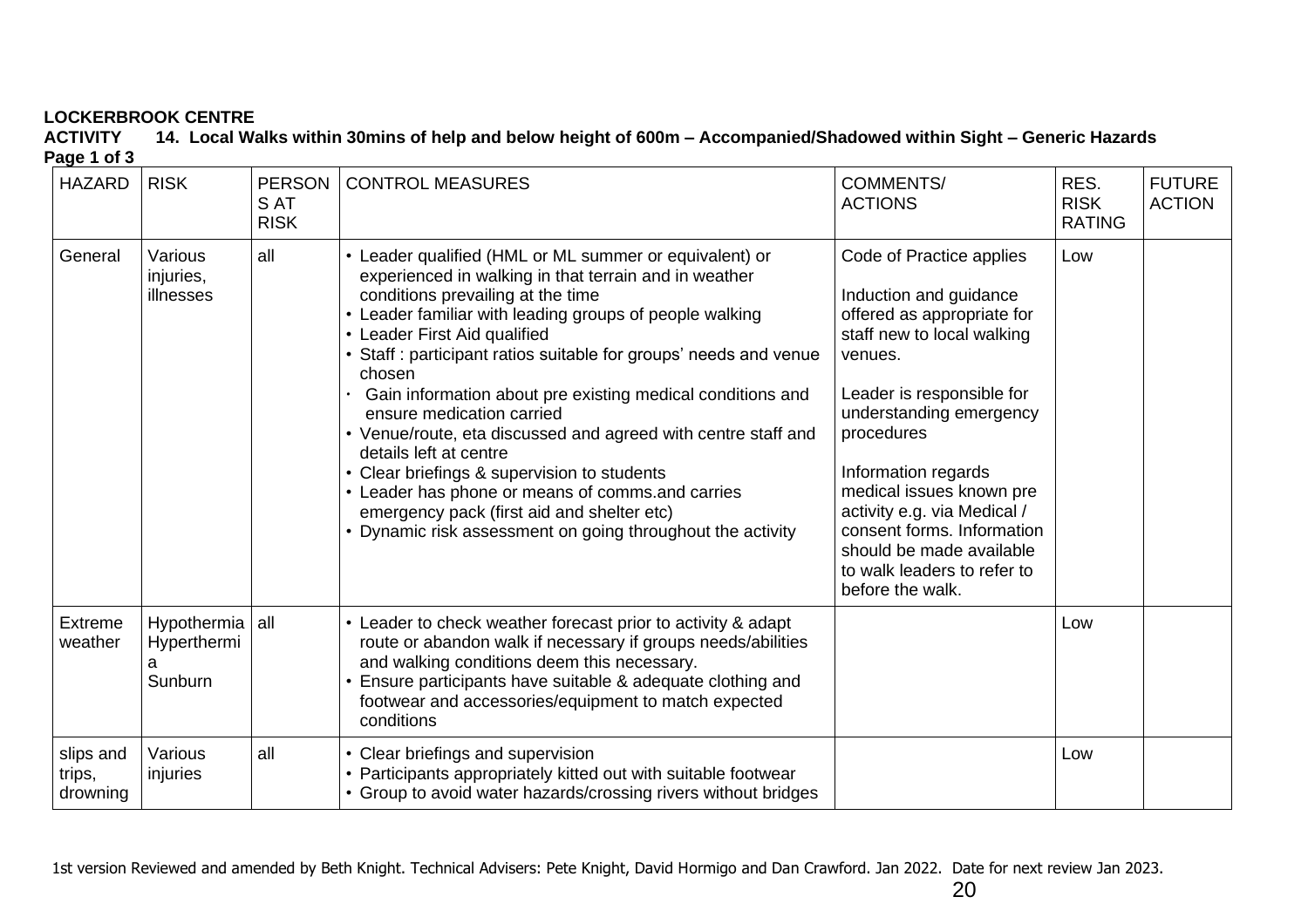| <b>HAZARD</b>                                         | <b>RISK</b>         | <b>PERSON</b><br>S AT<br><b>RISK</b> | <b>CONTROL MEASURES</b>                                                                                                                                                                                                                                                                                                                                                                                       | <b>COMMENTS/</b><br><b>ACTIONS</b>                                                                                                                                                   | RES.<br><b>RISK</b><br><b>RATING</b> | <b>FUTURE</b><br><b>ACTION</b> |
|-------------------------------------------------------|---------------------|--------------------------------------|---------------------------------------------------------------------------------------------------------------------------------------------------------------------------------------------------------------------------------------------------------------------------------------------------------------------------------------------------------------------------------------------------------------|--------------------------------------------------------------------------------------------------------------------------------------------------------------------------------------|--------------------------------------|--------------------------------|
| Getting<br>lost                                       | injury              | all                                  | Leader has sufficient navigational skills/ brief of route or prior<br>knowledge<br>Group size as low as possible (group size of up to 10 ideally)<br>Large groups are best split into small groups each with<br>competent leader<br>• Head counts<br>• Leader comms with sub groups using phone/hand held radios<br>• Leader knows procedure if they or shadowed group is lost                                | leader is responsible for<br>ensuring they are trained<br>and familiar with<br>emergency /getting lost<br>procedures                                                                 | Low                                  |                                |
| Night Hik<br>e lack of<br>light<br>Poor<br>visibility | various<br>injuries | all                                  | • Clear briefings & supervision<br>• Suitable level of lighting appropriate to terrain, conditions,<br>groups etc.<br>• Radio/phone comms back and front of group if necessary<br>• Group to stay close together (either stay within sight and or<br>wait and gather at convenient 'check points' e.g.<br>junctions/gates)                                                                                    | Familiarity of route,<br>features/hazards<br>required/recommended                                                                                                                    | Low                                  |                                |
| Animals                                               | Injury,<br>illness  | Participa<br>nts,<br>staff           | • When and if appropriate brief group about dangers of<br>infection from animal faeces (EColi) Toxacari and<br>preventative measures<br>• Avoid contact/injury from large animals (cattle, horses etc.). If<br>footpath crosses a field containing these animals, assess the<br>situation and act appropriately and inform group of safe ways<br>to behave; e.g. cross quietly as a group or take other route | Brief group<br>Leaders sent information<br>on Toxacaria if deemed<br>necessary                                                                                                       | Low                                  |                                |
| Shadow<br>ed<br>walk<br>within<br>sight               | various<br>injuries | Participa<br>nts                     | • Leader has prior knowledge/experience of route/terrain that<br>participants will use.<br>• First aid kit and emergency kit carried<br>• Gain information about pre existing medical conditions and<br>ensure medication carried<br>• Navigation training given prior/during walk and all know what<br>to do if get misplaced /lost                                                                          | Thorough group briefing.<br>Participants must<br>understand that the activity<br>will be suspended/<br>stopped at any time if<br>participants ignore briefing<br>instructions/advice | Low                                  |                                |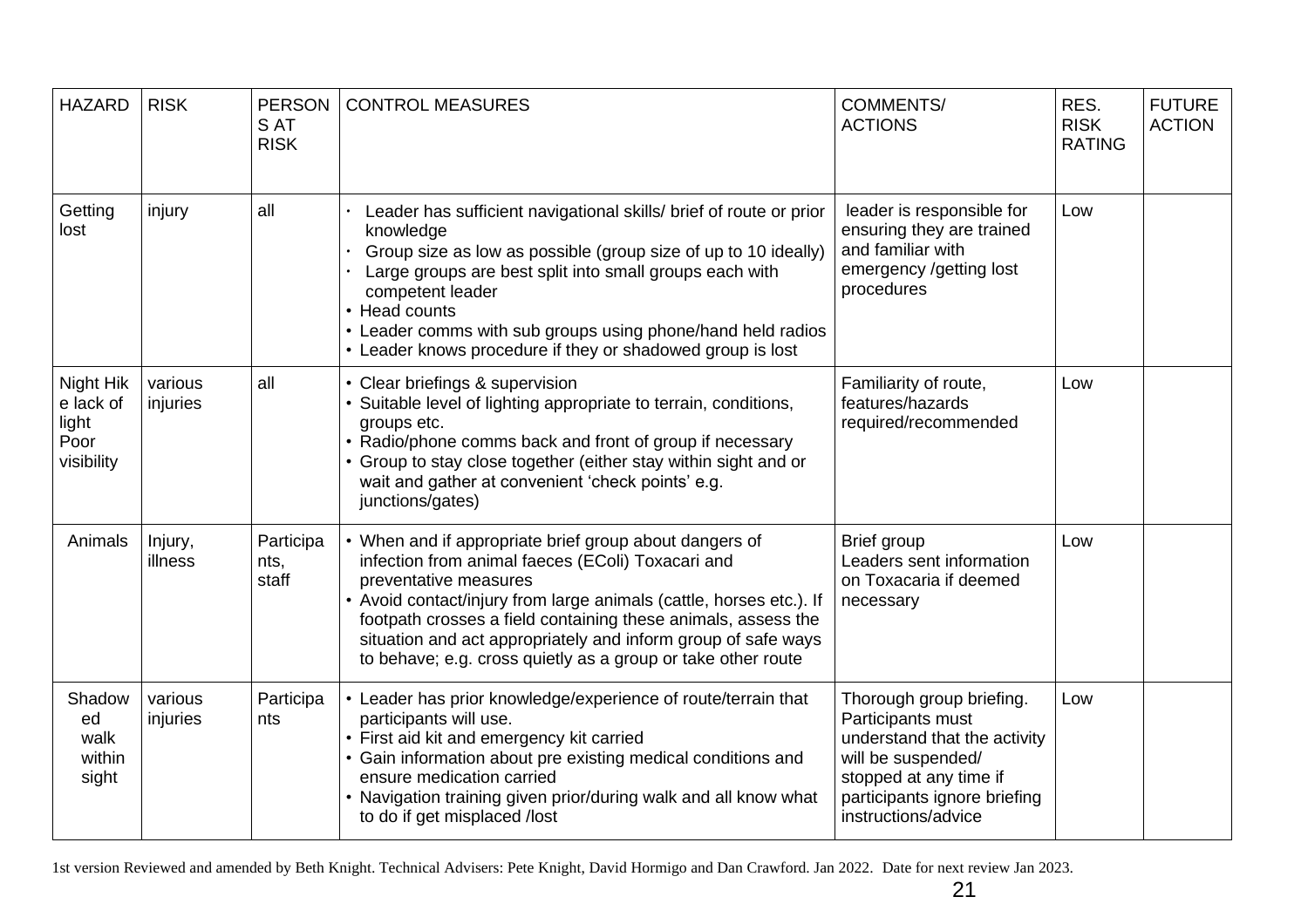|         |              |     | • Participants are fully briefed for identifying and dealing with<br>any potential hazards and have planned emergency<br>procedures<br>• Participants made to understand the need to act in an<br>appropriate and safe manner when encountering hazards. If<br>unable to act appropriately activity is to be curtailed and or<br>become accompanied by instructor.<br>Communications (mobile phones) -arranged/ routes left at<br>centre/checkpoints arranged en route to monitor progress and<br>welfare/health of group |     |  |
|---------|--------------|-----|---------------------------------------------------------------------------------------------------------------------------------------------------------------------------------------------------------------------------------------------------------------------------------------------------------------------------------------------------------------------------------------------------------------------------------------------------------------------------------------------------------------------------|-----|--|
| Traffic | Injury death | all | • Care and supervision crossing roads and walking through car<br>parks                                                                                                                                                                                                                                                                                                                                                                                                                                                    | Low |  |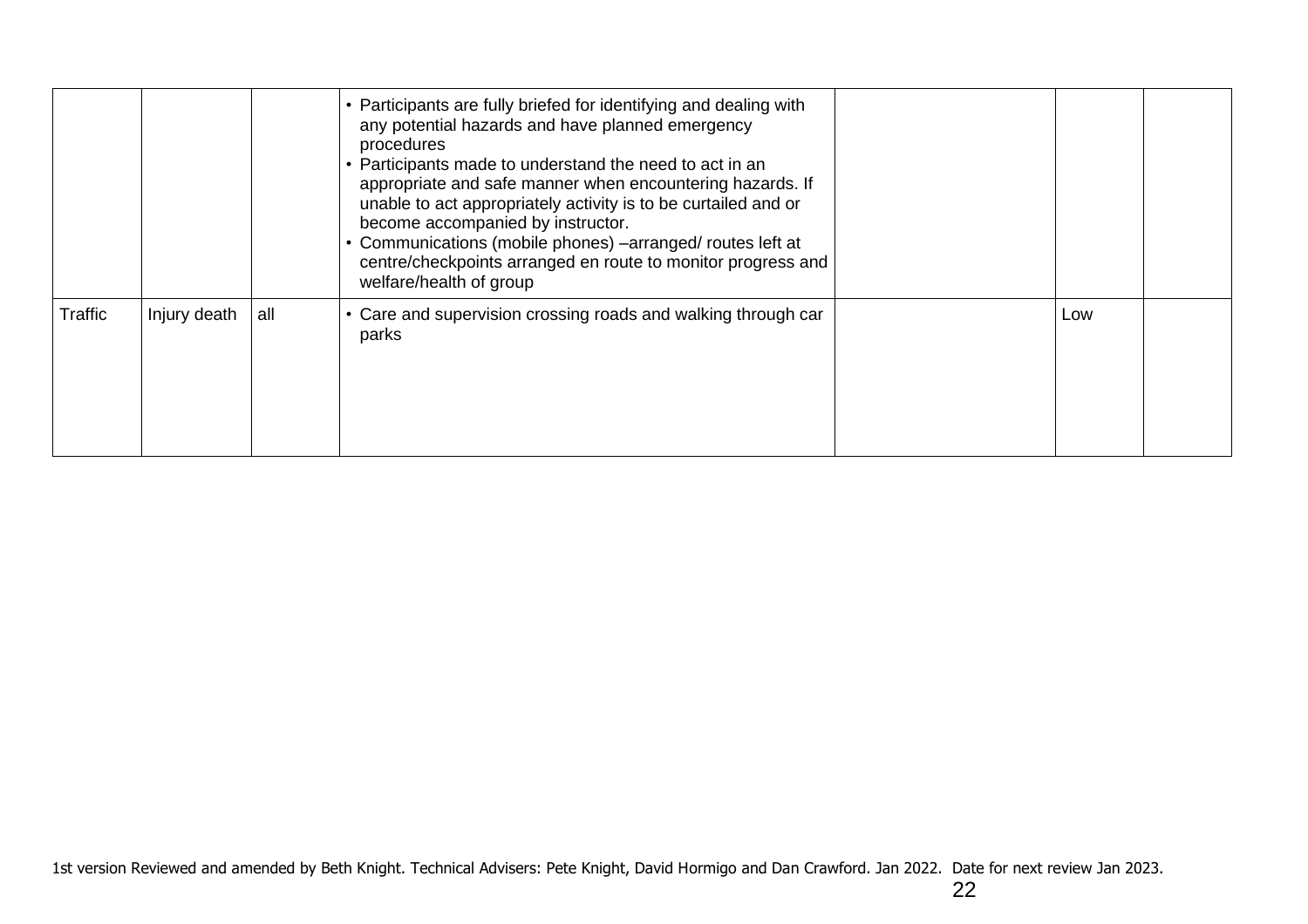| <b>ACTIVITY</b>                  |                                    |                                      | 15. Remote Walks - Accompanied or Shadowed within sight - Generic Hazards                                                                                                                                                                                                                                                                                                                                                                                                                                                                                                                                                                                             |                                                                                                                                                                                                                                                                                                                                                                                                             |                                   |                                |
|----------------------------------|------------------------------------|--------------------------------------|-----------------------------------------------------------------------------------------------------------------------------------------------------------------------------------------------------------------------------------------------------------------------------------------------------------------------------------------------------------------------------------------------------------------------------------------------------------------------------------------------------------------------------------------------------------------------------------------------------------------------------------------------------------------------|-------------------------------------------------------------------------------------------------------------------------------------------------------------------------------------------------------------------------------------------------------------------------------------------------------------------------------------------------------------------------------------------------------------|-----------------------------------|--------------------------------|
| <b>HAZARD</b>                    | <b>RISK</b>                        | <b>PERSON</b><br>S AT<br><b>RISK</b> | <b>CONTROL MEASURES</b>                                                                                                                                                                                                                                                                                                                                                                                                                                                                                                                                                                                                                                               | <b>COMMENTS/</b><br><b>ACTIONS</b>                                                                                                                                                                                                                                                                                                                                                                          | <b>RES. RISK</b><br><b>RATING</b> | <b>FUTURE</b><br><b>ACTION</b> |
| General                          | Various<br>injuries,<br>illnesses  | all                                  | • Competent instructor with a combination of experience,<br>qualification (detailed in the activity Codes of Practice) and<br>training suitable for the activity (includes First Aid)<br>Staff: participant ratios suitable for groups' needs and<br>venue chosen]<br>Gain information about pre existing medical conditions and<br>ensure medication carried<br>• Venue/route, eta discussed and agreed with centre staff<br>and details left at centre<br>Clear briefings & supervision to students<br>• Leader has phone or means of comms.and carries<br>emergency pack (first aid and shelter etc)<br>• Dynamic risk assessment on going throughout the activity | • Code of Practice applies<br>• Induction and guidance<br>offered as appropriate for<br>staff new to centre<br>procedures/kit.<br>• Information regards<br>medical issues known<br>pre activity e.g. via<br>Medical / consent forms.<br>Information should be<br>made available to walk<br>leaders to refer to before<br>the walk.<br>• Leader is responsible for<br>understanding<br>emergency procedures. | Low                               |                                |
| <b>Extreme</b><br>weather        | • Hypotherm all<br>iа<br>• Sunburn |                                      | • Leader to check weather forecast prior to activity & adapt<br>route or abandon walk if necessary if groups<br>needs/abilities and walking conditions deem this<br>necessary.<br>Ensure participants have suitable & adequate clothing and<br>footwear and accessories/equipment to match expected<br>conditions                                                                                                                                                                                                                                                                                                                                                     |                                                                                                                                                                                                                                                                                                                                                                                                             | Low                               |                                |
| slips and<br>trips<br>, drowning | Various<br>injuries                | all                                  | • Clear briefings and supervision<br>• Participants appropriately kitted out with suitable footwear<br>• Leader and group made aware of any water, fall hazards<br>on route                                                                                                                                                                                                                                                                                                                                                                                                                                                                                           |                                                                                                                                                                                                                                                                                                                                                                                                             | Low                               |                                |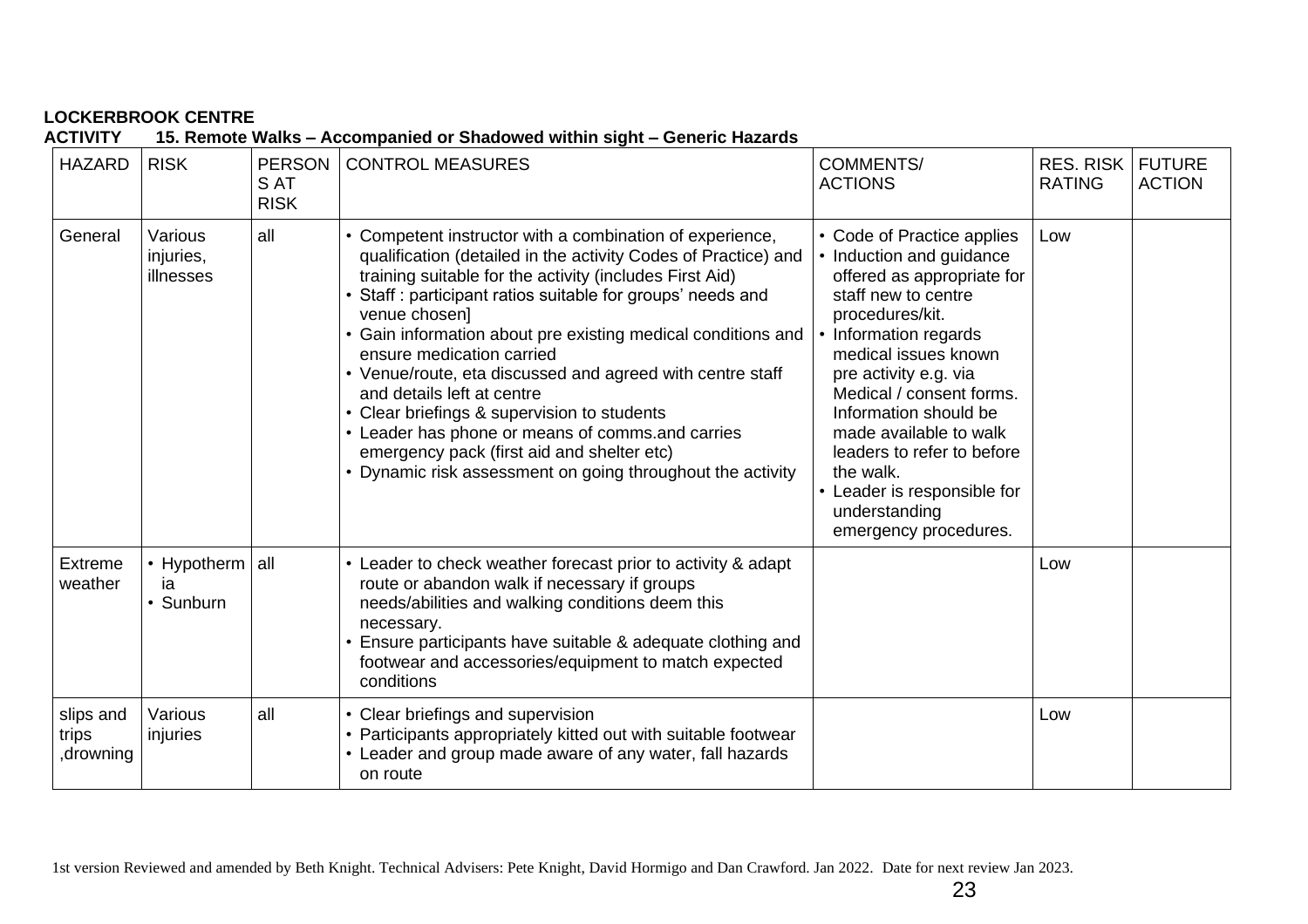| Getting<br>lost | injury       | all | Leader knows centre procedures if they or shadowed<br>group is lost  | leader to be responsible for   Low<br>ensuring they are familiar<br>with centre emergency<br>procedures |     |  |
|-----------------|--------------|-----|----------------------------------------------------------------------|---------------------------------------------------------------------------------------------------------|-----|--|
| • Traffic       | Injury death | all | Care and supervision crossing roads and walking through<br>car parks |                                                                                                         | :0W |  |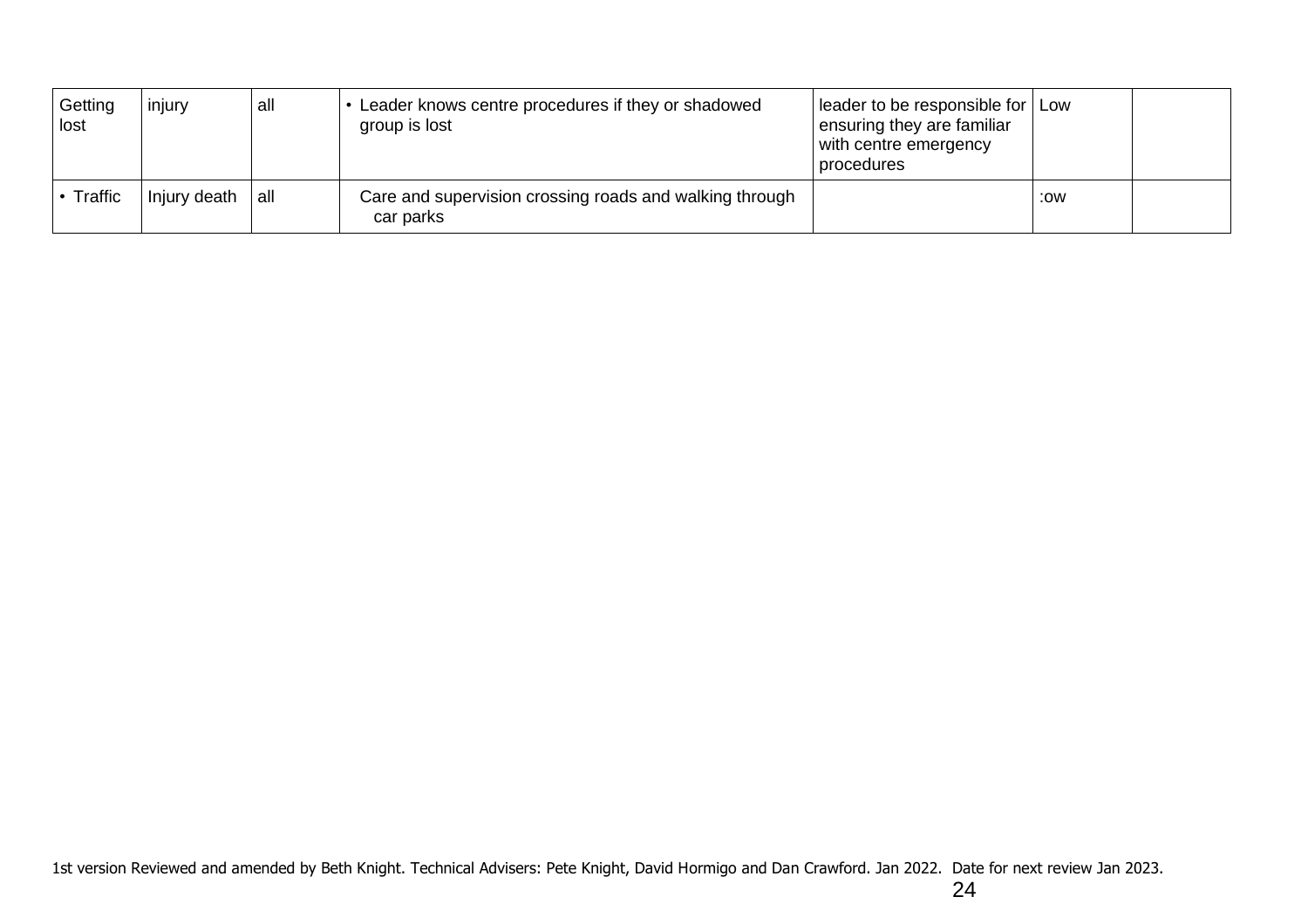### **LOCKERBROOK CENTRE ACTIVITY 16. REMOTELY SUPERVISED WALKS / DUKE OF EDINBURGH TRAINING & ASSESSING Page 1 of 1**

| <b>HAZARD</b> | <b>RISK</b>                       | <b>PERSON</b><br>S AT<br><b>RISK</b> | <b>CONTROL MEASURES</b>                                                                                                                                                                                                                                                                                                                                                                                                                                                                                                                                                                                                                                                                                                                                                                                                                                                                                                                                                                                                                                                                                                                                                                                                                                                                                                                                                                                                                                                                                                                                                                                                                                        | <b>COMMENTS/</b><br><b>ACTIONS</b>                                                                                                                                                                                                                                                                                                                                                                                                                                                                            | <b>RES. RISK</b><br><b>RATING</b> | <b>FUTURE</b><br><b>ACTION</b> |
|---------------|-----------------------------------|--------------------------------------|----------------------------------------------------------------------------------------------------------------------------------------------------------------------------------------------------------------------------------------------------------------------------------------------------------------------------------------------------------------------------------------------------------------------------------------------------------------------------------------------------------------------------------------------------------------------------------------------------------------------------------------------------------------------------------------------------------------------------------------------------------------------------------------------------------------------------------------------------------------------------------------------------------------------------------------------------------------------------------------------------------------------------------------------------------------------------------------------------------------------------------------------------------------------------------------------------------------------------------------------------------------------------------------------------------------------------------------------------------------------------------------------------------------------------------------------------------------------------------------------------------------------------------------------------------------------------------------------------------------------------------------------------------------|---------------------------------------------------------------------------------------------------------------------------------------------------------------------------------------------------------------------------------------------------------------------------------------------------------------------------------------------------------------------------------------------------------------------------------------------------------------------------------------------------------------|-----------------------------------|--------------------------------|
| General       | Various<br>injuries,<br>illnesses | all                                  | • ABSOLUTELY NECESSARY FOR GROUP TO HAVE<br>RECEIVED ADEQUATE TRAINING PRIOR TO BEING<br>LEFT TO WALK REMOTELY SUPERVISED<br>Competent instructor with a combination of experience,<br>qualification (detailed in the activity Codes of Practice) and<br>training suitable for the activity (includes First Aid) and<br>have had prior experience with training groups for remotely<br>supervised walking.<br>• Venue/route, eta discussed and agreed with centre staff<br>and details left at centre<br>Instructor leader to give clear briefings & supervision to<br>participants.<br>Group to have received sufficient basic and remote care<br>emergency first aid training required for walk and terrain<br>• Clear briefings and training on risk assessing route ahead<br>• Group to identify hazards and discuss mitigation measures<br>and are aware of emergency procedures before set out on<br>route<br>• Group is aware of having to do dynamic risk assessments<br>on route and if necessary change/adapt route and if<br>possible let the centre know if it has had to alter the route.<br>Group has phone or means of comms and carries<br>emergency pack (first aid and shelter etc) and is familiar<br>with various emergency protocol scenarios.<br>Gain information about pre existing medical conditions and<br>ensure group and staff know the needs of the group and<br>medication required to be carried.<br>Participants made to understand the need to act in an<br>appropriate and safe manner when encountering hazards.<br>If unable to act appropriately activity is to be curtailed and<br>or become accompanied by instructor. | • Code of Practice applies<br>• Instructor/supervisor/<br>leader is responsible for<br>ensuring they are familiar<br>and experienced with<br>training groups to walk<br>remotely<br>• Leader is responsible for<br>understanding<br>emergency procedures<br>• Information regards<br>medical issues known<br>pre activity e.g. via<br>Medical / consent forms.<br>Information should be<br>made available before<br>the walk, to leaders and if<br>appropriate to D of E<br>candidates within their<br>group. | Low-med                           |                                |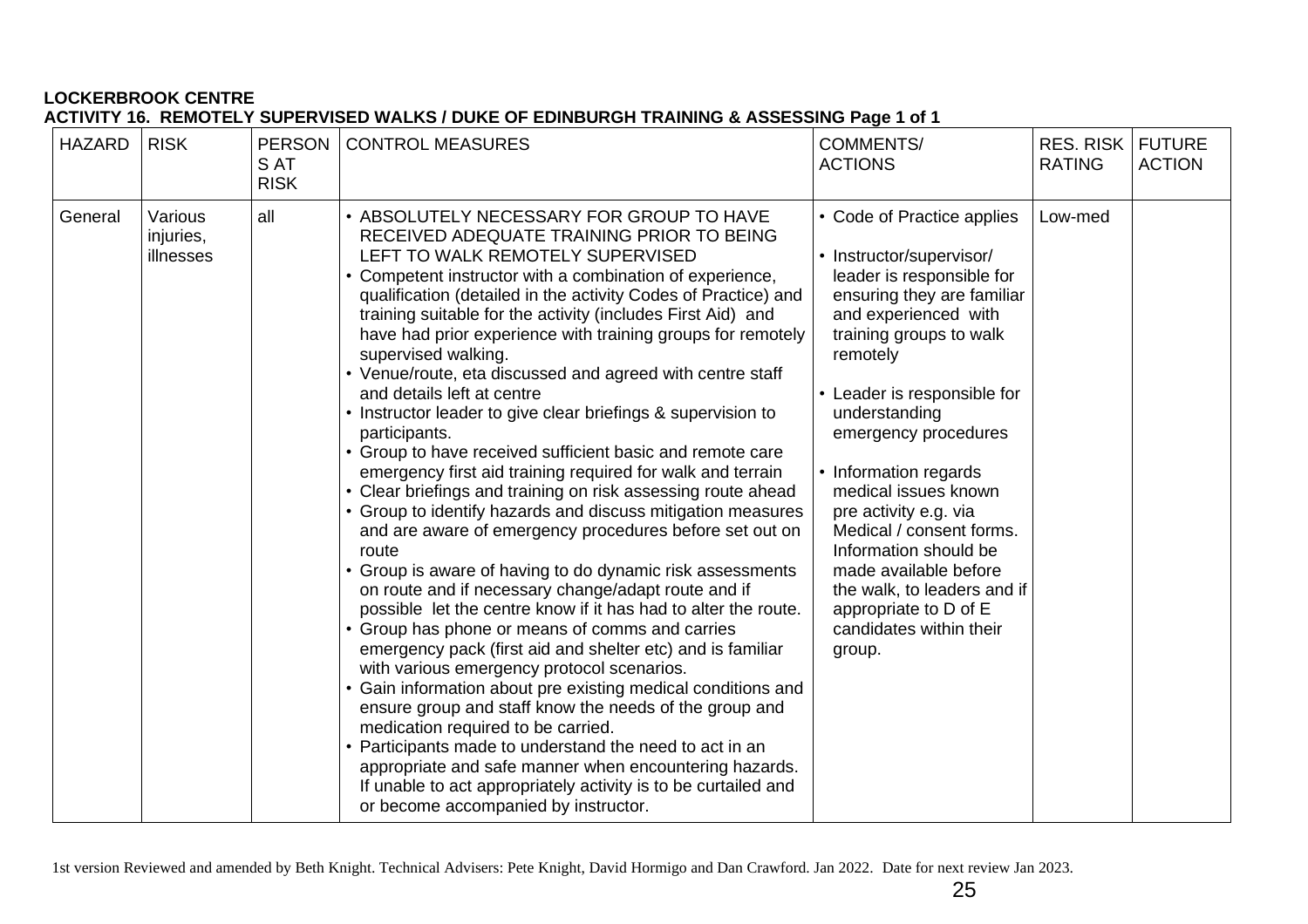|                                 |                                    |                  | • Communications (mobile phones) -arranged/ routes left at<br>centre/checkpoints arranged en route to monitor progress<br>and welfare/health of group                                                                                                                                                                                                                                                                                                                                                                                          |                                                                                                                                                                                                                                                                                                                                                                                          |         |  |
|---------------------------------|------------------------------------|------------------|------------------------------------------------------------------------------------------------------------------------------------------------------------------------------------------------------------------------------------------------------------------------------------------------------------------------------------------------------------------------------------------------------------------------------------------------------------------------------------------------------------------------------------------------|------------------------------------------------------------------------------------------------------------------------------------------------------------------------------------------------------------------------------------------------------------------------------------------------------------------------------------------------------------------------------------------|---------|--|
| Extreme<br>weather              | • Hypotherm all<br>ia<br>• Sunburn |                  | • Leader to check weather forecast prior to activity & adapt<br>route or abandon walk if necessary if groups<br>needs/abilities and walking conditions deem this<br>necessary.<br>• Ensure participants have suitable & adequate clothing and<br>footwear and accessories/equipment to match expected<br>conditions                                                                                                                                                                                                                            |                                                                                                                                                                                                                                                                                                                                                                                          | Low     |  |
| slips and<br>trips<br>drowning, | Various<br>injuries                | participan<br>ts | • Clear briefings and training on risk assessing route ahead<br>• Group to identify hazards and discuss mitigation measures<br>before set out on route and alter route if deemed unsafe or<br>not suitable for the group and or prevailing conditions.<br>• Participants appropriately kitted out with suitable footwear.<br>• Leader and group made aware of any water hazards on<br>route and measures required to take to avoid injury                                                                                                      |                                                                                                                                                                                                                                                                                                                                                                                          | Low     |  |
| Getting<br>lost                 | injury                             | all              | • Leader knows how to act and aware of centre procedures<br>if their remotely supervised group goes off track or is not<br>locatable<br>• Navigation training appropriate for the nature of the walk<br>and terrain is given to group prior to walk and group need<br>to know what to do if get misplaced /lost<br>• If a tracker is available then a group can be equipped with<br>one to aid with supervision of their progress and success<br>in navigation.<br>Extra help in navigation training given to groups when<br>deemed necessary. | Leader is responsible for<br>ensuring they are familiar<br>with centre emergency<br>procedures<br>Tracker as far as possible,<br>to be charged and tested<br>before giving to group,<br>Group and leader are<br>required to know the use<br>and limitations of tracker<br>technology and that it is no<br>substitute for monitoring<br>progress visually and<br>meeting groups on route. | Low-med |  |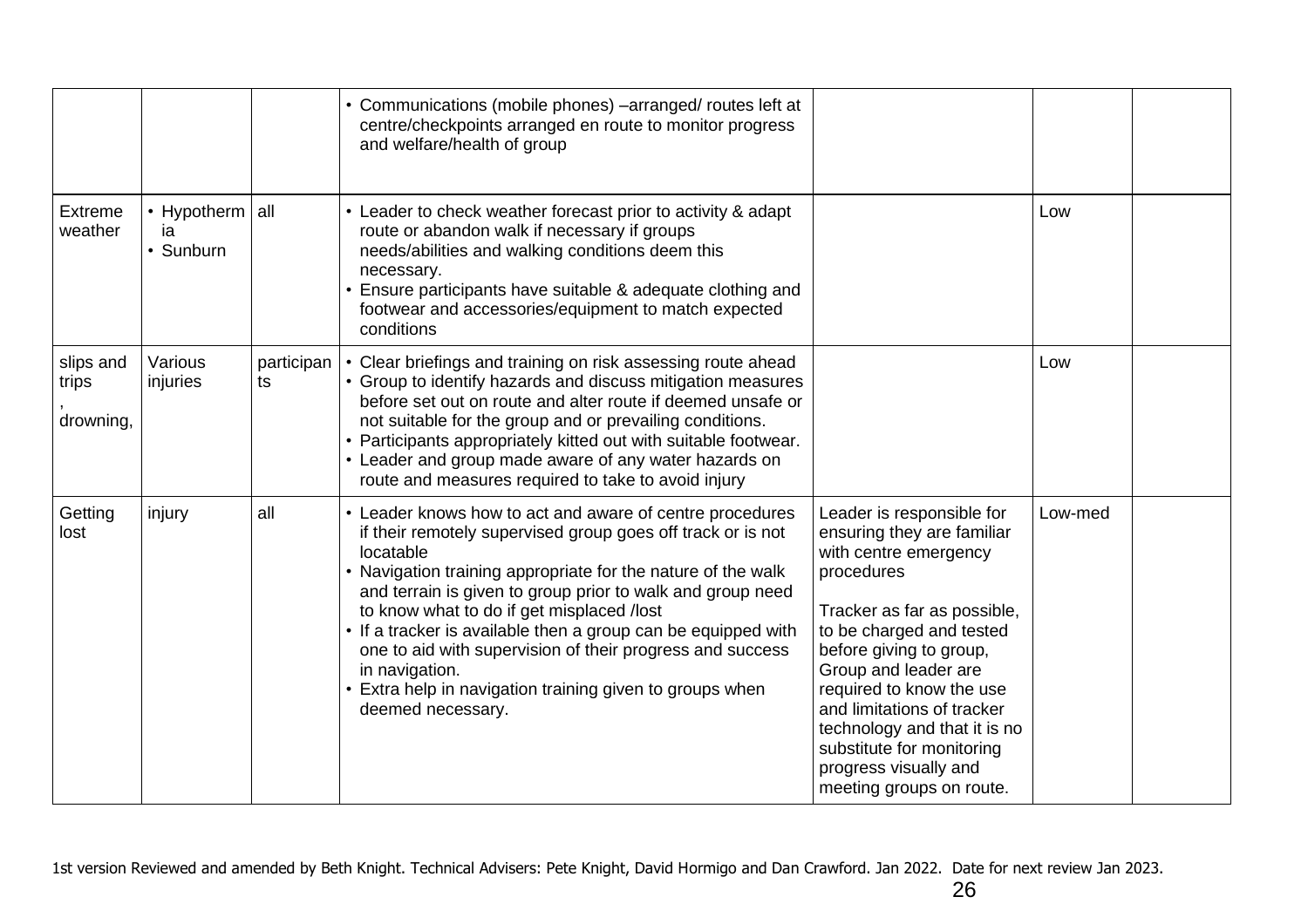| <b>Traffic</b> | Injury death | <b>Participa</b> | Supervision by instructor/supervisor at road crossings | Low |  |
|----------------|--------------|------------------|--------------------------------------------------------|-----|--|
|                |              | nt               |                                                        |     |  |
|                |              | s/leader         |                                                        |     |  |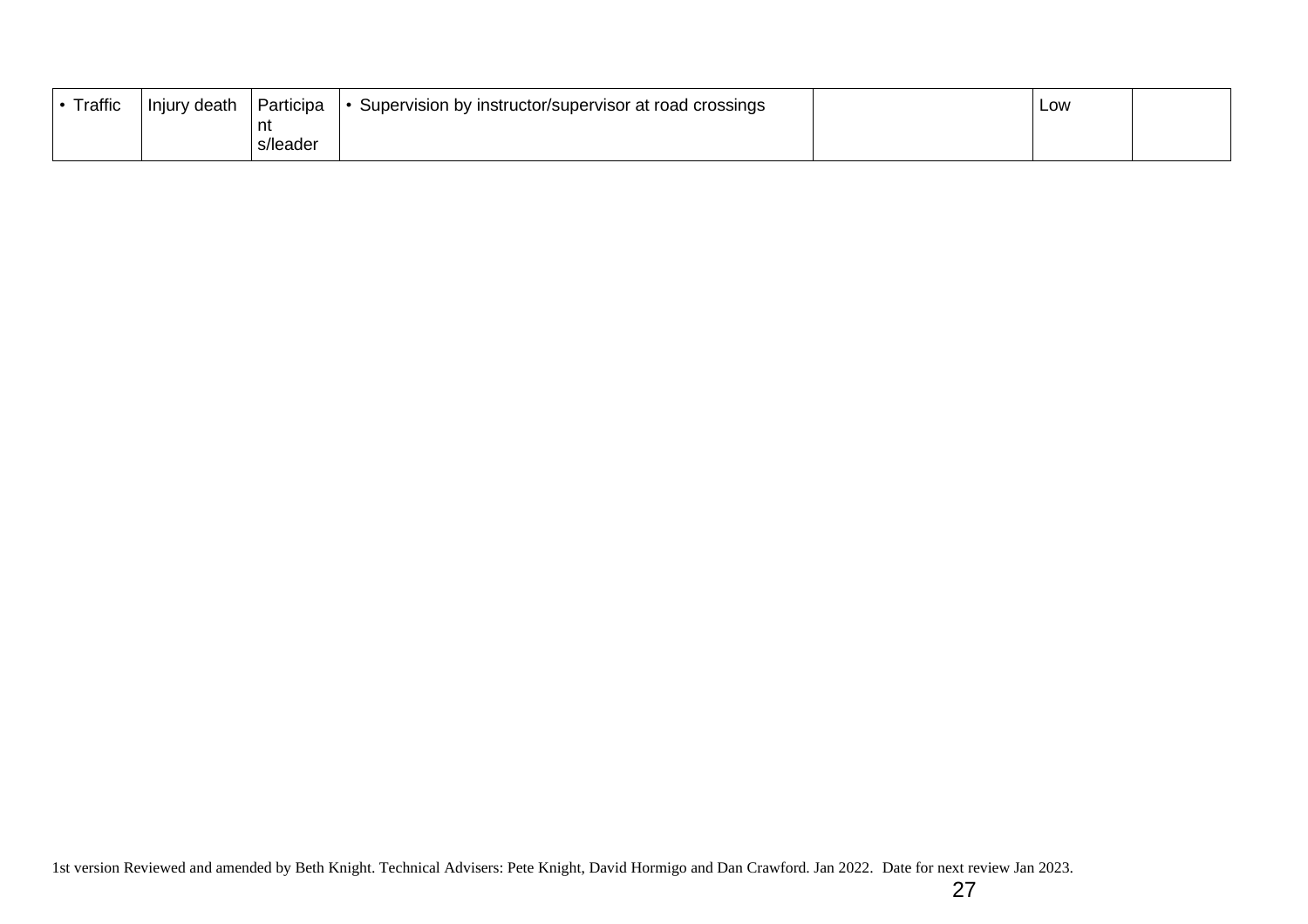**17. Overnight Camping/Camp cooking/Bivouacing** 

| HAZARD/<br><b>ACTIVITY</b>                   | <b>RISK</b>               | <b>PERSONS</b><br><b>AT RISK</b> | <b>CONTROL MEASURES</b>                                                                                                                                                                                                                                                                                                | <b>COMMENTS -</b><br><b>ACTIONS</b>                                                                                                                       | <b>RESIDU</b><br><b>AL RISK</b><br><b>RATING</b> | <b>FUTURE</b><br><b>ACTION</b> |
|----------------------------------------------|---------------------------|----------------------------------|------------------------------------------------------------------------------------------------------------------------------------------------------------------------------------------------------------------------------------------------------------------------------------------------------------------------|-----------------------------------------------------------------------------------------------------------------------------------------------------------|--------------------------------------------------|--------------------------------|
| Camp<br>cooking                              | Burns/ Injury             | Participant<br>s and staff       | First Aid qualified leader present at all times who is familiar and<br>experienced with the stoves and their hazards.<br>Brief and training on use of stoves and fuel, identifying hazards, etc.<br>• supervising adult present to monitor stove use by participants<br>• Use of correct equipment and storage of fuel | See also Codes<br>of Practice<br>leader is<br>responsible for<br>ensuring they<br>are confident<br>with the stoves<br>and their use<br>with participants. | Low                                              |                                |
| Extreme<br>weather                           | Illness/<br><b>Injury</b> | Participant<br>s and staff       | Advice from forecast daily/use of appropriate clothing/equipment                                                                                                                                                                                                                                                       |                                                                                                                                                           | Low                                              |                                |
| Co-habiting<br>tents!                        | 'Injury'                  | Participant<br>S                 | With younger pupils, adult camping nearby/older pupils - full brief<br>given by school staff                                                                                                                                                                                                                           |                                                                                                                                                           | Low                                              |                                |
| On site bivi:<br>Illness/injury<br>overnight | Illness/<br>Injury        | Participant<br>s and staff       | • Adult with first aid to overnight with group when/if appropriate.<br>• Centre open for access to staff/facilities if necessary.                                                                                                                                                                                      |                                                                                                                                                           | Low                                              |                                |
| Intruders/<br>Security                       | Injury                    | Participant<br>s and staff       | As above/remote, private location of centre                                                                                                                                                                                                                                                                            |                                                                                                                                                           | Low                                              |                                |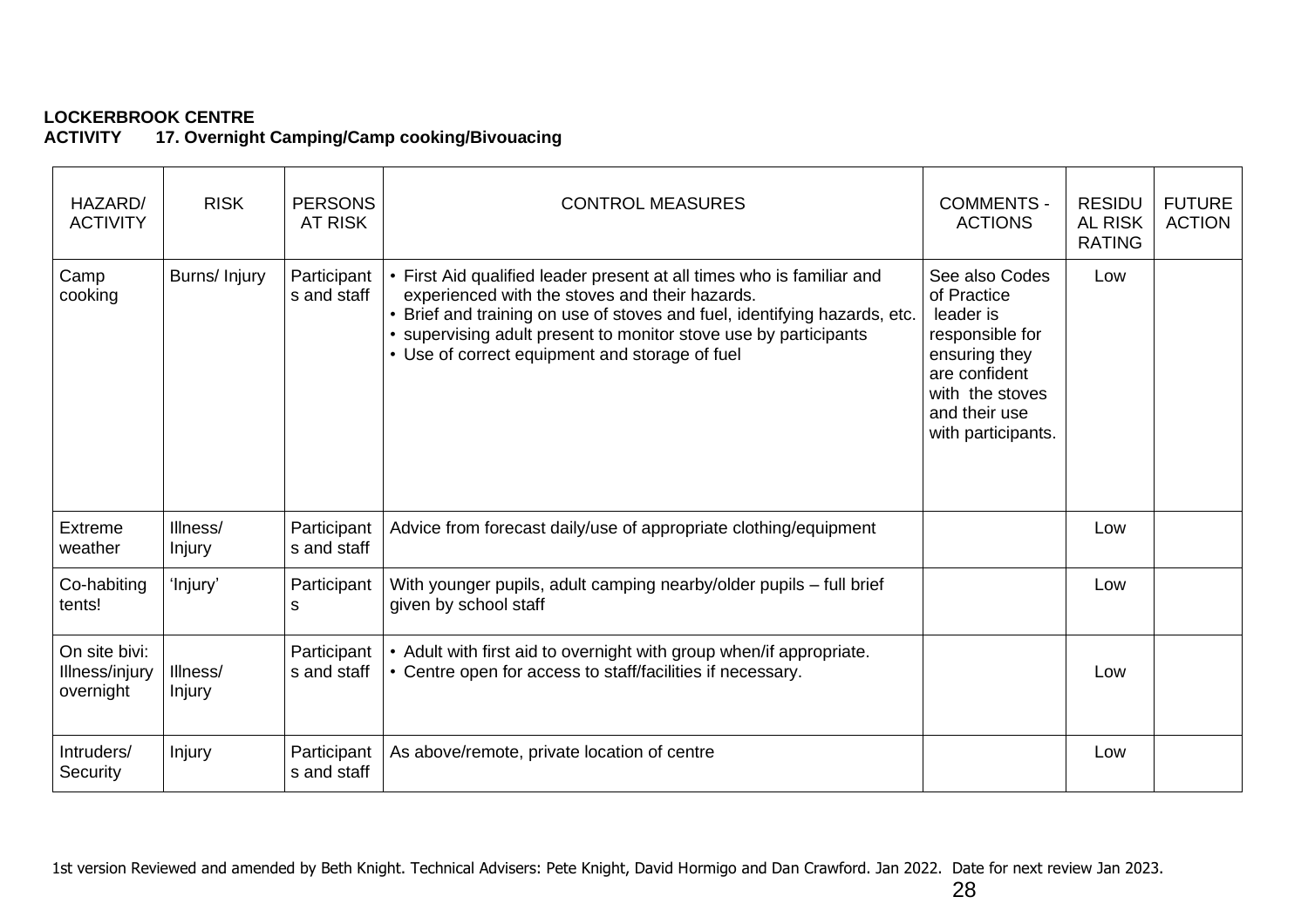| <b>OTHER</b><br><b>CAMP/BIVI</b><br>SITES:<br>Illness/injury<br>/collapse of<br>shelters | Illness/Injury | Participant<br>s and staff | • As for on site bivi<br>• First aider present overnight<br>• only tarps for bivis, do not use constructed shelters | Low |  |
|------------------------------------------------------------------------------------------|----------------|----------------------------|---------------------------------------------------------------------------------------------------------------------|-----|--|
| Security/Intr<br>uders                                                                   | Injury         | Participant<br>s and staff | As for Lockerbrook on site camp/bivi, but adult always present with<br>groups                                       | Low |  |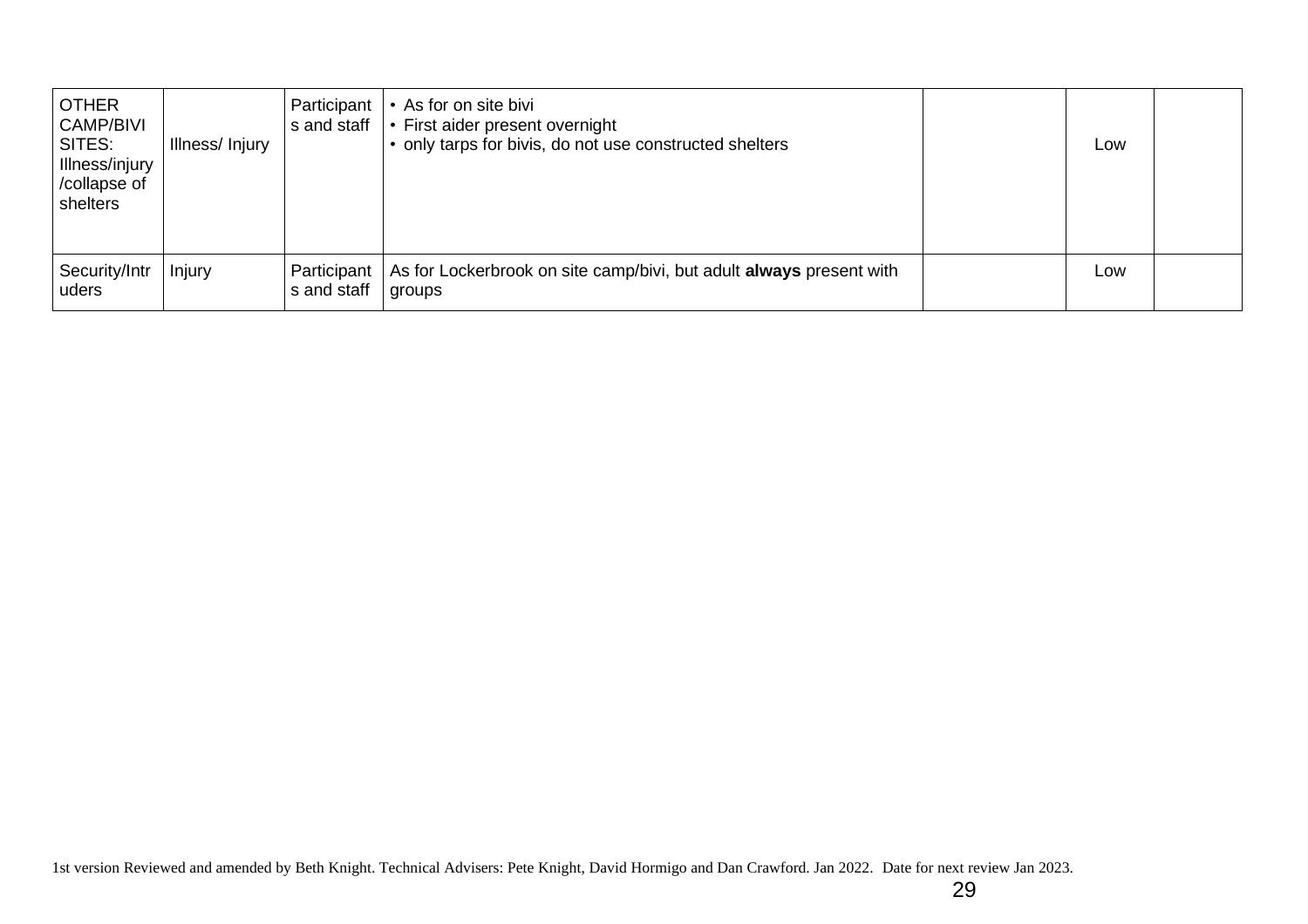**ACTIVITY 18. Paddling and swimming in shallow and/or deep pools - Haggwater Bridge paddling/ Slippery Stones/ Plunge pools in Blackden Brook/ Fairbrook)**

| HAZARD/<br><b>ACTIVITY</b>        | <b>RISK</b>         | <b>PERSON</b><br>S AT<br><b>RISK</b> | <b>CONTROL MEASURES</b>                                                                                                                                                                                                                                                             | <b>COMMENTS</b><br>- ACTIONS                                                      | <b>RESIDUAL</b><br><b>RISK</b><br><b>RATING</b> | <b>FUTURE</b><br><b>ACTION</b> |
|-----------------------------------|---------------------|--------------------------------------|-------------------------------------------------------------------------------------------------------------------------------------------------------------------------------------------------------------------------------------------------------------------------------------|-----------------------------------------------------------------------------------|-------------------------------------------------|--------------------------------|
| General                           | Various<br>injuries | all                                  | Suitably qualified & experienced instructor (includes First Aid)<br>ratio instructor/student appropriate<br>Clear briefings & supervision                                                                                                                                           | Codes of<br>Practice<br>applies                                                   | Low                                             |                                |
| Sinking<br>out of<br>depth        | drowning            | All                                  | • Good group management - check for swimmers/non swimmers and ensure<br>deep areas are indicated to group<br>Use narrow streams/rivers (pools less than 5m diameter) and ensure non-<br>contact rescue from pool is possible using appropriate method<br>(throwline/sling/pole,etc) | Slippery<br>Stones,<br>plunge pool in<br><b>Blackden</b><br>Brook or<br>Fairbrook | Low                                             |                                |
| Extreme<br>weather/<br>cold water | hypothermi<br>a     | All                                  | Summer conditions only usually (Easter-October)<br>• forecast<br>• due regard for distance to shelter after activity (group management)<br>• ensure participants take change of clothing if deemed necessary for venue                                                              |                                                                                   | Low                                             |                                |
| Pollution/<br>debris              | Cuts/ Injury        | All                                  | Check pools for debris/pollution before use                                                                                                                                                                                                                                         |                                                                                   | Low                                             |                                |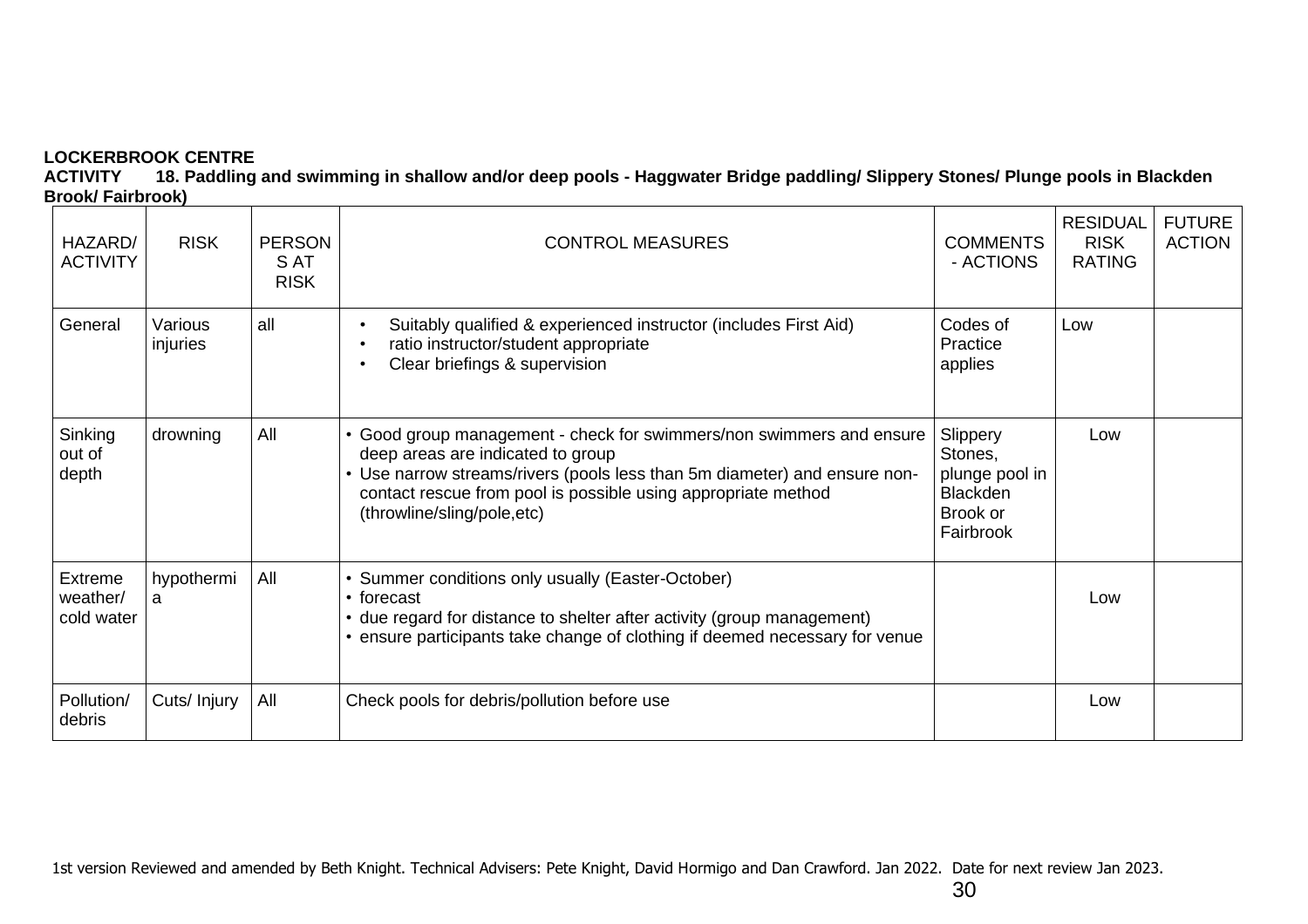| Impact<br>with<br>rocks/<br>objects/<br>other<br>people | Injury | All | Leader checks pool first for submerged objects<br>Clear briefing-one at a time/jump in with legs bent/no diving/check area<br>clear for jumping<br>risk assess each pool specifically. |  | Low |  |
|---------------------------------------------------------|--------|-----|----------------------------------------------------------------------------------------------------------------------------------------------------------------------------------------|--|-----|--|
|---------------------------------------------------------|--------|-----|----------------------------------------------------------------------------------------------------------------------------------------------------------------------------------------|--|-----|--|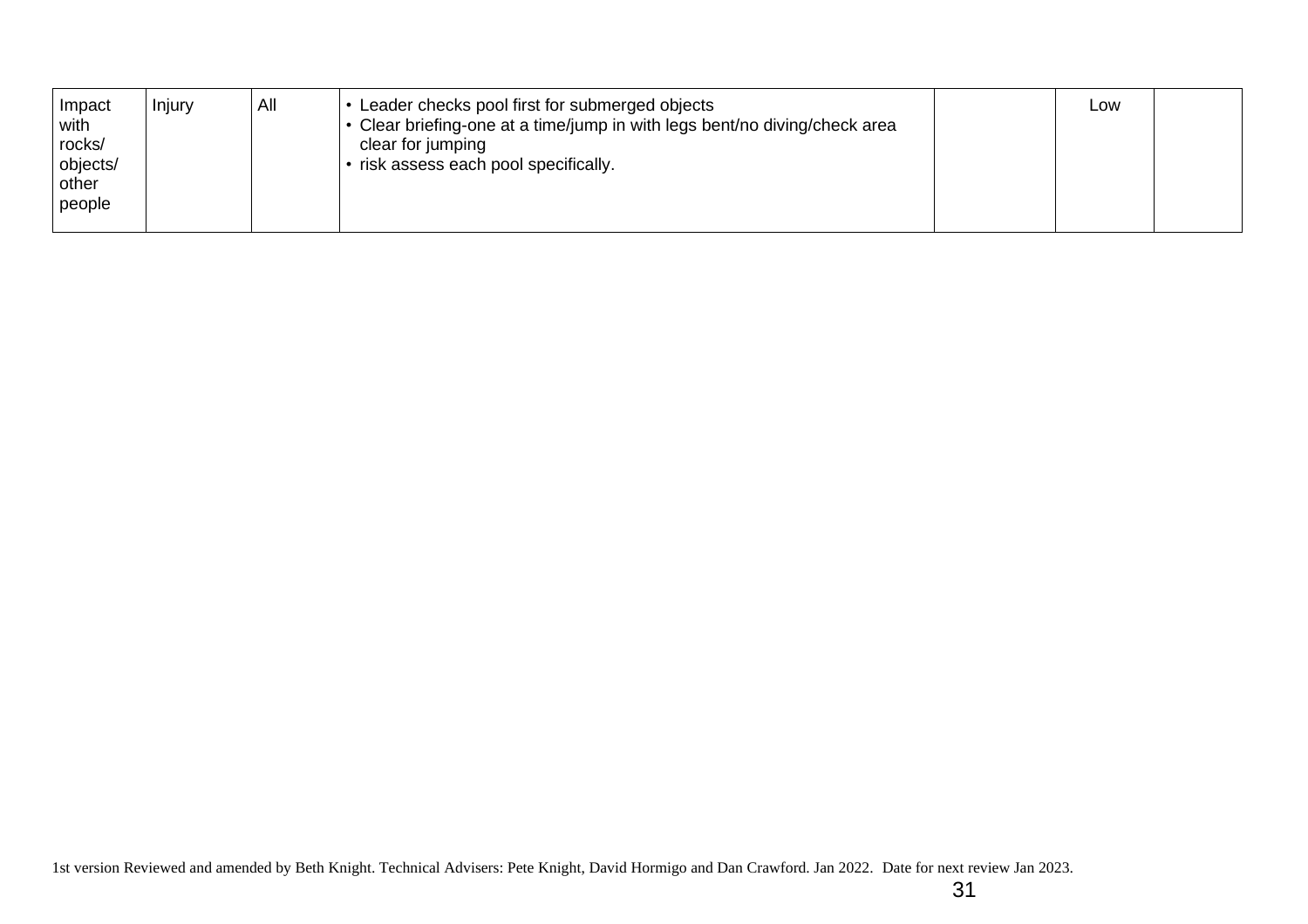### **LOCKERBROOK CENTRE ACTIVITY 19. Evasion Hike**

| HAZARD/<br><b>ACTIVITY</b>     | <b>RISK</b> | <b>PERSON</b><br>S AT<br><b>RISK</b> | <b>CONTROL MEASURES</b>                                                                                                                                                   | <b>COMMENTS - ACTIONS</b>                         | <b>RESIDUAL</b><br><b>RISK</b><br><b>RATING</b> | <b>FUTURE</b><br><b>ACTION</b> |
|--------------------------------|-------------|--------------------------------------|---------------------------------------------------------------------------------------------------------------------------------------------------------------------------|---------------------------------------------------|-------------------------------------------------|--------------------------------|
| Movement<br>on rough<br>ground | Injury      | Pupil/<br>Staff                      | Supervision by staff on foot and in bus<br>Clear briefings regards hazard limitation                                                                                      | Phone /radio contact between staff<br>if possible | Low-Med                                         |                                |
| Getting<br>lost                | Injury      |                                      | Appropriate clothing and lighting.<br>Briefing about boundaries and what to do if<br>lost/misplaced/injured<br>Have in place a system for recalling group if<br>necessary |                                                   | Low                                             |                                |
| Deep<br>water                  | Drowning    |                                      | Brief to use only dry/uphill side of road!                                                                                                                                |                                                   | Low                                             |                                |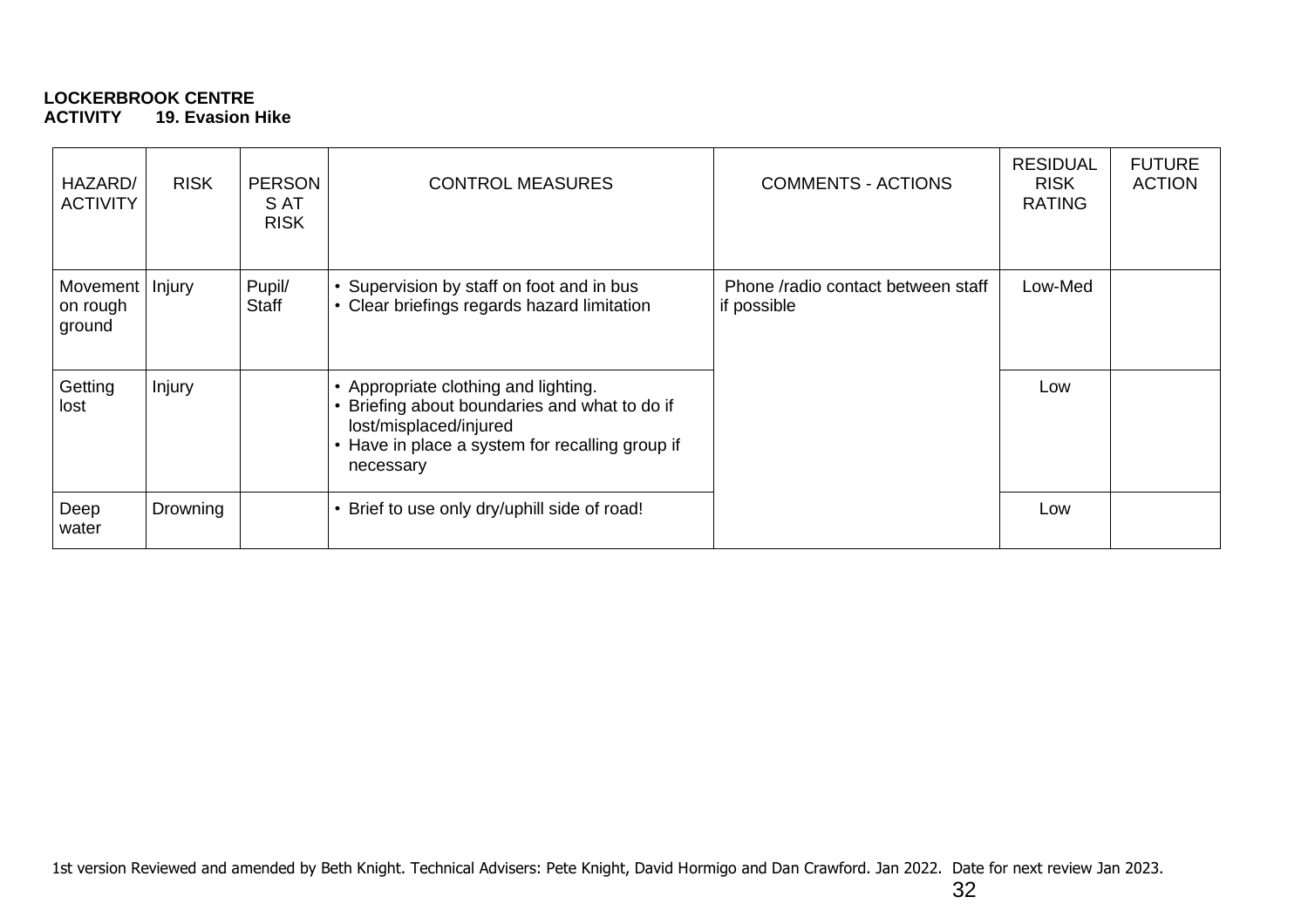**ACTIVITY 20. Orienteering**

| <b>HAZARD</b>                                                               | <b>RISK</b>             | <b>PERSONS</b><br><b>AT RISK</b>   | <b>CONTROL MEASURES</b>                                                                                                                                                                                                                                                                                                                                                            | <b>COMMENTS/</b><br><b>ACTIONS</b>                                          | <b>RESIDUA</b><br>L RISK<br><b>RATING</b> | <b>FUTUR</b><br>E<br><b>ACTION</b> |
|-----------------------------------------------------------------------------|-------------------------|------------------------------------|------------------------------------------------------------------------------------------------------------------------------------------------------------------------------------------------------------------------------------------------------------------------------------------------------------------------------------------------------------------------------------|-----------------------------------------------------------------------------|-------------------------------------------|------------------------------------|
| General                                                                     | Various<br>injuries     | all                                | Suitably qualified &/or experienced instructor/leader<br>• Leader First Aid qualified<br>Clear briefings & supervision of map use, orienteering rules and<br>injury prevention.<br>• Leader to carry out a dynamic risk assessment throughout the<br>activity session.                                                                                                             | Refer to Codes of<br>Practice and<br><b>Orienteering Guidance</b><br>sheets | Low                                       |                                    |
| Illness injury,<br>barbed wire<br>Cattle/stock in<br>field<br>Uneven ground | Illness/<br>death       | Participants<br>and 3rd<br>parties | Visiting group leaders and centre staff aware of medical issues<br>of participants<br>Staff : participant ratios as appropriate for needs of group and<br>prevailing conditions and course used<br>Ensure participants are briefed about potential hazards and<br>methods to avoid harm.<br>If stock present, monitor and if deemed necessary avoid using<br>that particular area. |                                                                             | Low                                       |                                    |
| members of the<br>public/<br>confrontation                                  | various                 | Participants                       | Venue choice<br>clear brief to group regarding behaviour, etc                                                                                                                                                                                                                                                                                                                      |                                                                             | Low                                       |                                    |
| Getting lost                                                                | cold,<br>scared         | Participants                       | Clear site boundaries – explanation of how these are shown on<br>map<br>• Clear briefing & induction to activity<br>Instructor and visiting member of staff to monitor whereabouts o<br>f participants                                                                                                                                                                             |                                                                             | Low                                       |                                    |
| Vehicles, farm<br>machinery, motor<br>bikes, quad<br>bikes, cycles          | run<br>over,<br>injured | all                                | • Instructor to include in briefing.<br>ensure participants know where where vehicle tracks are on the<br>map                                                                                                                                                                                                                                                                      |                                                                             | Low                                       |                                    |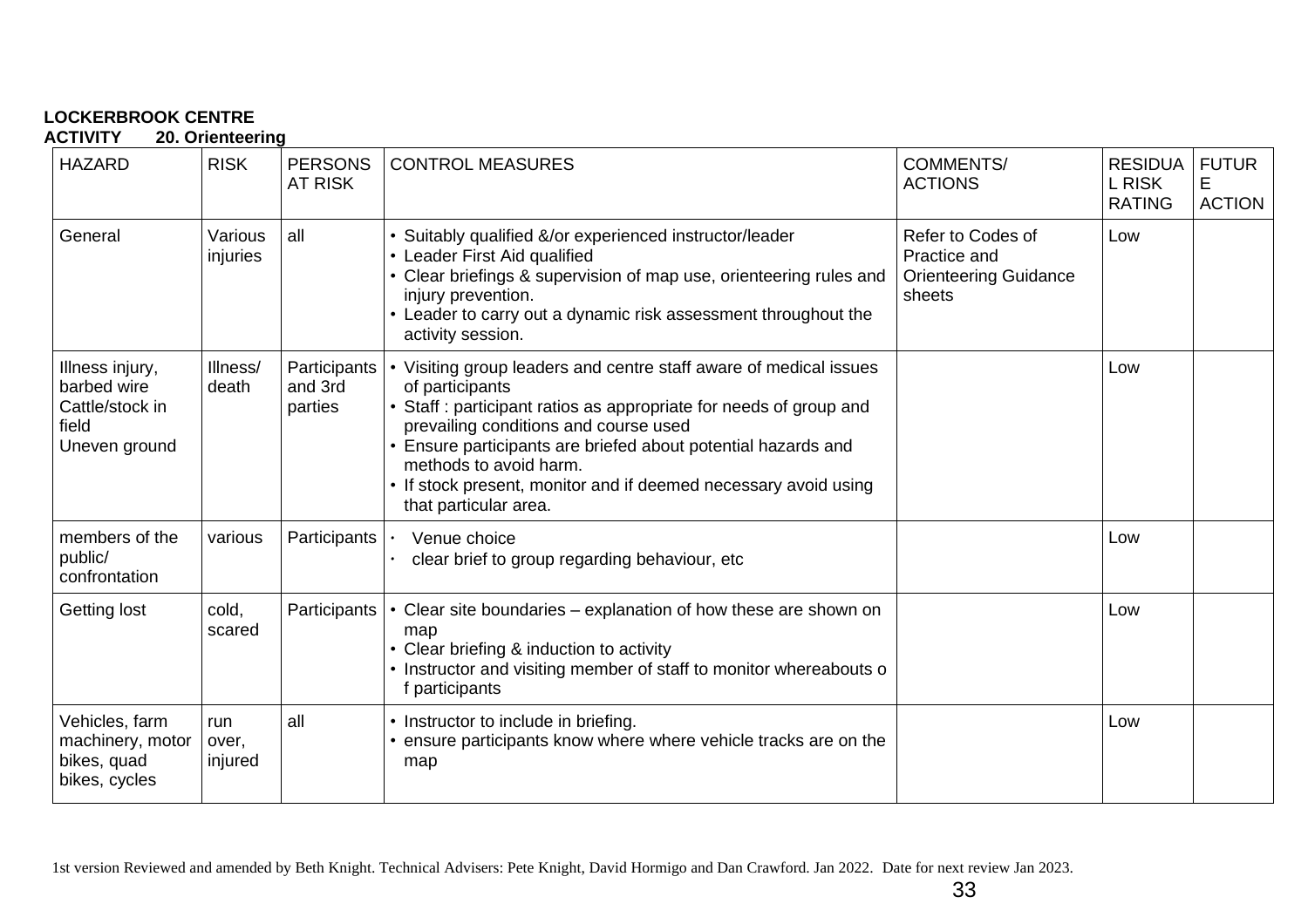**ACTIVITY 21. Cooperative Team Challenges (Problem solving) and Environmental Activities/art**

| <b>HAZARD</b>                                                                   | <b>RISK</b>                 | PEOPLE AT<br><b>RISK</b> | <b>CONTROL MEASURES</b>                                                                                                                                                                                                                                                                                                                                                         | COMMENTS/<br><b>ACTIONS</b>                                   | <b>RESIDUAL</b><br><b>RISK</b><br><b>RATING</b> | <b>FUTURE</b><br><b>ACTION</b> |
|---------------------------------------------------------------------------------|-----------------------------|--------------------------|---------------------------------------------------------------------------------------------------------------------------------------------------------------------------------------------------------------------------------------------------------------------------------------------------------------------------------------------------------------------------------|---------------------------------------------------------------|-------------------------------------------------|--------------------------------|
| General                                                                         | Variou<br>S<br>injurie<br>S | all                      | • Leader experienced /knowledgeable about tasks/venues and familiar<br>with briefing /monitoring groups in these types of activities.<br>• Leader First Aid qualified and first aid kit on site.<br>Appropriate task(s) chosen to suit needs of group and environmental<br>conditions.<br>Staff: participant ratios appropriate to group needs and tasks,<br>weather conditions | Refer to Codes of<br>Practice and activity<br>guidance sheets | Low                                             |                                |
| Avoidable<br>objective<br>dangers/<br>unsuitable<br>location                    | Injury                      | Participants,<br>staff   | Location is suitable for task, group ability and weather conditions.<br>Be aware of areas surrounded by barbed wire /loose dry stone<br>walling                                                                                                                                                                                                                                 |                                                               | Low                                             |                                |
| Fall from<br>height,<br>objects<br>falling from<br>above,<br>trips and<br>slips | Injury                      | Participants,<br>staff   | Low level, no lifting above shoulder height of participants<br>$\bullet$<br>Leader and other adults have knowledge/training of how to 'spot'<br>$\bullet$<br>participants appropriately<br>Participants involved in spotting are briefed and monitored<br>$\bullet$<br>appropriately<br>Be wary of and monitor potential falling objects                                        |                                                               | Low                                             |                                |
| Equipment<br>failure, use<br>οf<br>equipment                                    | Injury                      | Participants,<br>staff   | Equipment monitored for suitability and safety<br>$\bullet$<br>Briefings of safe use of equipment given, appropriate to task and<br>$\bullet$<br>group<br>safe manual handling taught and carried out                                                                                                                                                                           |                                                               | Low                                             |                                |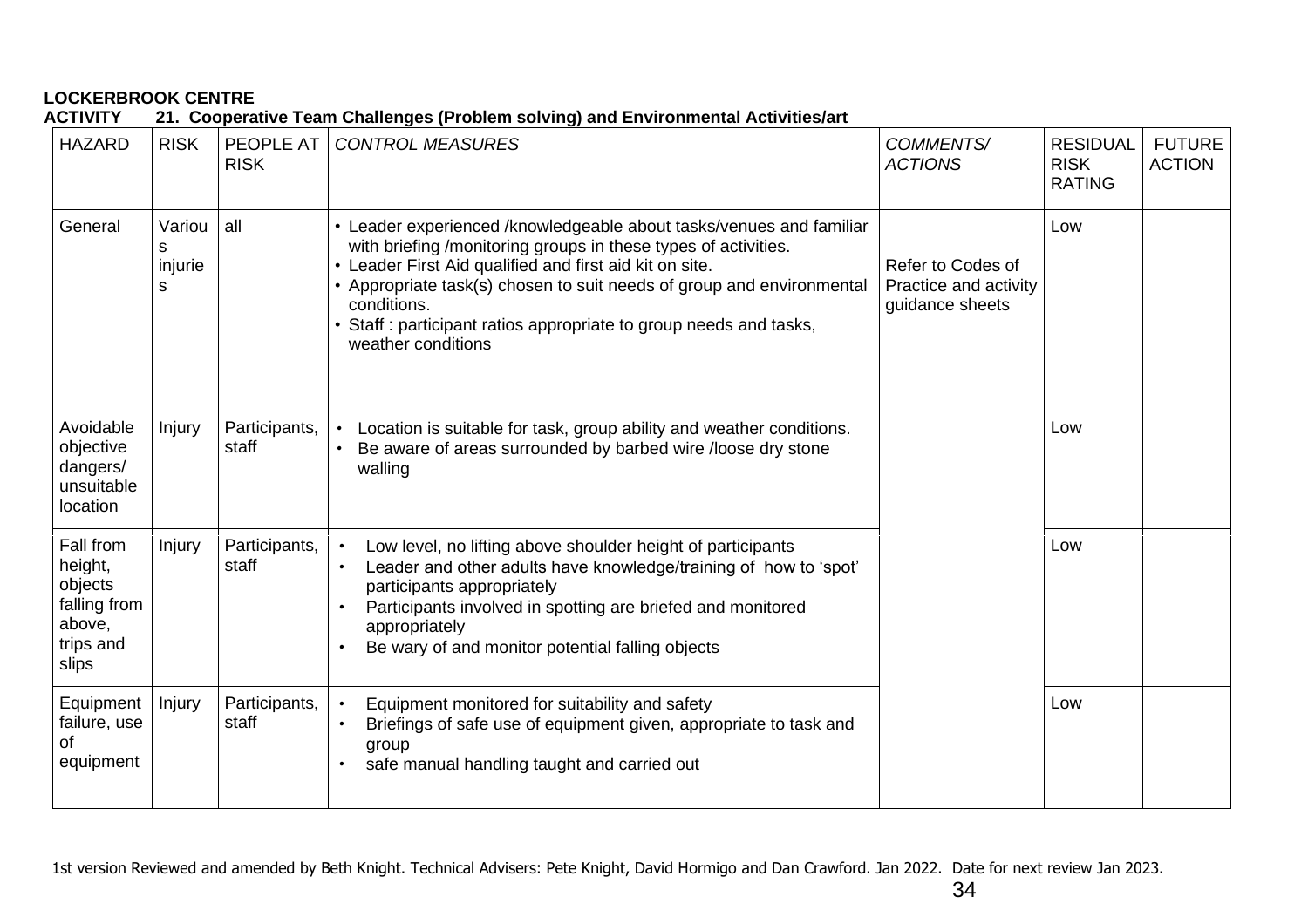| Illness or<br>injury if<br>away from | <b>Injury</b><br>or<br>illness | Participants,<br>staff | $\cdot$ Information about existing medical conditions known by staff<br>Accident/emergency procedures known by leaders<br>$\cdot$ First aid equipment carried by party | Low |  |
|--------------------------------------|--------------------------------|------------------------|------------------------------------------------------------------------------------------------------------------------------------------------------------------------|-----|--|
| base                                 |                                |                        |                                                                                                                                                                        |     |  |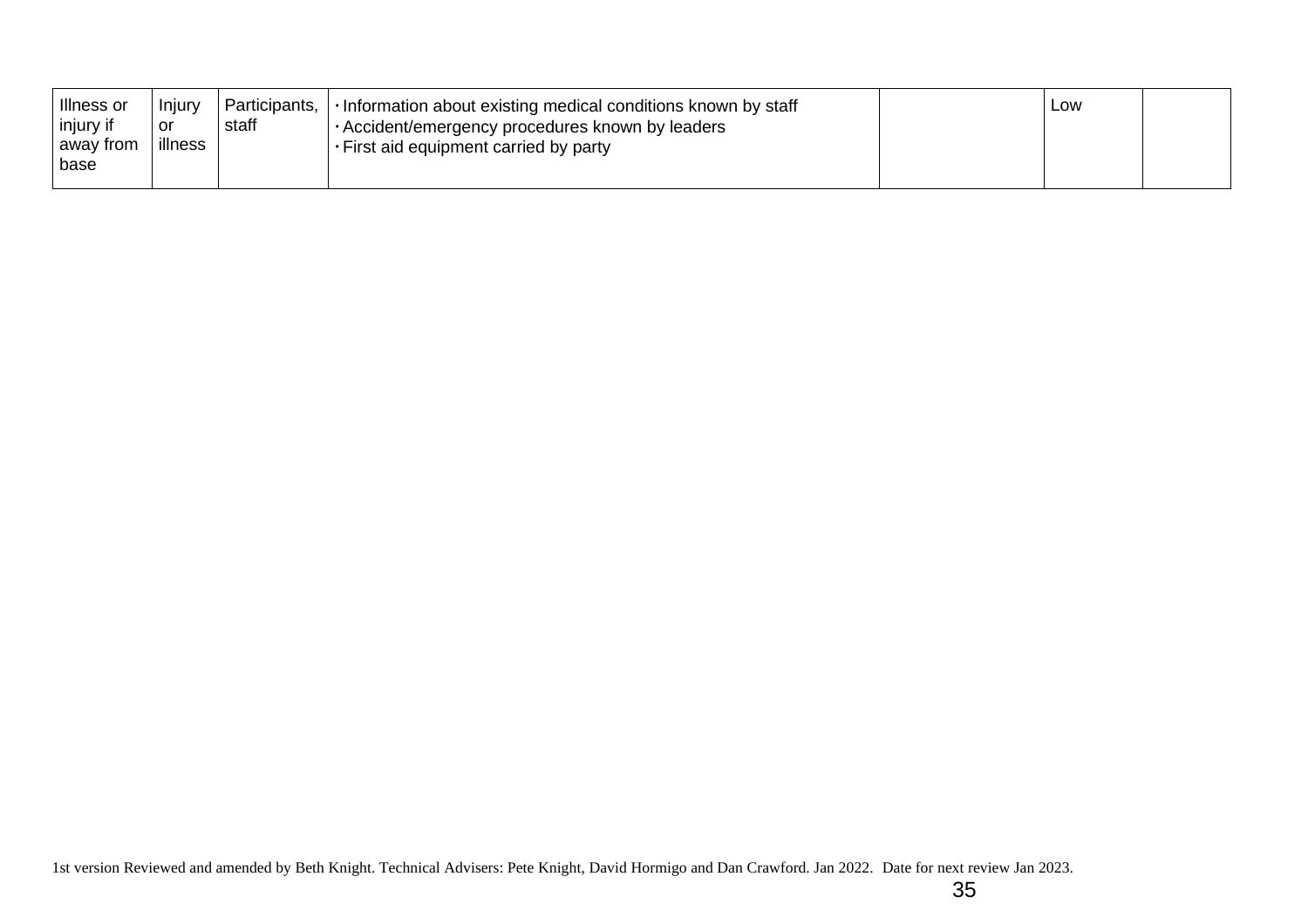**ACTIVITY 22. Nightline/Shelter Building**

| <b>HAZARD</b>                                                    | <b>RISK</b>                                                                              | <b>PERSONS</b><br><b>AT RISK</b> | <b>CONTROL MEASURES</b>                                                                                                                                                                                                                                                                                                                                                                                                                                                                                                                                                                                                                                                                                                                                                                                              | <b>COMMENTS/</b><br><b>ACTIONS</b>                                         | <b>RESIDUAL</b><br><b>RISK</b><br><b>RATING</b> | <b>FUTURE</b><br><b>ACTION</b> |
|------------------------------------------------------------------|------------------------------------------------------------------------------------------|----------------------------------|----------------------------------------------------------------------------------------------------------------------------------------------------------------------------------------------------------------------------------------------------------------------------------------------------------------------------------------------------------------------------------------------------------------------------------------------------------------------------------------------------------------------------------------------------------------------------------------------------------------------------------------------------------------------------------------------------------------------------------------------------------------------------------------------------------------------|----------------------------------------------------------------------------|-------------------------------------------------|--------------------------------|
| Use of<br>natural<br>materials<br>and<br>bushcraft<br>activities | Injury,<br>death                                                                         | Participant<br>S,<br>staff       | Appropriate protective clothing and equipment (eye protection,<br>gloves, boots, full arm and leg cover, as judged necessary by staff)<br>Supervision in appropriate ratios<br>Continual risk assessment of activity                                                                                                                                                                                                                                                                                                                                                                                                                                                                                                                                                                                                 | <b>Refer to Codes</b><br>of Practice and<br>activity<br>guidance<br>sheets | Low                                             |                                |
| <b>Building</b><br>shelters with<br>natural<br>materials         | Injury or<br>death from<br>materials<br>or structure<br>falling onto<br>participant<br>S | Participant<br>S.<br>staff       | Build on level ground<br>Use suitably sized materials for age and size of participants<br>Operating procedures are planned and agreed including size and<br>type of materials that can be used and means of carrying and<br>lifting<br>Participants and staff to continually assess suitability of materials<br>for soundness and stability of structure built<br>If using a ridge pole it should be checked for stability before the<br>group continue building.<br>Participants may not enter shelter until it is assessed for stability by<br>staff (do not sleep in shelters built of heavy material - tarps are an<br>alternative)<br>Do not pick or use living material, litter or waste<br>After activity ends dismantle shelters with care (main supports last)<br>and leave area as undisturbed as possible |                                                                            | Low                                             |                                |
| <b>Blindfold</b><br>activities,<br>nightline                     | Eye injury,<br>trip injury                                                               | Participant<br>s                 | Area/route used specifically assessed for hazards<br>If necessary, eye protection used<br>Participants briefed re hazards and care required<br>If at night, leaders have effective torches                                                                                                                                                                                                                                                                                                                                                                                                                                                                                                                                                                                                                           |                                                                            | Low                                             |                                |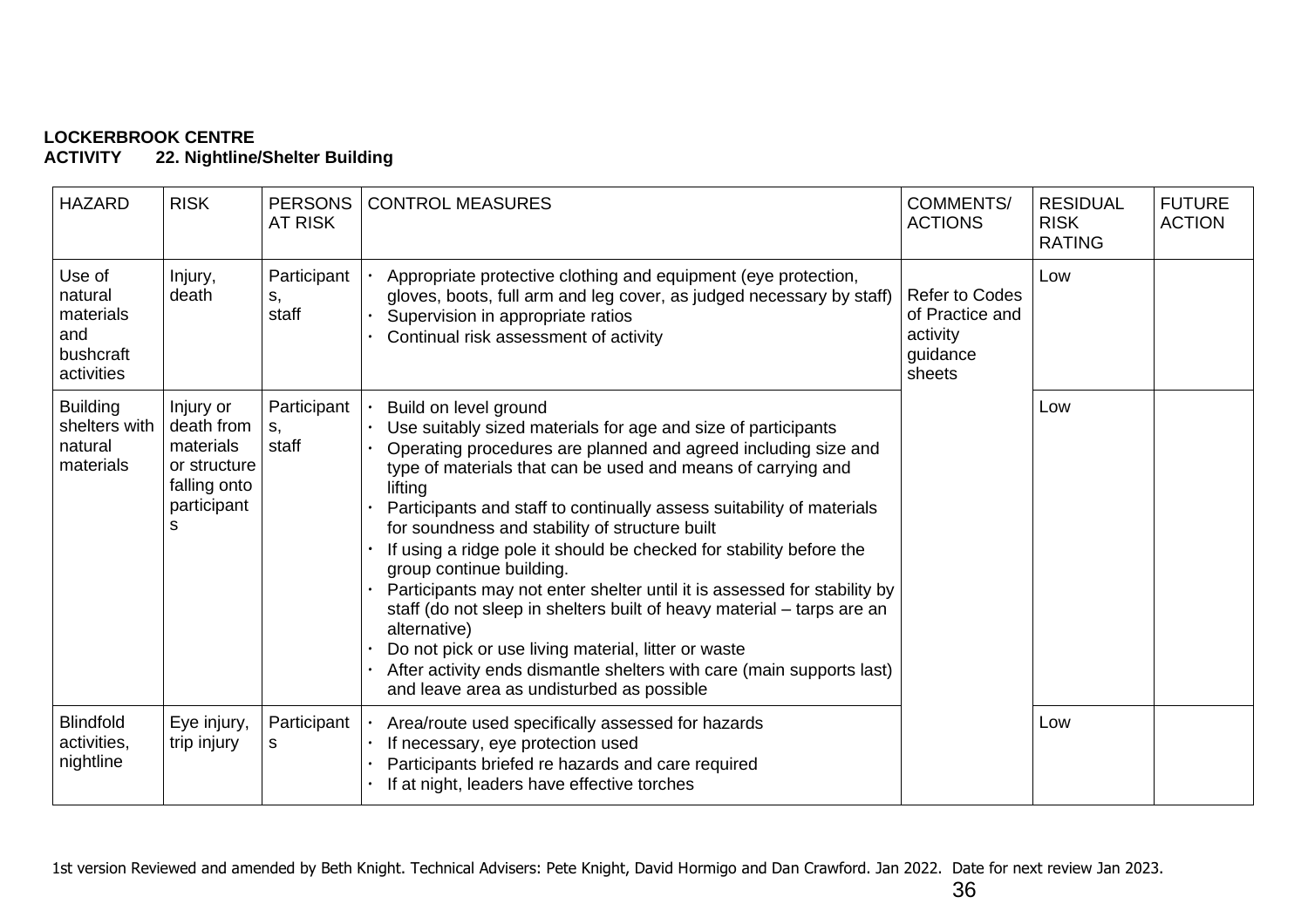| Poisoning,<br>infection,<br>accident | Injury | Participant<br>o,<br>staff | Assess risks in specific environment used<br>Brief participants re poison/infection hazards<br>Arrange suitable protective gloves and equipment if risk<br>assessment suggests necessary<br>Supervision and first aid provision |  | Low |  |
|--------------------------------------|--------|----------------------------|---------------------------------------------------------------------------------------------------------------------------------------------------------------------------------------------------------------------------------|--|-----|--|
|--------------------------------------|--------|----------------------------|---------------------------------------------------------------------------------------------------------------------------------------------------------------------------------------------------------------------------------|--|-----|--|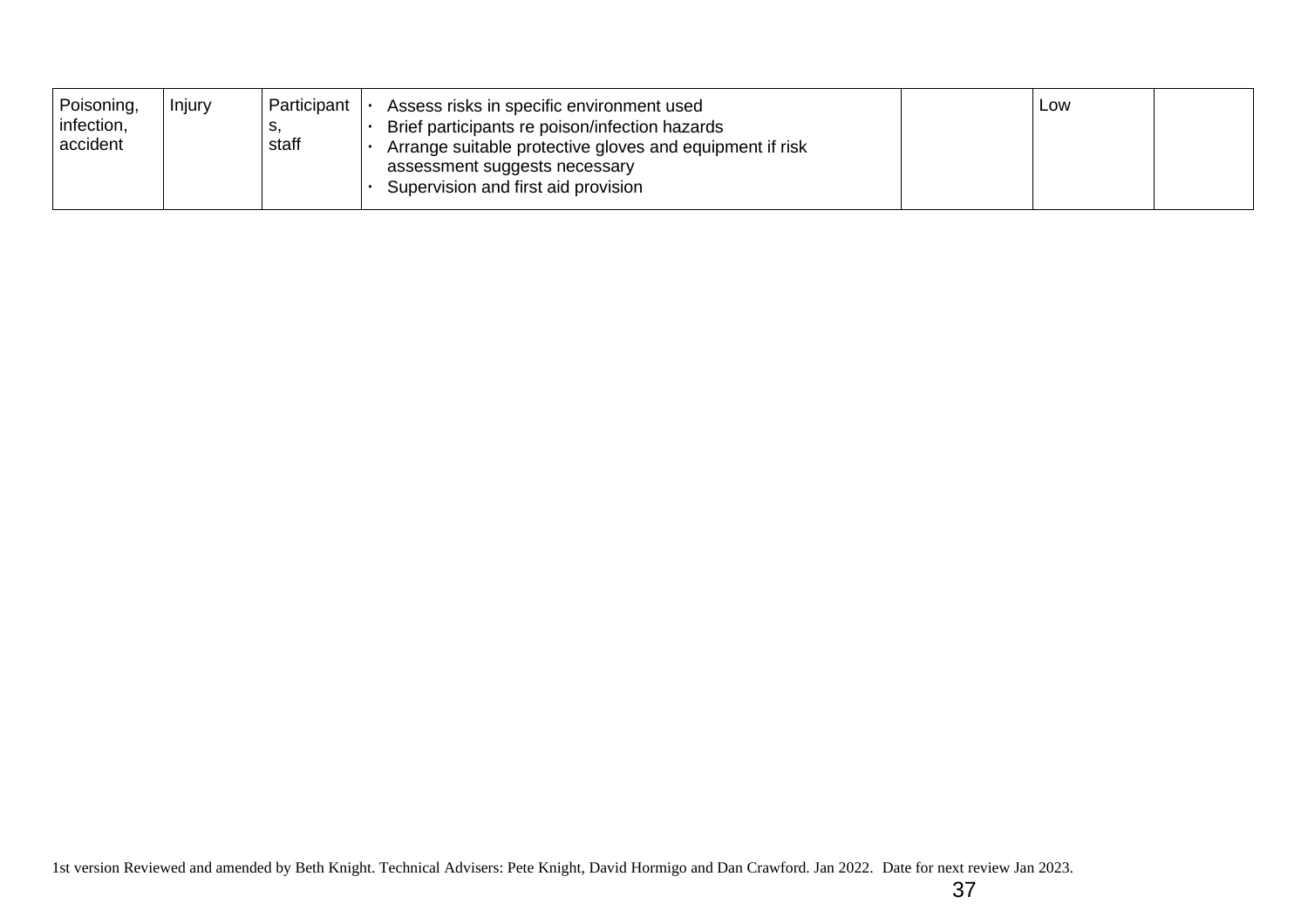#### **LOCKERBROOK CENTRE 23.Town/Village visits**

| HAZARD/<br><b>ACTIVITY</b>                           | <b>RISK</b>               | PERSONS AT<br><b>RISK</b> | <b>CONTROL MEASURES</b>                                                                                 | <b>COMMENTS -</b><br><b>ACTIONS</b> | <b>RESIDUAL RISK</b><br><b>RATING</b> | <b>FUTURE ACTION</b> |
|------------------------------------------------------|---------------------------|---------------------------|---------------------------------------------------------------------------------------------------------|-------------------------------------|---------------------------------------|----------------------|
| Traffic<br>accidents                                 | Injury                    | All                       | See transport risk assessment/supervision in<br>correct ratios/first aid equipment carried              | Codes of<br>Practice section        | Low                                   |                      |
| Abuse<br>/abduction                                  | injury                    | participants              | Supervision/briefings/head counts/buddy<br>systems/meeting places/regular meeting up with<br>staff      |                                     | Low                                   |                      |
| Accident/<br>illness                                 | <b>Illness</b><br>/Injury | participants              | As above/access to first aid and/or emergency<br>services via telephone/first aid kit carried by leader |                                     | Low                                   |                      |
| Site specific<br>hazards (eg:<br>water/parks<br>etc) | Death                     | participants              | As above plus prior knowledge of site if possible/on<br>going risk assessment                           |                                     | Low                                   |                      |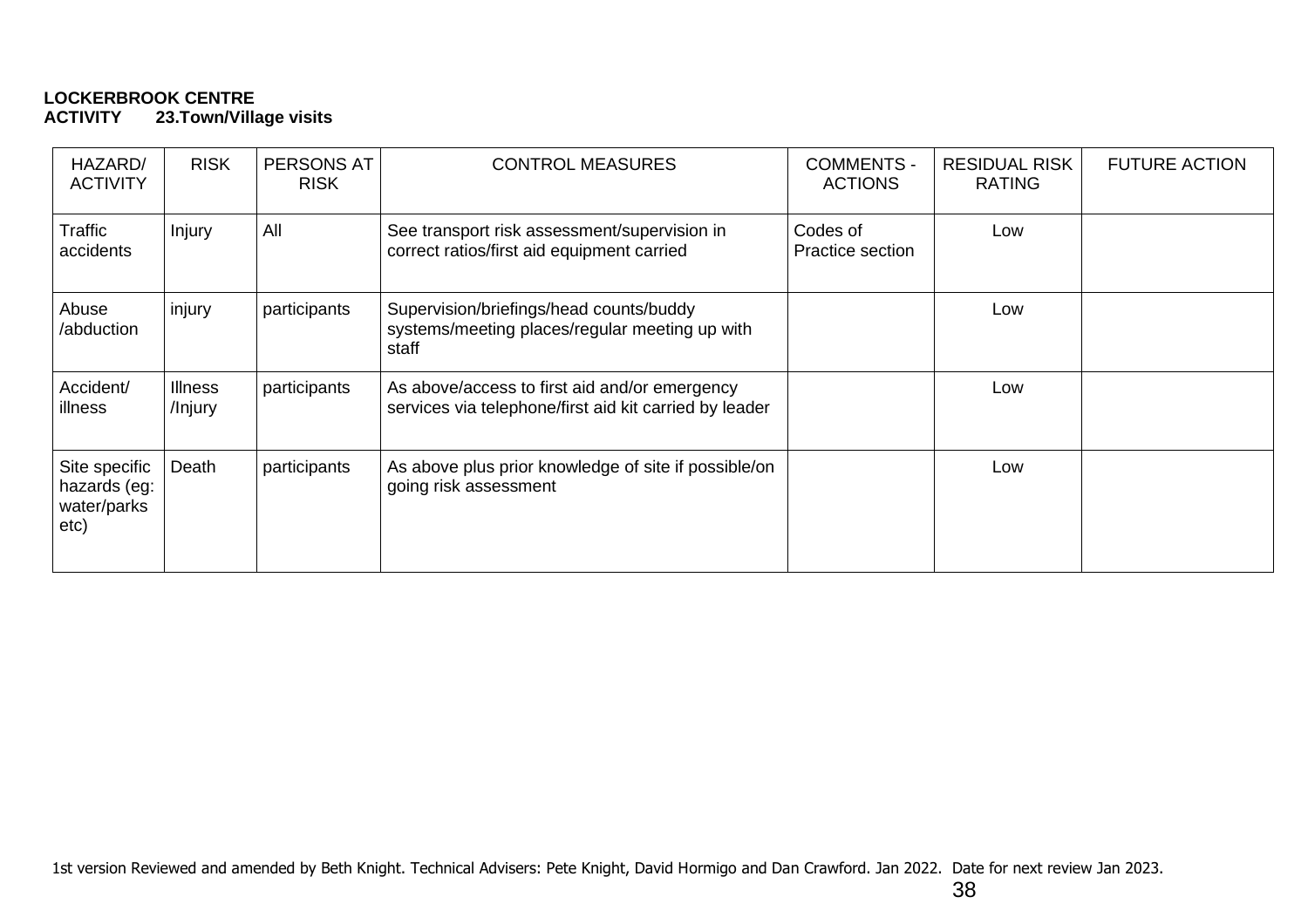#### **LOCKERBROOK CENTRE ACTIVITY 24. Conservation**

| HAZARD/<br><b>ACTIVITY</b>                             | <b>RISK</b>                     | <b>PERS</b><br><b>ONS</b><br>AT<br><b>RISK</b> | <b>CONTROL MEASURES</b>                                                                                                                                                                                                            | <b>COMMENTS -</b><br><b>ACTIONS</b>                                                                                                              | <b>RESIDUAL RISK</b><br><b>RATING</b> | <b>FUTURE</b><br><b>ACTION</b> |
|--------------------------------------------------------|---------------------------------|------------------------------------------------|------------------------------------------------------------------------------------------------------------------------------------------------------------------------------------------------------------------------------------|--------------------------------------------------------------------------------------------------------------------------------------------------|---------------------------------------|--------------------------------|
| Use of tools                                           | <b>Injury</b>                   | <b>Pupils</b><br>Staff                         | Briefing/advice from trained centre staff/ Rangers<br>on safe tool use /carrying techniques<br>Supervision by first aid qualified leader<br>Appropriate use of venues & PPE                                                        | Training / guidance<br>offered to staff new to<br>centre activities and<br>venues<br>Refer to Codes of<br><b>Practice and Guidance</b><br>sheets | Low-Med                               |                                |
| Remote<br>locations                                    | <b>Illness</b><br><b>Injury</b> | Pupils<br><b>Staff</b>                         | Accompanied by experienced leader with<br>appropriate clothing/emergency equipment                                                                                                                                                 |                                                                                                                                                  | Low                                   |                                |
| Extreme<br>weather                                     | <b>Illness</b>                  | <b>Pupils</b><br>Staff                         | Advice from daily forecast/provision of<br>appropriate clothes and equipment                                                                                                                                                       |                                                                                                                                                  | Low                                   |                                |
| Other people/<br>user<br>groups/centre<br>participants | Injury/<br>abuse                | All                                            | • Vigilance and group/people management skills<br>required to ensure no one is at risk or potential<br>conflict in areas heavy with tourism/recreation.<br>• Any conflicts/issues are dealt with sensitively<br>and appropriately. |                                                                                                                                                  | Low/med                               |                                |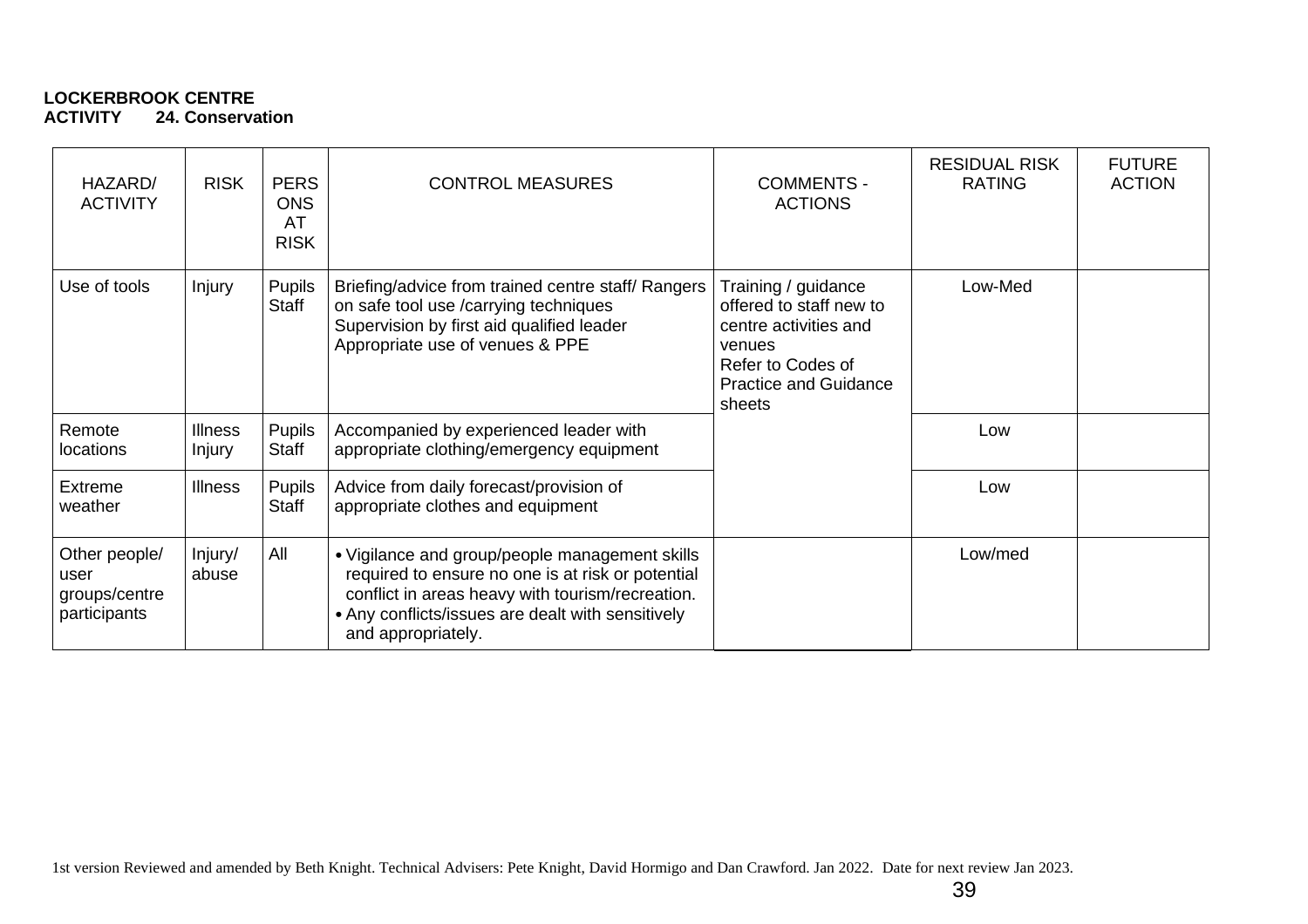### **LOCKERBROOK CENTRE ACTIVITY 25. Field Studies including pond dipping– on/off site**

| HAZARD/<br><b>ACTIVITY</b>                                        | <b>RISK</b>                              | <b>PERSONS</b><br>AT RISK    | <b>CONTROL MEASURES</b>                                                                                                                                                                                                                                                                                                                                                                                                                                                 | <b>COMMENTS -</b><br><b>ACTIONS</b> | <b>RESIDUAL</b><br><b>RISK</b><br><b>RATING</b> | <b>FUTURE</b><br><b>ACTION</b> |
|-------------------------------------------------------------------|------------------------------------------|------------------------------|-------------------------------------------------------------------------------------------------------------------------------------------------------------------------------------------------------------------------------------------------------------------------------------------------------------------------------------------------------------------------------------------------------------------------------------------------------------------------|-------------------------------------|-------------------------------------------------|--------------------------------|
| General                                                           | Various<br>injuries                      | all                          | • Leader suitably experienced/trained<br>• Leader First Aid qualified<br>• Clear briefings & supervision<br>• Appropriate activity and venue chosen for needs of<br>group and conditions prevailing at time.                                                                                                                                                                                                                                                            | Codes of<br>Practice<br>Applies     | Low                                             |                                |
| Working on rough<br>ground/slippery<br>rocks                      | <b>Slips</b><br><b>Trips</b>             | Participants<br><b>Staff</b> | Provision of appropriate footwear/clothing/<br>equipment/brief from staff                                                                                                                                                                                                                                                                                                                                                                                               |                                     | Low/med                                         |                                |
| Extreme weather                                                   | Injury<br><b>Illness</b>                 | Participants<br>staff        | As above/advice from daily weather forecast                                                                                                                                                                                                                                                                                                                                                                                                                             |                                     | Low                                             |                                |
| <b>Remote locations</b>                                           | <b>Illness</b>                           | Participants                 | Supervision by suitably qualified staff (e.g. ML/Hill &<br>Moorland Leader/) in correct ratios/first aid<br>available/appropriate clothing/equipment Route/time of<br>return left at Centre/communications carried                                                                                                                                                                                                                                                      |                                     | Low                                             |                                |
| River studies/pond<br>dipping                                     | Illness/dr<br>owning/h<br>ypothermi<br>a | Participants<br><b>Staff</b> | • Prior knowledge/experience of location and hazards.<br>• Ensure there is good access and egress, safe<br>depths/flow in normal conditions, good run-out, no<br>significant bank hazards-trees/rock etc.)<br>• On going risk assessment at site on day and during<br>activity. Awareness that water levels change and need<br>to assess before and during activity.<br>• Good briefing, supervision and group control<br>• wash hands before eating and after activity |                                     | Low/med                                         |                                |
| <b>Traffic hazard</b><br>(cars/tractors/bike<br>s on roads/tracks | Injury<br>/death                         | All                          | Good group management whilst crossing or walking on or<br>by roads, bridleways, byways and paths that are used by<br>other people.                                                                                                                                                                                                                                                                                                                                      |                                     | Low/med                                         |                                |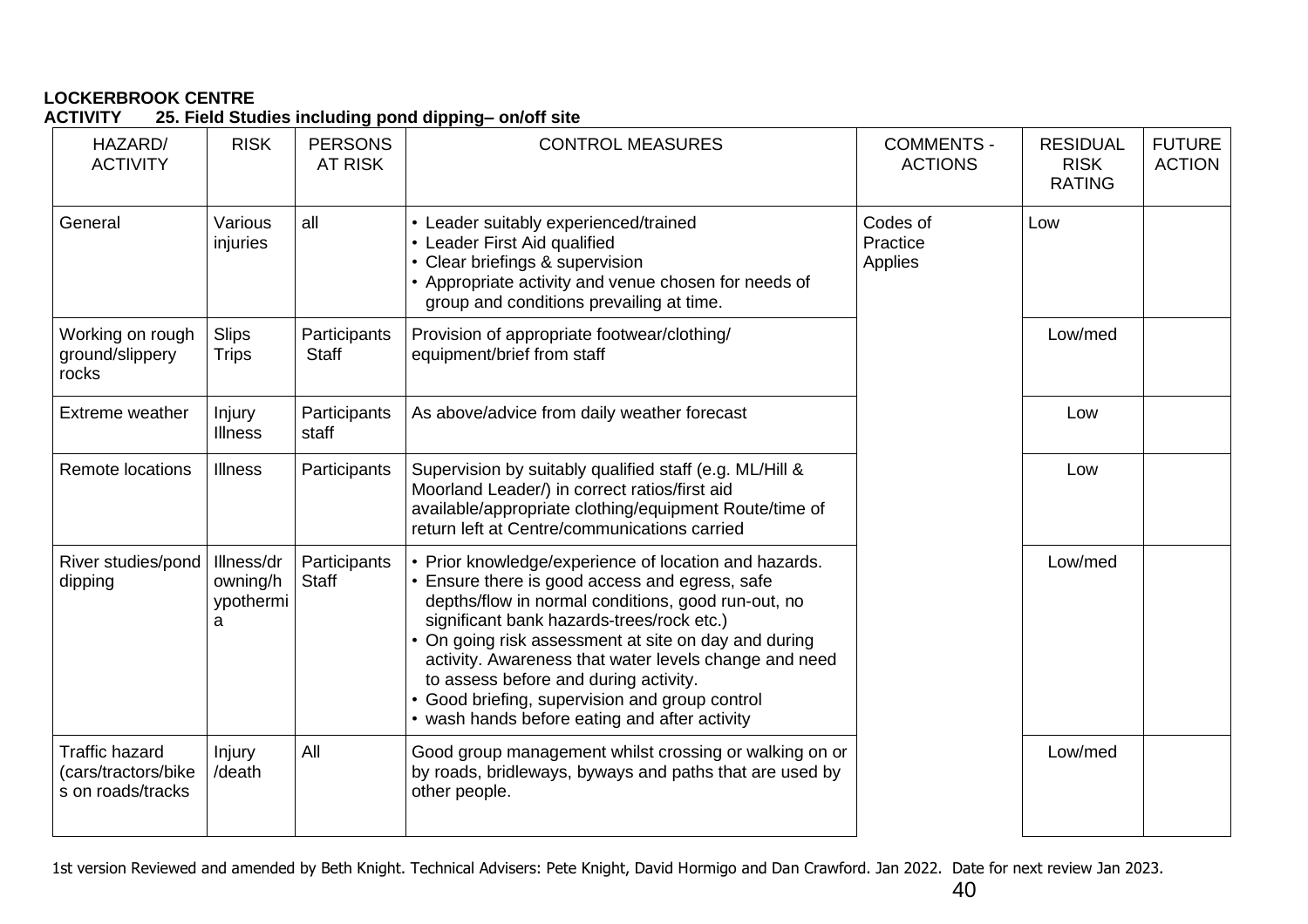| Other people/ user   Injury/abu   All<br>groups/centre<br>participants | se | Vigilance and group and people management skills<br>required to ensure no one is at risk or potential conflict<br>in areas heavy with tourism/recreation.<br>• Any conflicts/issues are dealt with sensitively and | Low/med |  |
|------------------------------------------------------------------------|----|--------------------------------------------------------------------------------------------------------------------------------------------------------------------------------------------------------------------|---------|--|
|                                                                        |    | appropriately.                                                                                                                                                                                                     |         |  |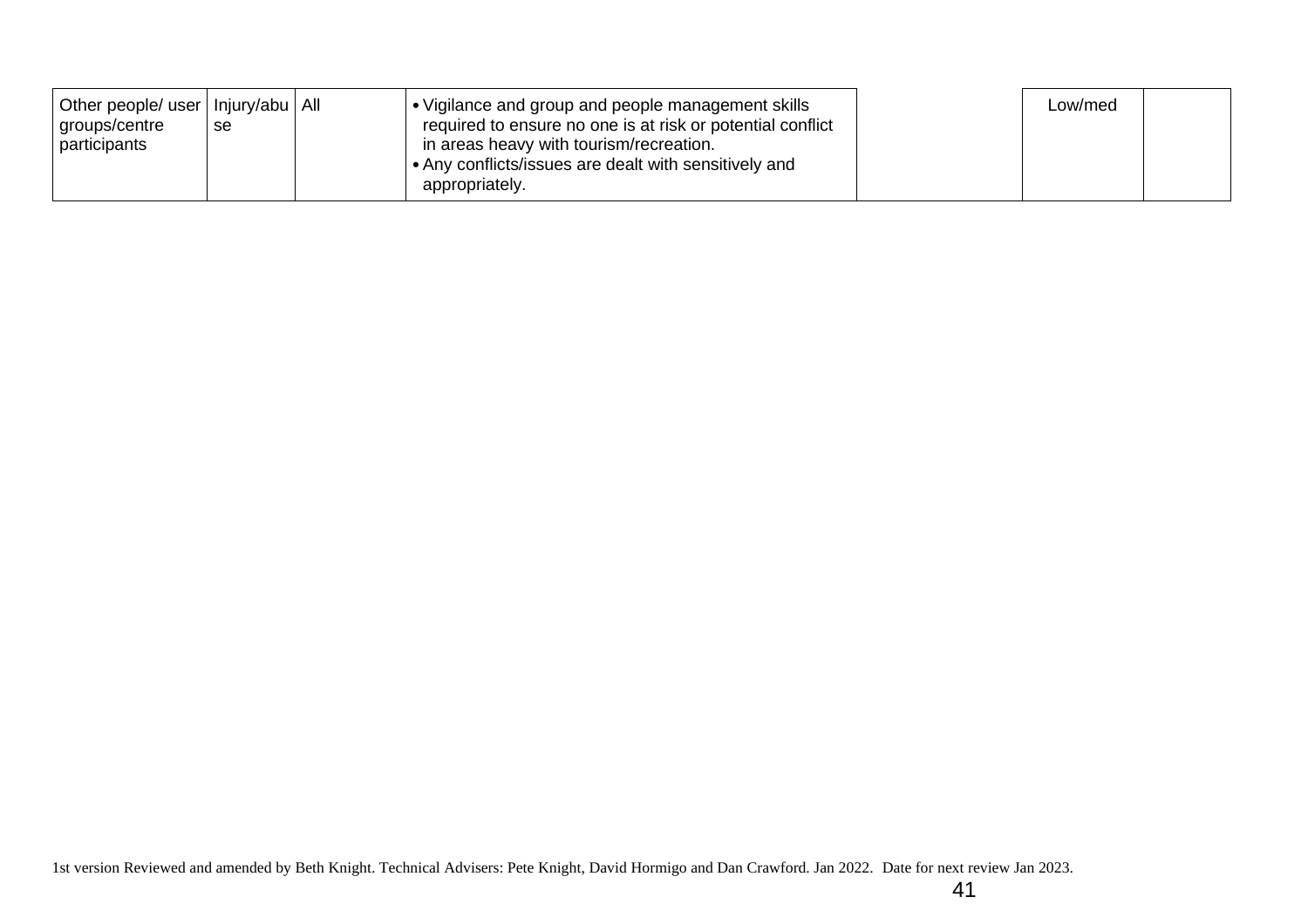#### **LOCKERBROOK CENTRE 26. Swimming in Local Public Pool**

| <b>HAZARD</b>                                               | <b>RISK</b>                          | <b>PERSONS</b><br><b>AT RISK</b> | <b>CONTROL MEASURES</b>                                                                                                                                                                                                                                                                                                                                                                                                                                                                                                                                                                                                                                                                                                                                                                                                                                                     | <b>COMMENTS/</b><br><b>ACTIONS</b>                            | <b>RESIDUAL</b><br><b>RISK</b><br><b>RATING</b> | <b>FUTURE</b><br><b>ACTION</b> |
|-------------------------------------------------------------|--------------------------------------|----------------------------------|-----------------------------------------------------------------------------------------------------------------------------------------------------------------------------------------------------------------------------------------------------------------------------------------------------------------------------------------------------------------------------------------------------------------------------------------------------------------------------------------------------------------------------------------------------------------------------------------------------------------------------------------------------------------------------------------------------------------------------------------------------------------------------------------------------------------------------------------------------------------------------|---------------------------------------------------------------|-------------------------------------------------|--------------------------------|
| Use of<br>swimming<br>pools                                 | Drow<br>ning,<br>injury              | Participant<br>s, staff          | Accompanied by adult with First Aid Qualification<br>Assess the swimming capability of the participants,<br>preferably prior to the visit (e.g. by colleague who takes<br>swimming) or upon arrival at the pool (information on<br>consent form needs to be validated)<br>Use local authority run pools during life guarded sessions<br>There is constant pool supervision by qualified lifeguards<br>during swimming sessions<br>Participants must be briefed as to how to behave in and<br>around the water<br>If no lifeguard available, a designated leader must hold a<br>relevant lifeguard award and act as a lifesaver. In addition<br>to the lifesaver, there must also be a qualified first aider<br>present.<br>In addition to lifesavers/lifeguards, sufficient leaders must<br>act as observers to swimmers.<br>Diving to be allowed with leaders' discretion. | Hathersage Pool or<br>LA run pools only<br>(e.g. Ponds Forge) | Low                                             |                                |
| Other user<br>groups/other<br>people/centre<br>participants | Injury   All<br>/abus<br>$\mathbf e$ |                                  | • Vigilance and group/people management skills required to<br>ensure no one is at risk or potential conflict especially at<br>busy times<br>• Any conflicts/issues are dealt with sensitively and<br>appropriately.                                                                                                                                                                                                                                                                                                                                                                                                                                                                                                                                                                                                                                                         |                                                               | Low/med                                         |                                |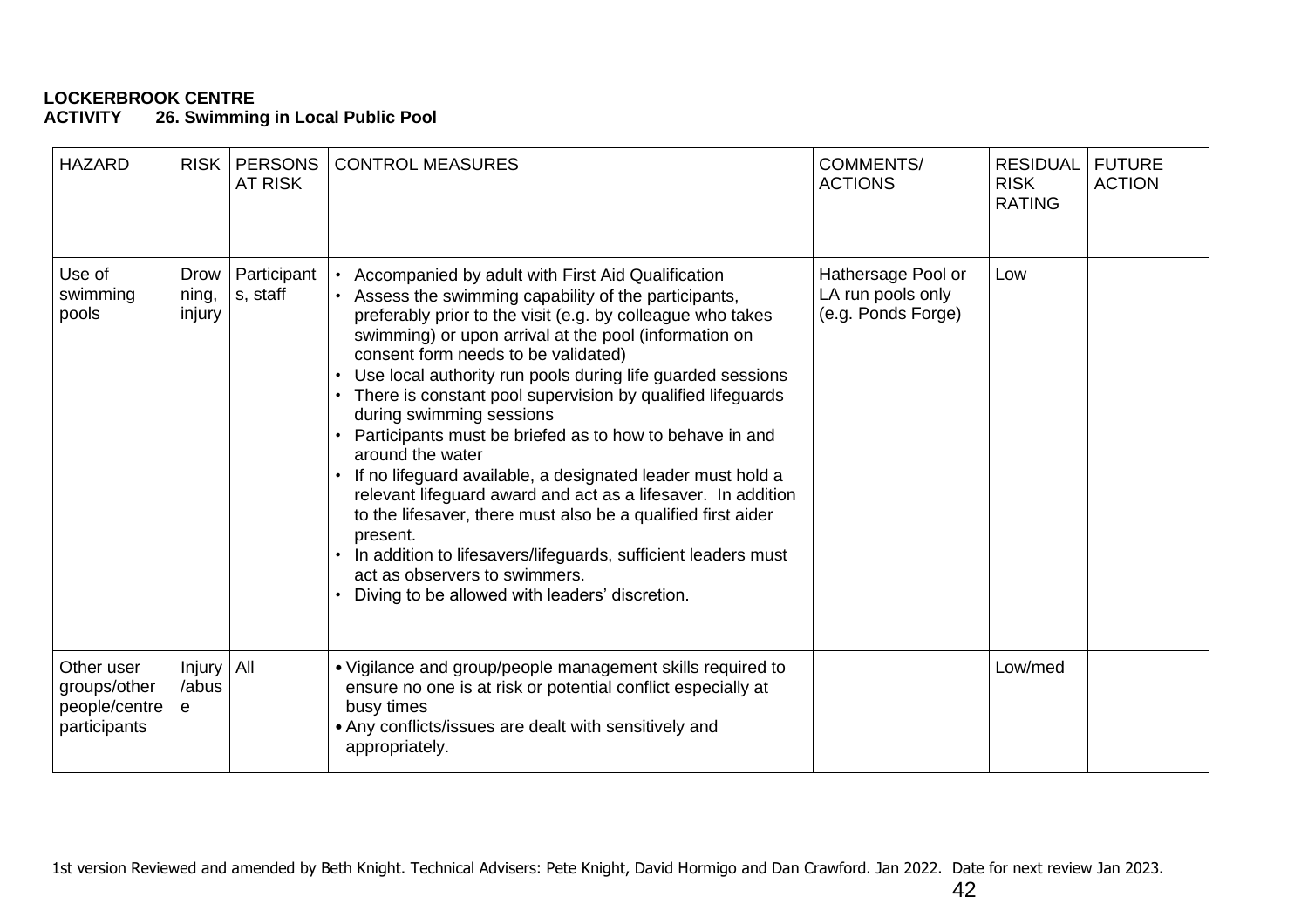### **LOCKERBROOK CENTRE ACTVITY 27/ OPEN CANOEING /RAFT BUILDING Page 1 of 2**

| <b>HAZARD</b>                                              | <b>RISK</b>          | <b>PERSONS</b><br><b>AT RISK</b>       | <b>CONTROL MEASURES</b>                                                                                                                                                                                                                                                                                                                                                                                                                                                                                                                                                                                                                      | <b>COMMENTS -</b><br><b>ACTIONS</b>                                                                                               | <b>RESIDUAL</b><br><b>RISK RATING</b> | <b>FUTURE</b><br><b>ACTION</b> |
|------------------------------------------------------------|----------------------|----------------------------------------|----------------------------------------------------------------------------------------------------------------------------------------------------------------------------------------------------------------------------------------------------------------------------------------------------------------------------------------------------------------------------------------------------------------------------------------------------------------------------------------------------------------------------------------------------------------------------------------------------------------------------------------------|-----------------------------------------------------------------------------------------------------------------------------------|---------------------------------------|--------------------------------|
| General                                                    | Injury<br>illness    | all                                    | • Instructor to be First Aid Qualified, Suitably experienced and holding<br>a current ("UKCC" / "BCU/BC) or equivalent award at a level<br>required for the chosen venue(see supporting BC deployment doc).<br>Clear briefings & supervision/coaching before, during and after<br>session.<br>• Appropriate activity and venue chosen for needs and abilities of<br>group and conditions prevailing at time.<br>Staff: participant ratios appropriate for group, prevailing<br>conditons/venue<br>• Helmets to be worn during raft building, Helmets worn for canoeing<br>if instructor deems them appropriate for that session/group/venue. | Codes of<br>practice apply<br>Medical<br>/consent forms<br>sent to<br>participants/<br>parents and<br>available for<br>centre use | Low                                   |                                |
| <b>Trailer</b><br>Loading/<br>Unloading,<br>Transportation | Injury               | - Public and<br>participants/<br>staff | • It's the driver / instructor responsibility to ensure the trailer and load<br>are secure<br>• Instructor to ensure boats and equipment secured<br>Instructor to ensure boats are loaded and unloaded in a safe<br>manner appropriate to needs/abilities of group.                                                                                                                                                                                                                                                                                                                                                                          |                                                                                                                                   | Low                                   |                                |
| Deep water                                                 | Injury /<br>drowning | Participants/<br>staff                 | Buoyancy aids are worn, correct size, correctly fitted and monitored<br>by the instructor throughout the activity                                                                                                                                                                                                                                                                                                                                                                                                                                                                                                                            |                                                                                                                                   | Low                                   |                                |
| Equipment-<br>failure /miss-<br>use                        | Injury               | Participants'<br>staff                 | • All equipment checked before use<br>• Regular checks, maintenance and renewal<br>• All equipment to BCU/CEN specifications<br>• All personal safety equipment checked and fitted correctly<br>• Group briefed for correct use of equipment and supervised/coached<br>throughout session                                                                                                                                                                                                                                                                                                                                                    | Organisation<br>supplying<br>boats and or<br>related<br>equipment<br>vetted before<br>hire.<br>Equipment<br>checked on<br>day.    | Low                                   |                                |